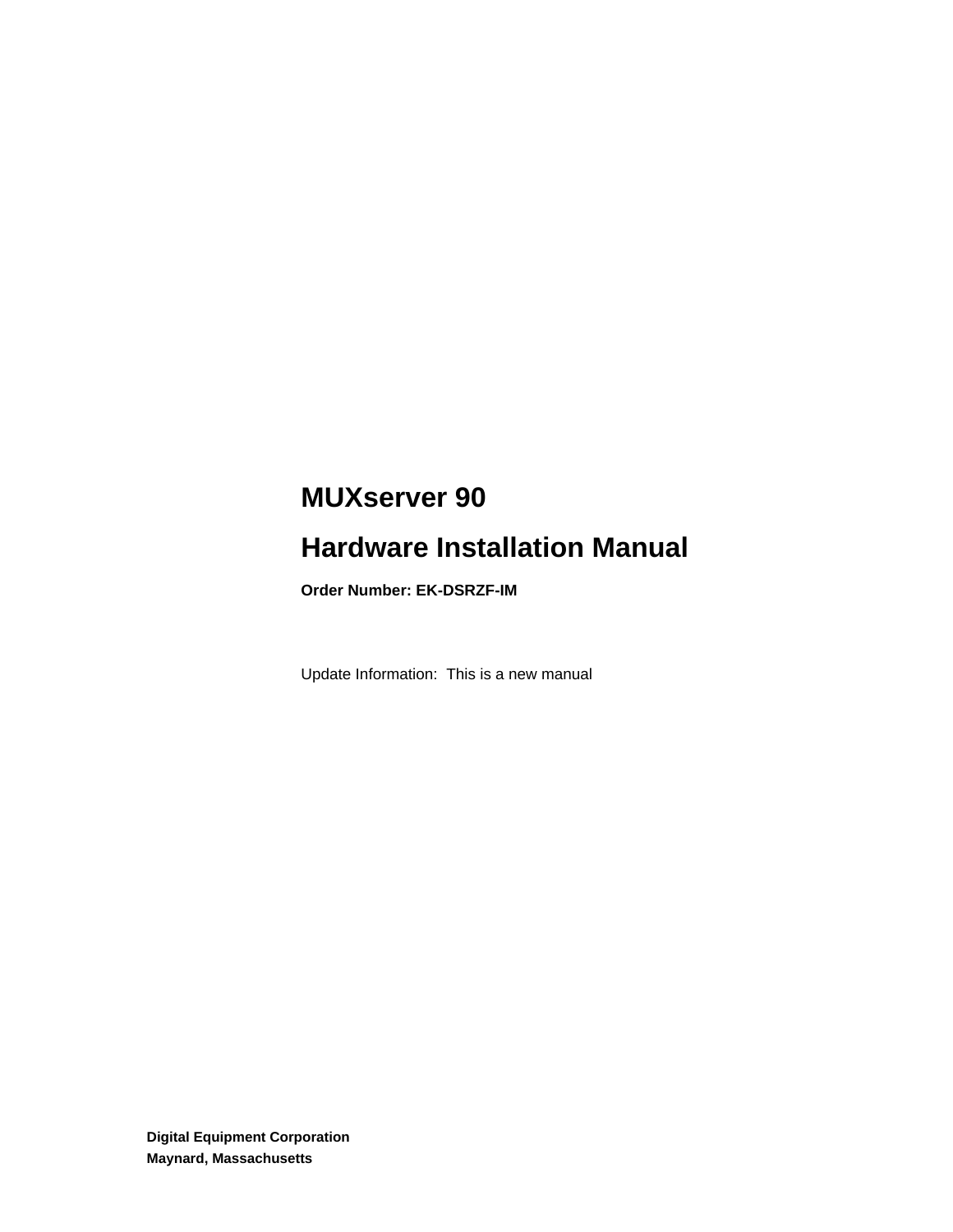#### **First Edition**

#### **July 1993**

The information in this document is subject to change without notice and should not be construed as a commitment by Digital Equipment Corporation. Digital Equipment Corporation assumes no responsibility for any errors that may appear in this document.

The software described in this document is furnished under a licence and may be used or copied only in accordance with the terms of such licence.

No responsibility is assumed for the use or reliability of software on equipment that is not supplied by Digital Equipment Corporation or its affiliated companies.

Restricted Rights: Use, duplication, or disclosure by the U. S. Government is subject to restrictions as set forth in subparagraph (c) (1) (ii) of the Rights in Technical Data and Computer Software clause at DFARS 252.227–7013.

© Digital Equipment Corporation 1993

All Rights Reserved. Printed in Australia.

The post-paid Reader's Comments forms at the end of this document request your critical evaluation to assist in preparing future documentation.

TM

The following are trademarks of Digital Equipment Corporation:

| DECwrite      |               | $\mathbf{d}$ i $\mathbf{g}$ i $\mathbf{t}$ all |  |  |
|---------------|---------------|------------------------------------------------|--|--|
| MUXserver     |               |                                                |  |  |
| <b>DECnet</b> | <b>DEChub</b> | <b>DECmux</b>                                  |  |  |
| <b>DEC</b>    | VAX           | OpenVMS                                        |  |  |

This document was prepared using DECwrite, Version 2.1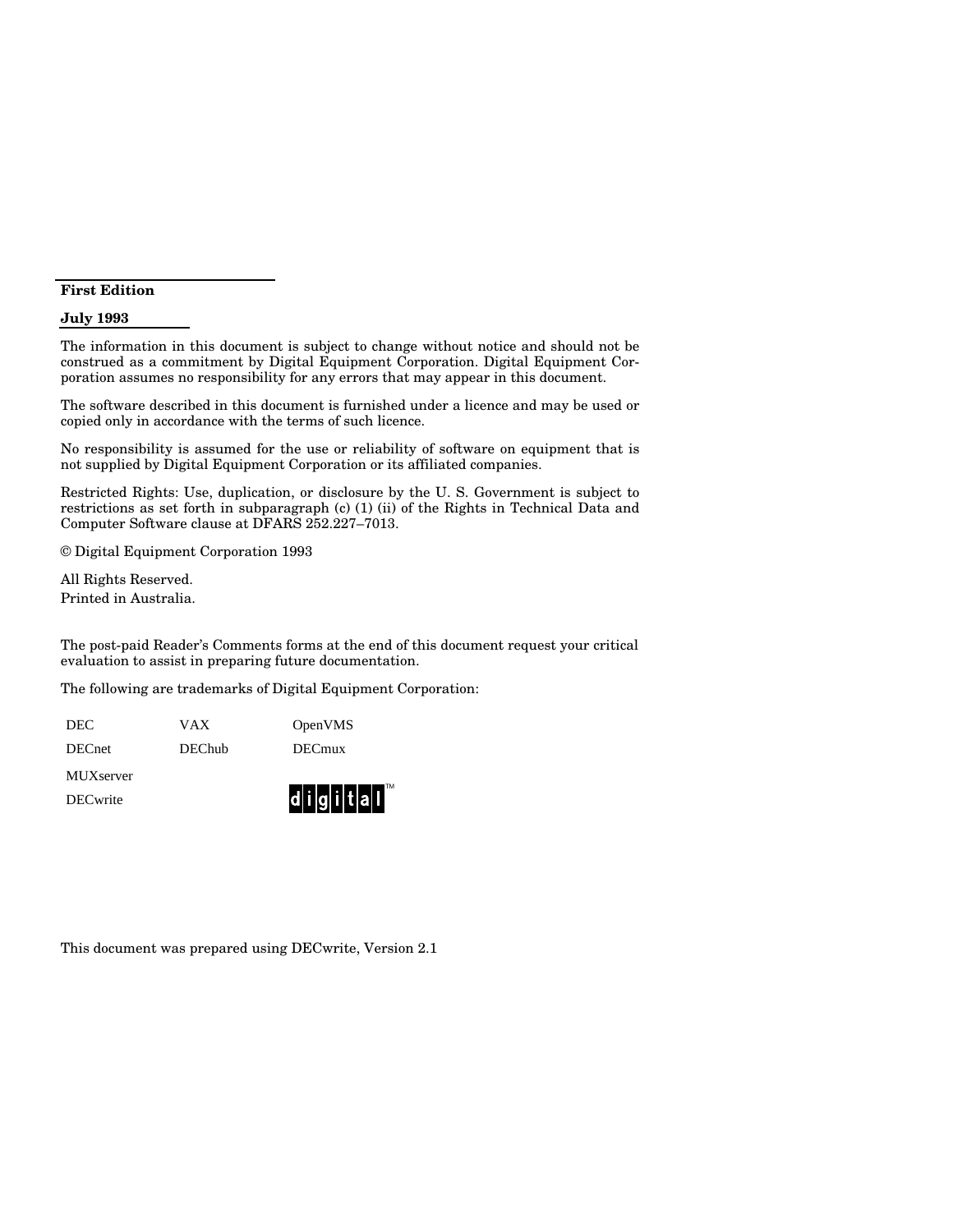# **Contents**

# About This Manual in the state of the state of the state of the state of the state of the state of the state of the state of the state of the state of the state of the state of the state of the state of the state of the st

# 1 Introduction 1-1

| 1.3 |  |
|-----|--|
|     |  |

### 2 Quick Installation Guide 2-1

| $2.2^{\circ}$ |  |
|---------------|--|
| 2.3           |  |
|               |  |
|               |  |
|               |  |
|               |  |

# 3 Unpacking the MUXserver 90 3-1

| 4 Site Preparation and Verification | 4-1 |
|-------------------------------------|-----|
|                                     |     |
|                                     |     |
|                                     |     |
|                                     |     |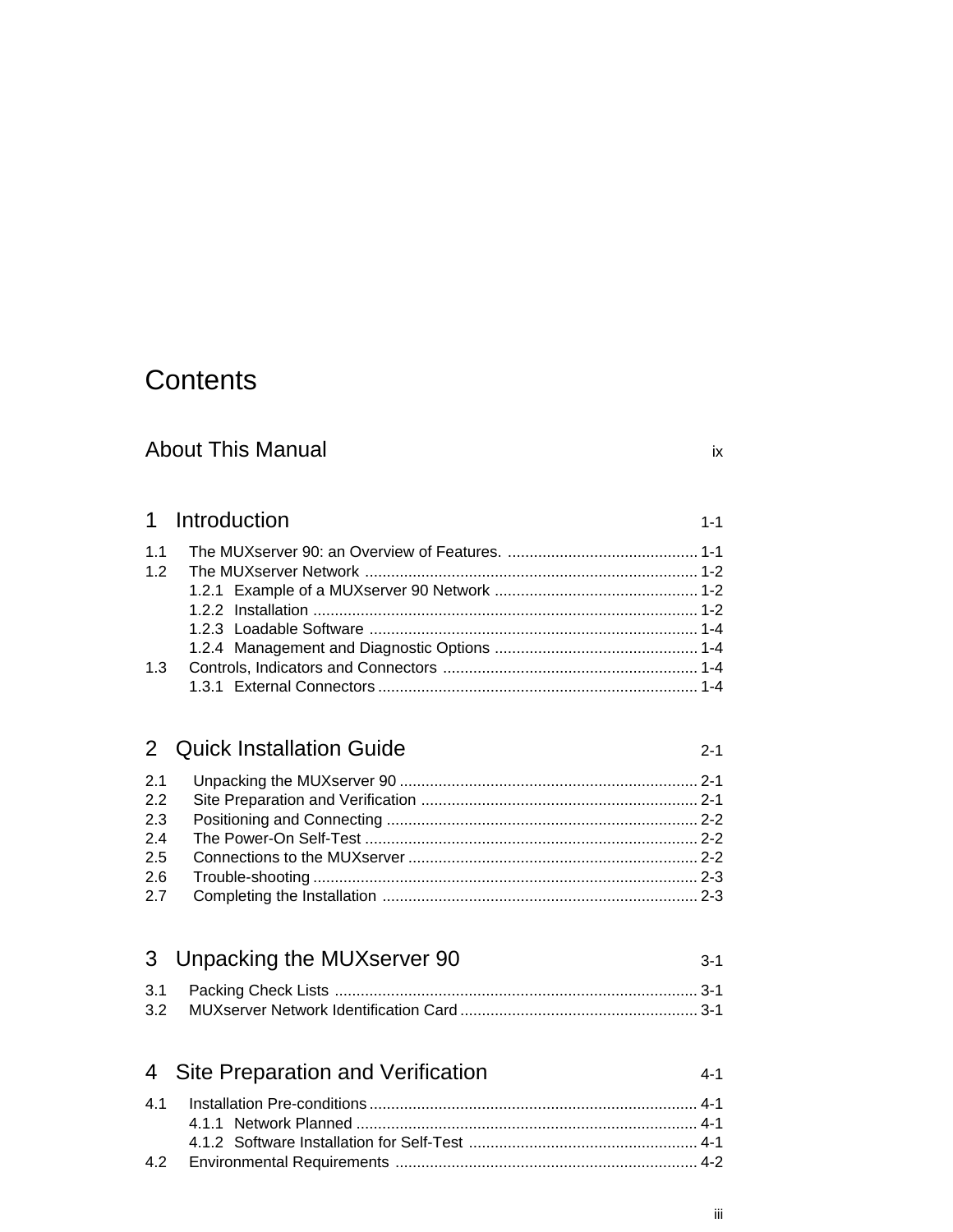# 5 Positioning and Connecting

# 6 The Power- On Self- Test

# 7 Connections to the MUXserver

# 8 Trouble- shooting

# 9 Completing the Installation

 $8 - 1$ 

 $5 - 1$ 

 $6 - 1$ 

 $7 - 1$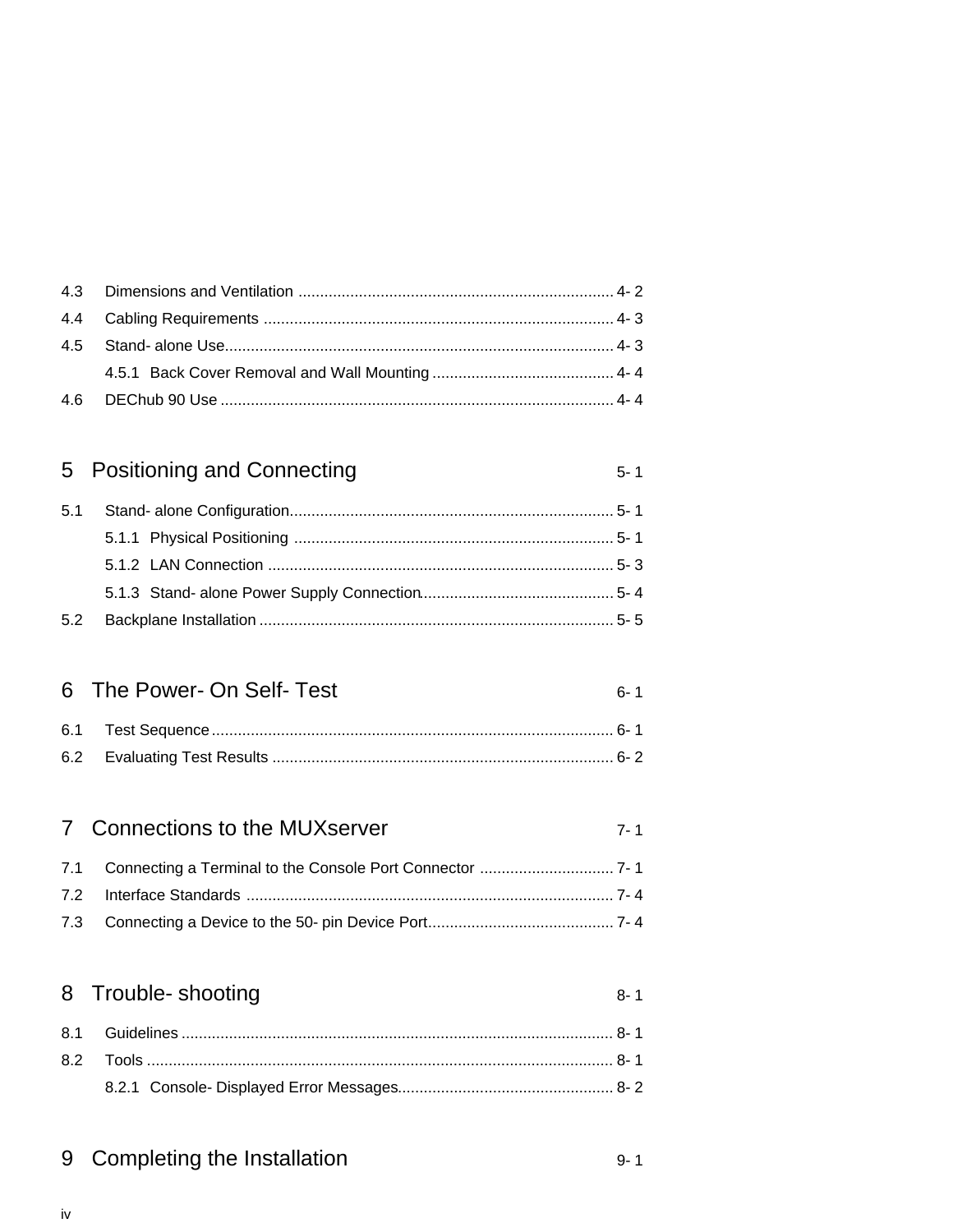|     | A Connector Pins and Cables                                         | $A - 1$ |
|-----|---------------------------------------------------------------------|---------|
| A.1 |                                                                     |         |
|     |                                                                     |         |
|     |                                                                     |         |
|     |                                                                     |         |
|     |                                                                     |         |
| A.2 |                                                                     |         |
|     | A.2.1 Device Cables, Loopback Connector for 50- Pin Connector  A- 6 |         |
|     |                                                                     |         |
|     |                                                                     |         |
|     |                                                                     |         |
|     | A.2.5 BC23V-02, BC19V-02, BC19D-02 Adapter Cables (V.24) A-11       |         |
|     | A.2.6 BC22X- 02 BT Kilostream Adapter Cable (U.K. only) A-12        |         |
|     | A.2.7 BC19C- 02 Adapter Cable (X.21 leased lines) A-13              |         |
|     |                                                                     |         |
|     |                                                                     |         |
|     |                                                                     |         |
|     |                                                                     |         |
|     |                                                                     |         |
|     |                                                                     |         |

### B How to Order the MUXserver 90 B-1

| B.1.1 MUXserver 90 for installation in DEChub 90 Backplane B-1 |  |
|----------------------------------------------------------------|--|
|                                                                |  |
|                                                                |  |
|                                                                |  |
|                                                                |  |

### C U.K. Required Information C-1 C.1 Safety Statement ........................................................................................ C-2 C.1.1 Connection of Power Supply ........................................................... C-2 C.2 Service Categories ..................................................................................... C-3 C.3 Cables ......................................................................................................... C-4 C.3.1 Cables Supported ............................................................................ C-4 C.4 Module Isolation .......................................................................................... C-5 C.5 Equipment Between the Approved Module and a Digital Circuit ................ C-5

| Glossary |  |  |
|----------|--|--|
|----------|--|--|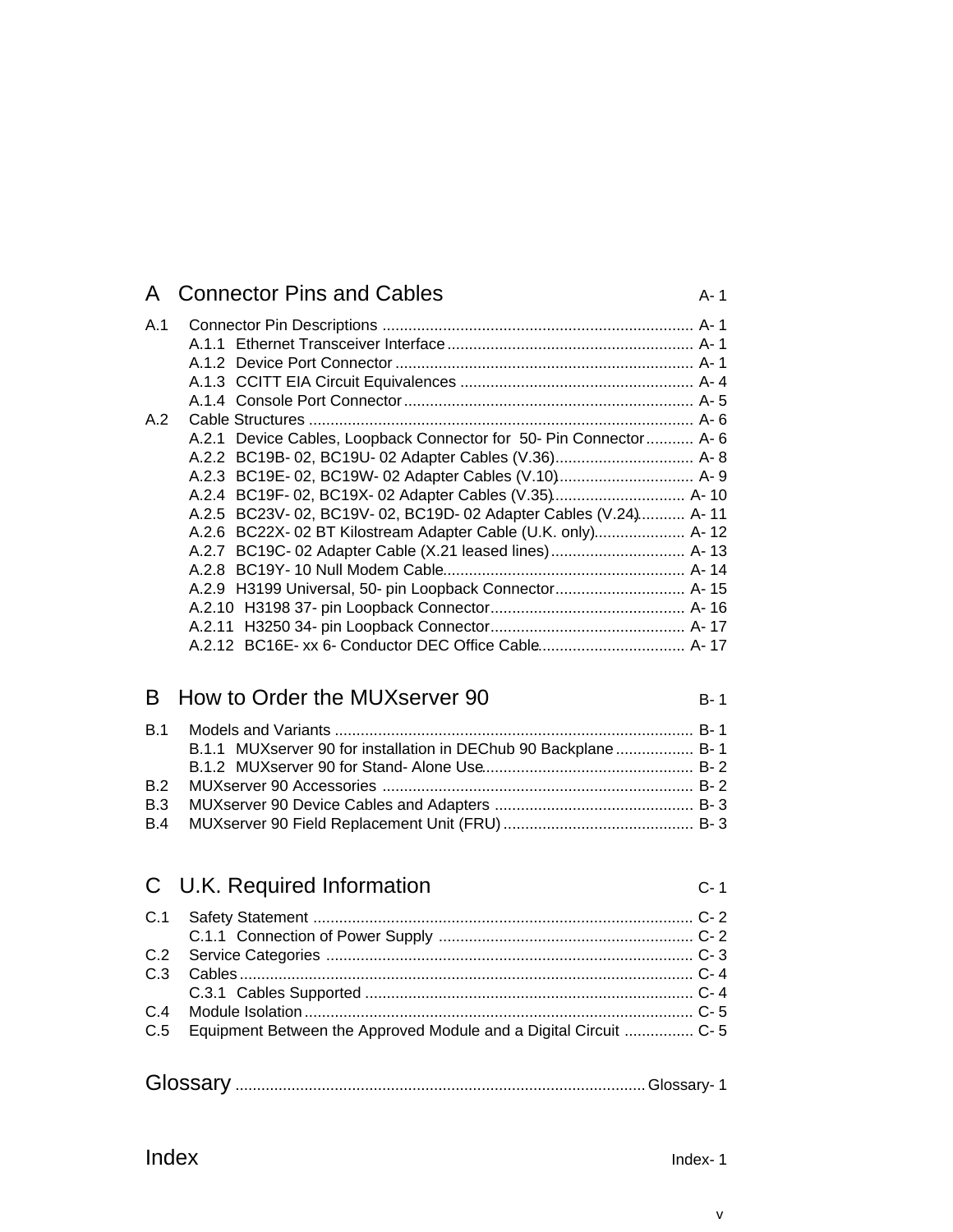# Figures

| Figure 1-1  | Example of MUXserver Network Connections  1- 3                     |
|-------------|--------------------------------------------------------------------|
| Figure 1-2  | Labels, Controls, Indicators and Connectors  1- 6                  |
| Figure 5-1  |                                                                    |
| Figure 5-2  | ThinWire Ethernet T- Connection for Stand- alone Versions 5-3      |
| Figure 5-3  | Stand- alone Installation with Power Supply (for U.S., Canada,     |
| Figure 5-4  | Stand- alone Installation with International Power Supply  5- 5    |
| Figure 5-5  | MUXserver 90 Insertion in DEChub 90 Backplane  5- 6                |
| Figure 7-1  |                                                                    |
| Figure 7-2  |                                                                    |
| Figure 7-3  | Connecting to 25- Pin D- Type Connector Terminal 7- 3              |
| Figure 7-4  |                                                                    |
| Figure 7-5  | Connecting an Adapter Cable to an Extension Cable  7- 6            |
|             |                                                                    |
| Figure 7-7  | Connecting Adapter Cable, V24/RS-232-C Adapter, and                |
| Figure 8-1  |                                                                    |
| Figure 8-2  |                                                                    |
|             | Figure A-1 Pin Numbers for the 50 Pin D- type Connector A-1        |
|             | Figure A-2 Pin Numbers for the Console Port Connector  A-5         |
| Figure A-3  | BC19B- 02/BC19U- 02 Adapter Cable Wiring A- 8                      |
|             | Figure A- 4 BC19E-02/BC19W-02 Adapter Cable Wiring A-9             |
|             | Figure A-5 BC19F-02/BC19X-02 Adapter Cable Wiring A-10             |
|             | Figure A-6 BC23V-02, BC19V-02 & BC19D-02 Adapter Cable Wiring A-11 |
|             |                                                                    |
|             |                                                                    |
|             |                                                                    |
|             | Figure A- 10 H3199 Universal Loopback Connector Wiring A- 15       |
| Figure A-11 | H3198 37- pin Loopback Connector Wiring A- 16                      |
|             | Figure A-12 H3250 34- pin Loopback Connector Wiring A-17           |
|             |                                                                    |
| Figure C-1  |                                                                    |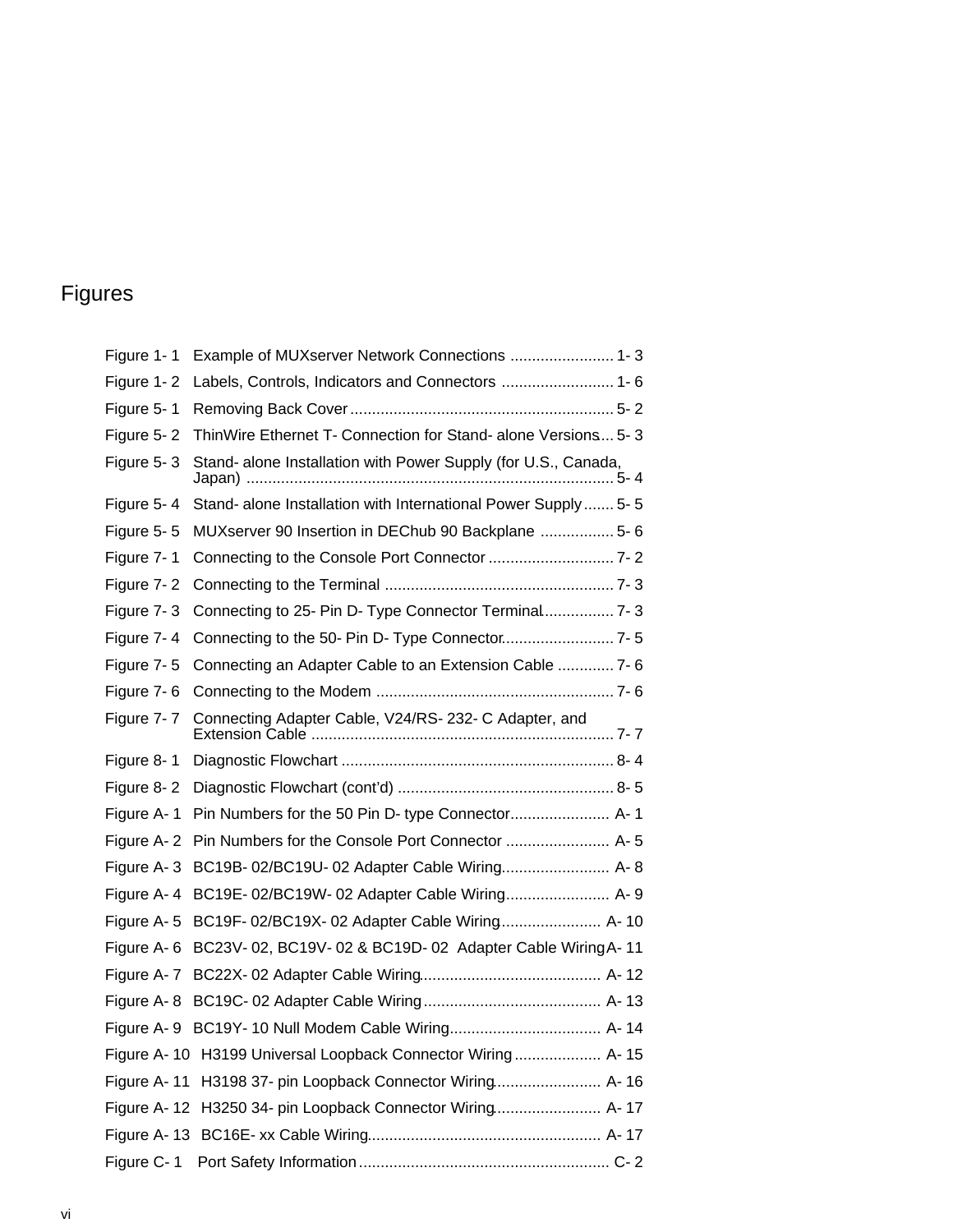# Tables

| Table 1-1 | Description of Labels, Controls, Indicators and Connectors  1-7 |  |
|-----------|-----------------------------------------------------------------|--|
| Table 4-1 |                                                                 |  |
| Table 4-2 |                                                                 |  |
| Table 4-3 | Maximum Cable Lengths - MUXserver to Devices  4-3               |  |
| Table 4-4 | Electrical Specifications for MUXserver 90's Power Supply  4- 4 |  |
| Table 4-5 |                                                                 |  |
| Table 6-1 |                                                                 |  |
| Table A-1 |                                                                 |  |
| Table A-2 |                                                                 |  |
| Table A-3 | Pin Descriptions for the Console Port Connector  A- 5           |  |
| Table A-4 |                                                                 |  |
| Table B-1 | Country Codes - Stand- alone MUXserver 90 B- 2                  |  |
| Table B-2 |                                                                 |  |
| Table C-1 |                                                                 |  |
| Table C-2 |                                                                 |  |
| Table C-3 |                                                                 |  |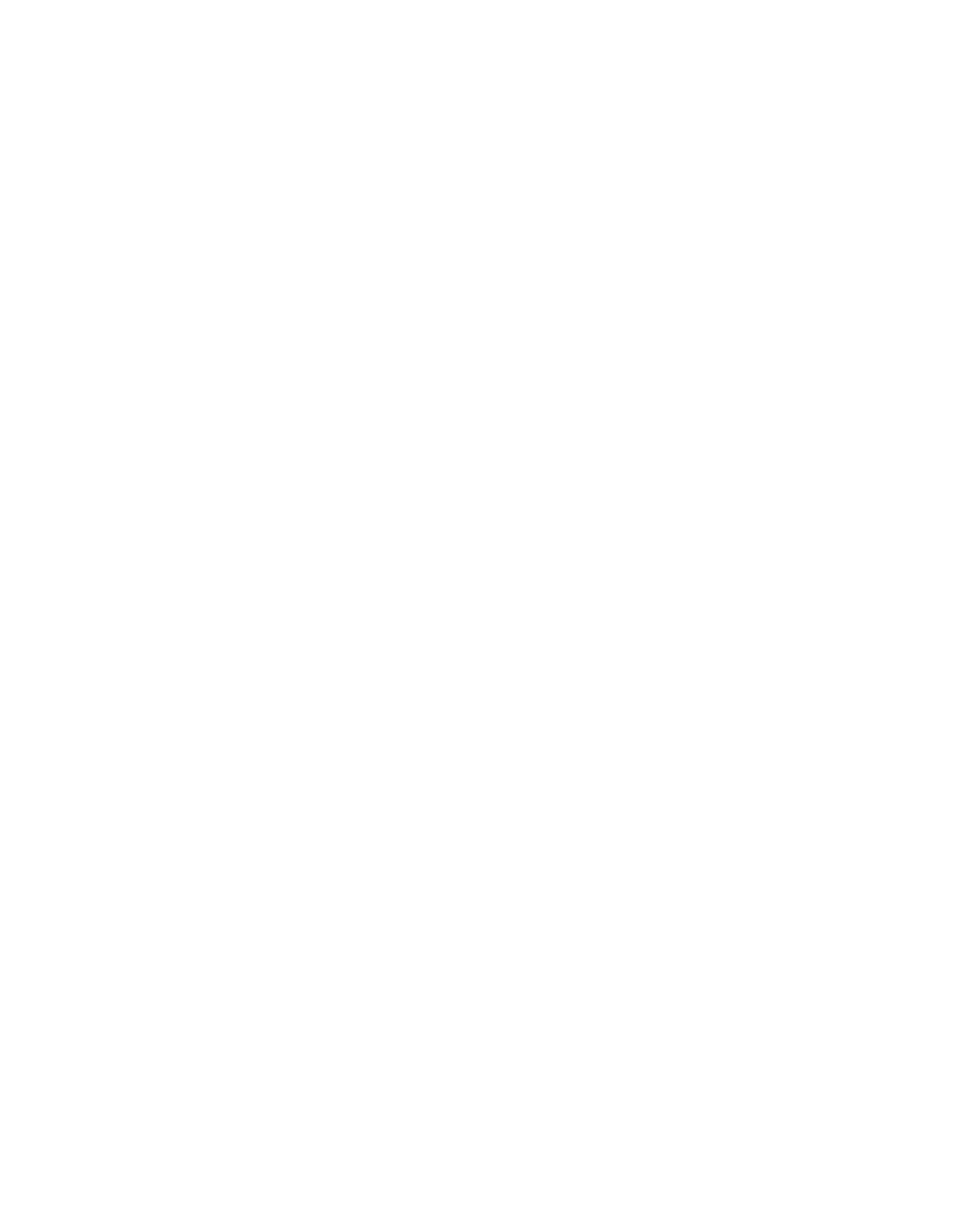# **About This Manual**

### **Purpose of the Manual**

This manual describes the MUXserver 90 Remote Terminal Server, its functions in the MUXserver Network, its physical and environmental dimensions and requirements and procedures used to install it.

#### **Intended Readers**

This manual is intended for readers responsible for installing the MUXserver 90 Remote Terminal Server.

### **Structure of the Manual**

This manual is organised as follows:

| Chapter 1 | Introduces the MUX server 90, its functions, its features, its practical<br>limits and prerequisites for its use. Describes the MUX server<br>Network generally.                                                                                                                               |
|-----------|------------------------------------------------------------------------------------------------------------------------------------------------------------------------------------------------------------------------------------------------------------------------------------------------|
| Chapter 2 | Gives an overview of the installation process. Provides a quick<br>guide for the experienced installer.                                                                                                                                                                                        |
| Chapter 3 | Covers checklist details for unpacking the MUXserver 90 and<br>related accessories.                                                                                                                                                                                                            |
| Chapter 4 | Outlines steps you need to take in preparing network equipment and<br>software prior to installing the MUX server 90. Gives detailed site<br>specifications for proper MUX server 90 operation. These include<br>power supply, cabling, ventilation and other environmental<br>considerations. |
| Chapter 5 | Outlines options for physical positioning and connection of the<br>MUX server 90 to the LAN and to power, with alternatives for<br>stand-alone and DEChub 90 installation.                                                                                                                     |
| Chapter 6 | Provides details for interpreting the self-test results on initial<br>power-up.                                                                                                                                                                                                                |
|           |                                                                                                                                                                                                                                                                                                |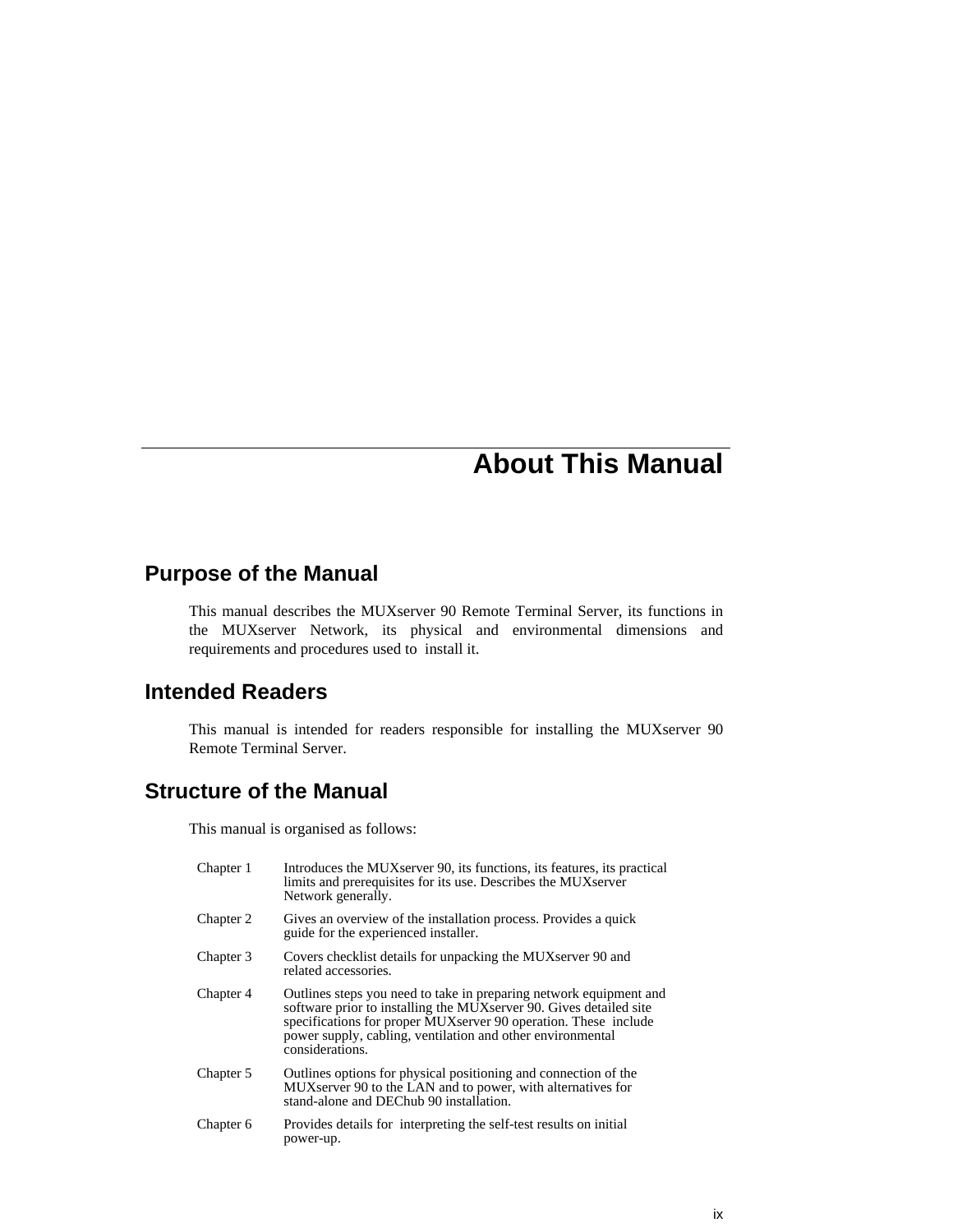| Chapter 7  | Procedures outlined for connecting various devices to the link and<br>port connections on the MUX server, including terminals, modems,<br>DECmux 300s. |
|------------|--------------------------------------------------------------------------------------------------------------------------------------------------------|
| Chapter 8  | Guidelines for trouble-shooting the MUX server 90 hardware<br>operations. Description of trouble-shooting tools.                                       |
| Chapter 9  | Formalising the connections and installation of the MUX server.                                                                                        |
|            |                                                                                                                                                        |
| Appendix A | Connector Pin Descriptions and Related Cable structures.                                                                                               |
| Appendix B | How to Order the MUX server.                                                                                                                           |
| Appendix C | Special Requirements for installation and use in the United<br>Kingdom.                                                                                |
| Glossary   | Defines abbreviations and special terms used in this manual.                                                                                           |
| Index      | Provides a page reference to the important topics covered in this<br>manual.                                                                           |

### **Other MUXserver Publications**

Other publications which might be required during installation include:

| MUXserver Software Installation Guide (OpenVMS)<br>Describes installing the MUX server 90 software onto a<br>VAX or RISC OpenVMS system.       | AA-PESDB-TE          |
|------------------------------------------------------------------------------------------------------------------------------------------------|----------------------|
| <b>MUX</b> server Software Installation Guide (ULTRIX)<br>Describes installing the MUX server 90 software onto a<br>VAX or RISC ULTRIX system. | <b>AA- PEUUB- TE</b> |
| MUX server Software Installation Guide (OSF/1)<br>Describes installing the MUX server 90 software onto an<br>$OSF/1$ system.                   | AA- PYUCA- TE        |
| <b>MUXserver Network Reference Manual</b><br>Describes planning, installing, setting up and<br>management of a MUX server network.             | AA-PESEB-TE          |
| MUX server Network Identification Card                                                                                                         | EK- DSRZE- IC        |
| Records MUX server installation details, including:                                                                                            |                      |
| Local equipment locations and identification information,                                                                                      |                      |
| Remote equipment locations and identification<br>information, and                                                                              |                      |
| Synchronous link details                                                                                                                       |                      |

#### **Notes**

- 1. The *MUXserver 90 Hardware Installation Manual* (this manual) and the *MUXserver Network Identification Card* are delivered with each MUXserver 90 hardware product.
- 2. The *MUXserver Network Reference Manual*, *Release Notes*, and the relevant *MUXserver Software Installation Guide* are delivered with each MUXserver 90 software distribution kit.
- 3. Additional copies of these documents may be ordered from Digital Equipment Corporation.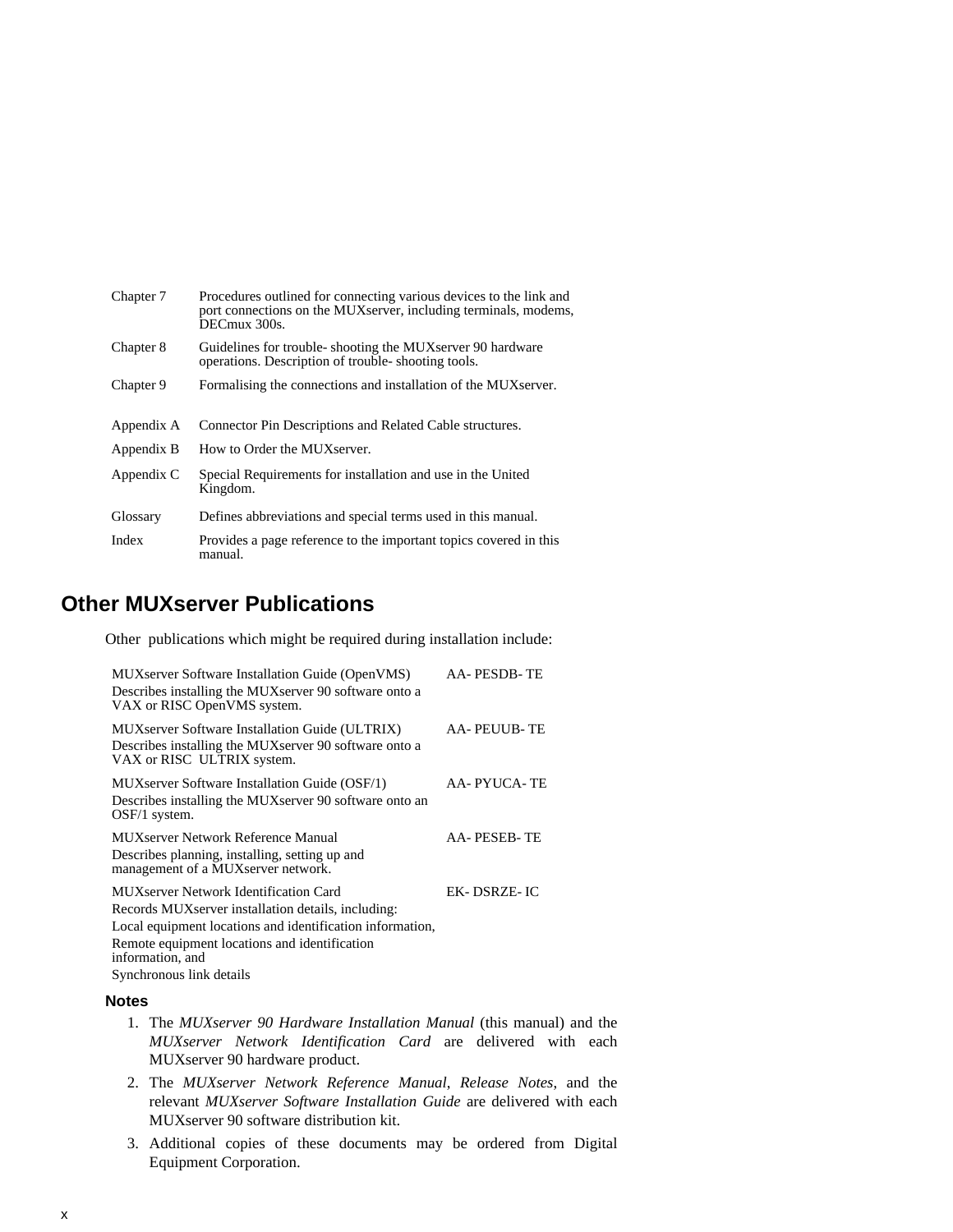### **Other Relevant Publications**

Reference to the following Digital Equipment Corporation publications may be required during installation of the MUXserver Network:

| MUXserver/DECmux 300 Network Installation Manual<br>Describes the installation of the MUX server Network's remote<br>unit: the DECmux 300.                                                             | EK-DSRZC-IM |
|--------------------------------------------------------------------------------------------------------------------------------------------------------------------------------------------------------|-------------|
| <b>DEC</b> connect System Planning and Configuration Guide<br>Describes the planning and configuration of a DECconnect<br>System network.                                                              | EK-DECSY-CG |
| <b>DEC</b> connect System Facilities Cabling Installation Guide<br>Describes the procedures for installing cables for a<br><b>DECconnect System network</b>                                            | EK-DECSY-FC |
| <b>DECconnect System General Description</b><br>Provides an overview of the DEC connect System products and<br>services                                                                                | EK-DECSY-GD |
| Telecommunications and Networks Buyer's Guide<br>Provides a comprehensive description of Digital Equipment<br>Corporation's networking and communications products,<br>including ordering information. |             |

#### **Notes**

- 1. The MUXserver/DECmux 300 Network Installation Manual is delivered with each DECmux 300.
- 2. Additional copies, and copies of other manuals, may be ordered from Digital Equipment Corporation.

#### **Conventions**

Throughout this manual:

- The overall MUXserver Remote Terminal Server network is referred to as the **MUXserver Network.**
- The local unit component of the MUXserver Network (the MUXserver 90 Remote Terminal Server) is referred to as the **MUXserver 90**.
- The remote unit component of the MUXserver Network (the DECmux 300 Remote Terminal Multiplexer) is referred to as the **DECmux 300**.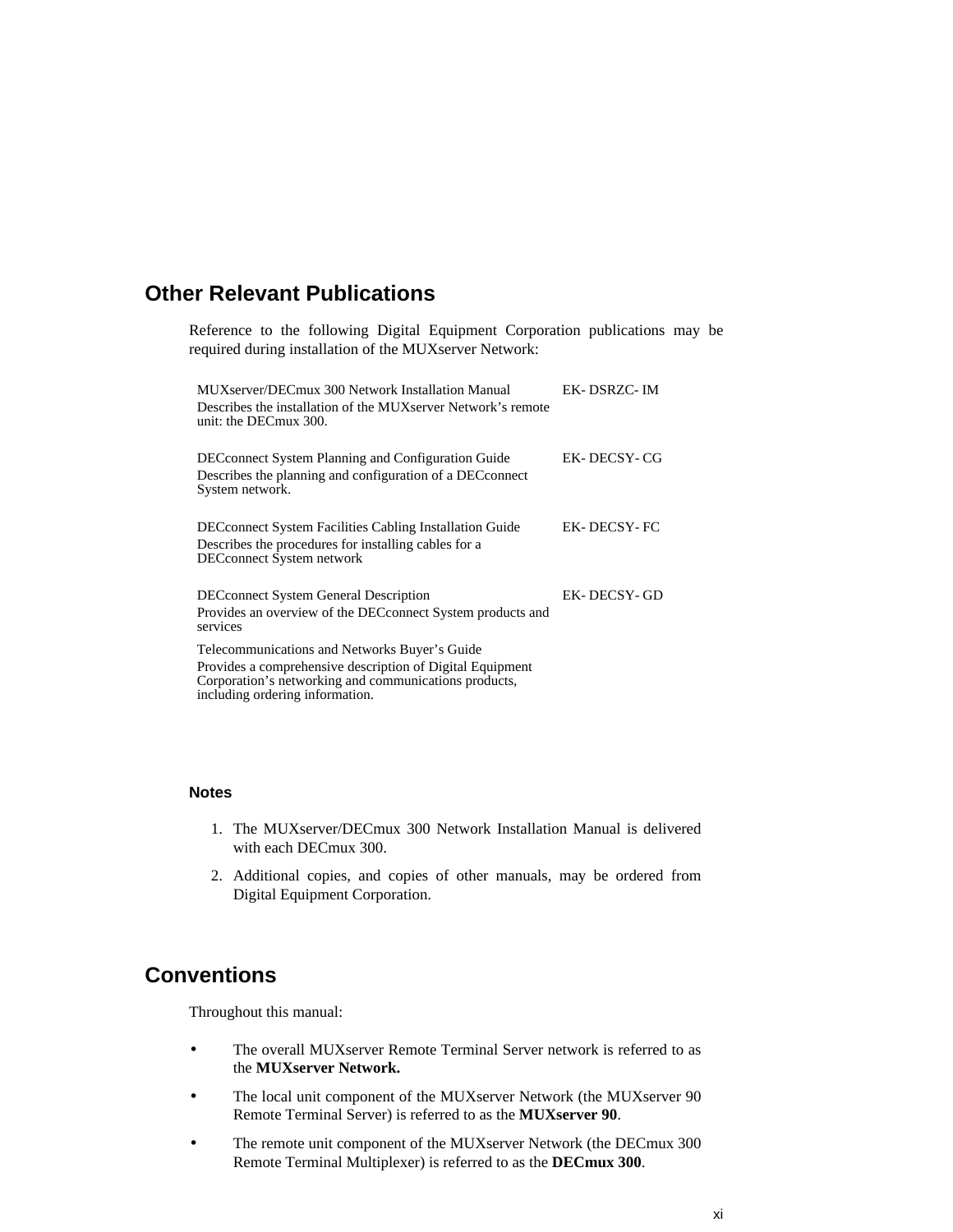• Abbreviations for communications standards are intended to apply as summarised in the following table:

| <b>Abbreviation</b><br><b>Used</b> | Interface conforms to       |                                       |
|------------------------------------|-----------------------------|---------------------------------------|
|                                    | <b>CCITT Standard</b>       | <b>EIA standard</b>                   |
| V.24                               | V.24 with V.28 and ISO 2110 | EIA-232-D                             |
| V.36                               | V.36 with V.11              | EIA-449 with EIA-422-A                |
| V.10                               | $V.36$ with $V.10$          | EIA-449 with EIA-423-A                |
| V.35                               | V.35                        |                                       |
| X.21                               | X.21                        |                                       |
| RS-232-C                           |                             | RS-232-C (superseded by<br>EIA-232-D) |

Also in this manual, **Notes**, **Cautions** and **Warnings** have the following meanings:

| <b>NOTE</b>    | The associated information is important to the<br>understanding of the activities being described.      |
|----------------|---------------------------------------------------------------------------------------------------------|
| <b>CAUTION</b> | Incorrect application of the associated information can cause<br>equipment damage.                      |
| WARNING        | Incorrect application of the associated information can cause<br>injury to the user or to other people. |

### **UK Installations**

Instructions contained in *Appendix C* must be observed when the MUXserver 90 product is being installed in the United Kingdom.

# **FCC NOTICE**

This equipment generates, uses and may emit, radio frequency. The equipment has been type tested and found to comply with the limits for a Class A computing device pursuant to Subpart J of Part 15 of FCC Rules, which are designed to provide reasonable protection against such radio frequency interference.

Operation of this equipment in a residential area may cause interference, in which case the user at his own expense will be required to take measures to correct the interference.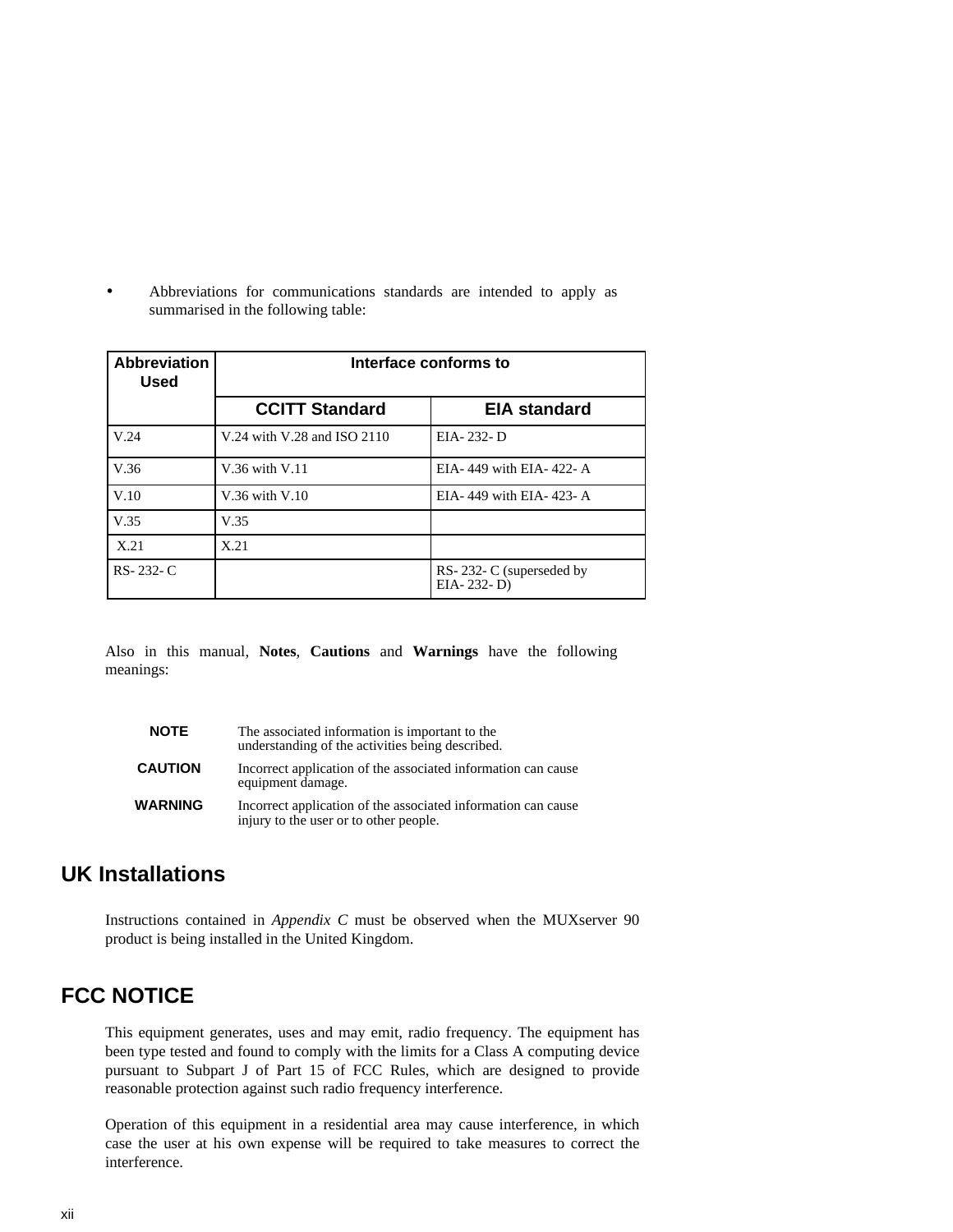### **Hazardous Voltages**

#### **WARNING**

**Ethernet installations may extend to thousands of metres and involve many separate items of equipment. To prevent hazardous voltages appearing on the installation, it is important that all the equipment be part of a common equipotential system as defined in IEC publications 364-4-41 clauses 413.1.2 and 413.1.6. Where it is required to couple equipment outside of the main equipotential bonded area via Ethernet, then optical repeaters or other such galvanically isolated measures must be employed. If in doubt, refer to Digital Equipment Corporation for advice.**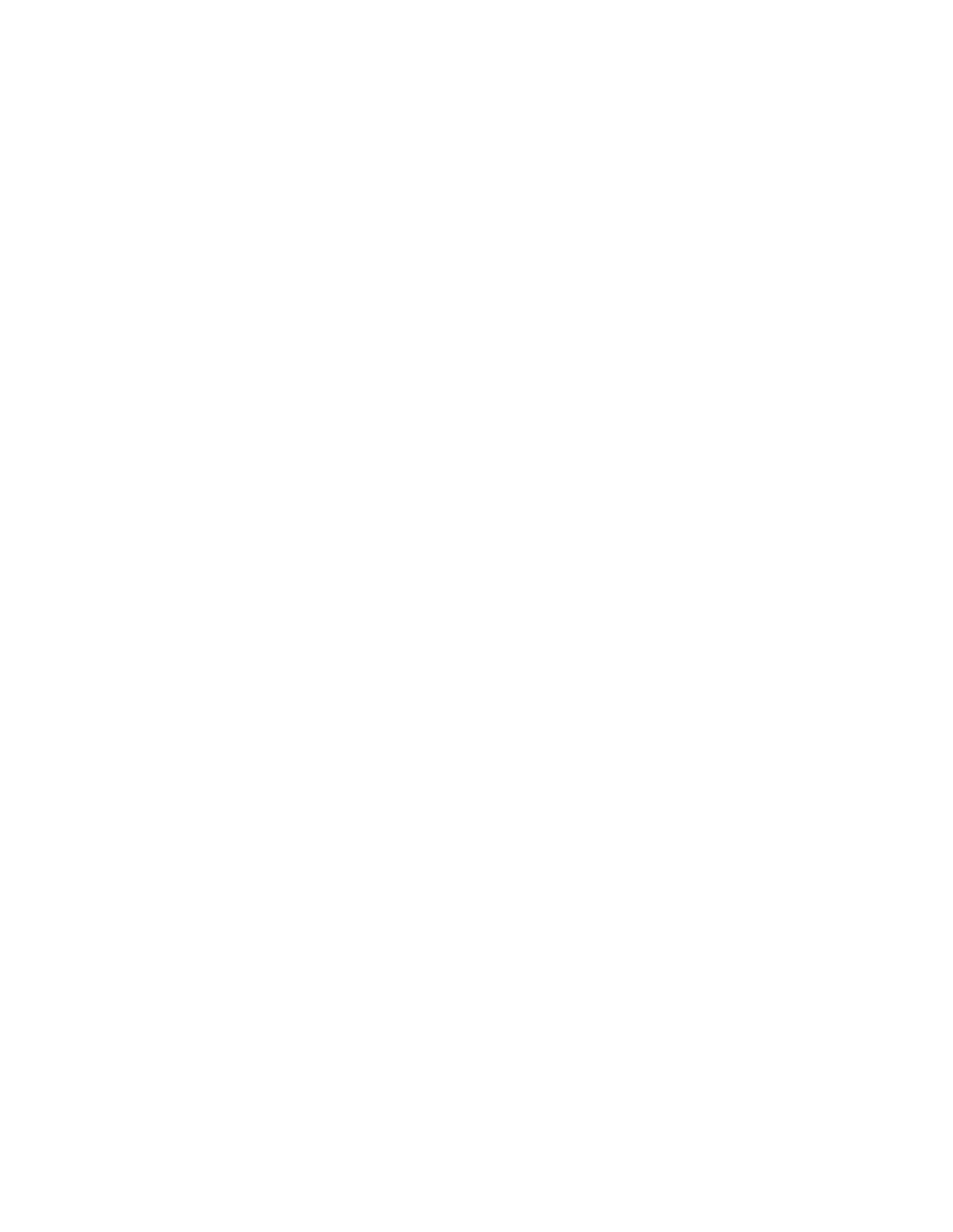# **Introduction**

**1** 

This Chapter outlines the general characteristics and functions of the MUXserver 90 Remote Terminal Server. It describes the versions available for different installation options. It provides a summary of the main features of the MUXserver in its various versions, with a listing of its labels, controls, indicators and connectors.

Technical details of the MUXserver's requirements and performance are specified, and there is a brief outline of software requirements for MUXserver operations.

An overview of a simple MUXserver network gives an example of a typical LAN configuration using the MUXserver 90 to provide remote links for asynchronous terminals via multiplexers and modems.

A short description is also given of the kinds of management tools available for testing and trouble-shooting the unit's operations.

#### **1.1 The MUXserver 90: an Overview of Features.**

The MUXserver 90 is a DEChub 90 module which operates as a Remote Terminal Server with multiplexing facilities. Connected to an Ethernet Local Area Network (LAN), it offers remote users access to LAN services via DECmux 300 multiplexers. It distributes its services via a single synchronous link at speeds of up to 64 kbps.

The MUXserver 90 has the following features:

- stand-alone or rack mountable in a DEChub 90 Ethernet backplane;
- compact and easy to install;
- can be installed in, and removed from, the DEChub 90 Ethernet backplane while the backplane is powered on;
- suitable for both structured and unstructured wiring environments;
- offers a console port for local management and trouble-shooting; and
- enables network management through the Simple Network Management Protocol (SNMP) and Maintenance Operations Protocol (MOP) .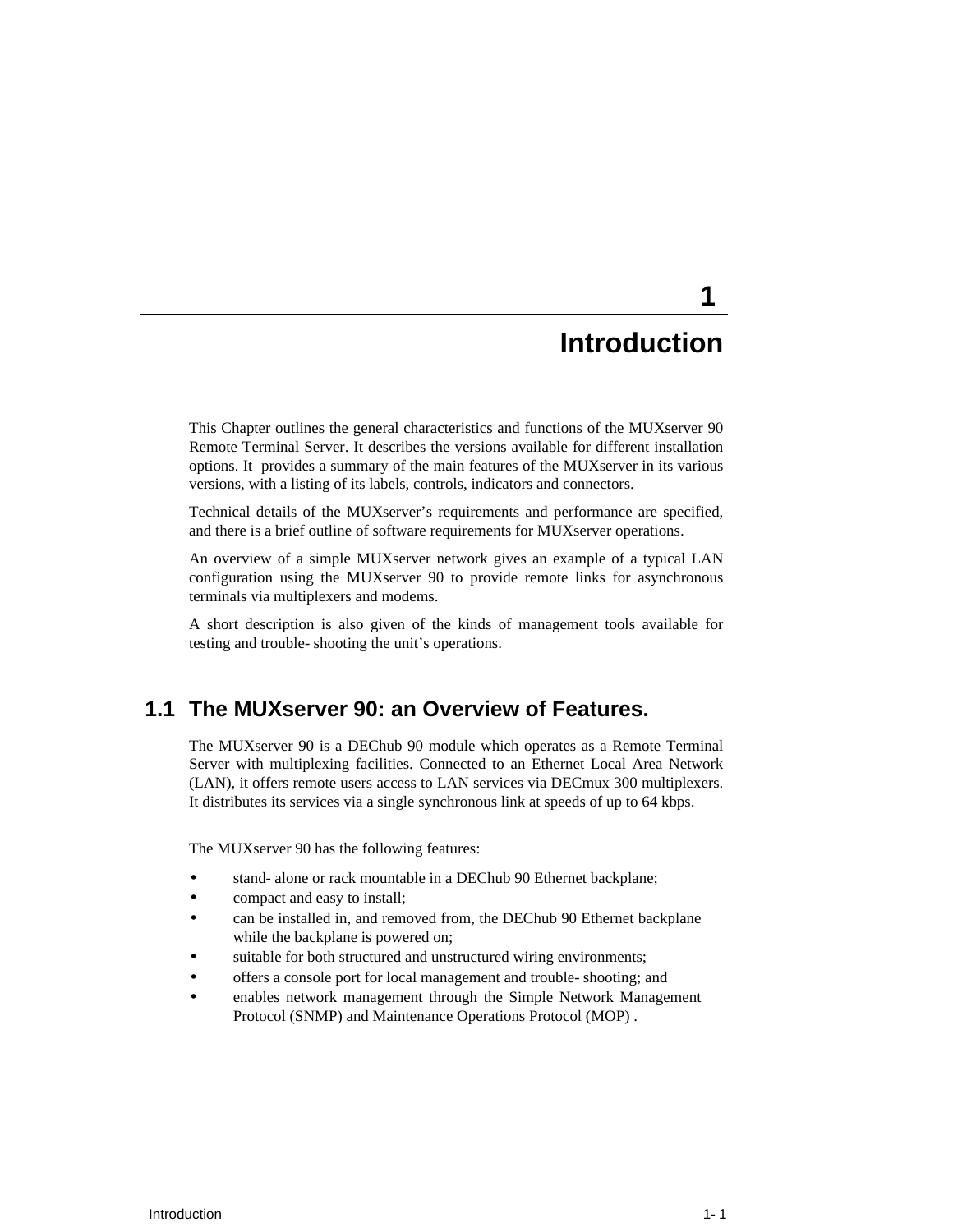### **1.2 The MUXserver Network**

The MUXserver Network connects remote terminals (or other asynchronous port devices) to an Ethernet Local Area Network (LAN). It consists of a MUXserver connected to the host computer system via an Ethernet LAN.

From the single synchronous link of the MUXserver 90, a DECmux 300 multiplexer may be connected to another DECmux 300. In turn, that multiplexer may be similarly connected — in daisy-chain fashion — to a third multiplexer. A limit of 3 DECmux 300s in total may be serially linked to the MUXserver in this way.

No changes are required to existing DECmux multiplexers to allow them to operate with the MUXserver 90.

The MUXserver Network connects each remote terminal to the LAN with access to certain LAT services and INTERNET hosts offered by the LAN.

The *MUXserver Network Reference Manual* gives full details of the features of the MUXserver Network.

#### **1.2.1 Example of a MUXserver 90 Network**

Figure 1-1, on page 1-3 illustrates a basic MUXserver Network using the MUXserver 90. It shows:

- one MUXserver 90 connected to a host via an Ethernet LAN,
- a console terminal connected to the MUXserver 90's supervisor port,
- a single synchronous link serviced by the MUXserver 90, and
- three DECmux 300s connected, in daisy-chain fashion, to the synchronous link

#### **1.2.2 Installation**

Installation options for the MUXserver 90 allow it either to be set up in stand-alone mode (for example, with desktop or wall-mounted positioning) or to be inserted into the DEChub 90 Ethernet backplane.

The latter option allows the MUXserver 90 to work as a DEChub module, with power and communications connections directly onto the backplane.

Stand-alone versions of the MUXserver 90 are linked to the LAN via ThinWire cabling from a 10BASE2 port. These versions all require a suitable DEChub 90 module power pack.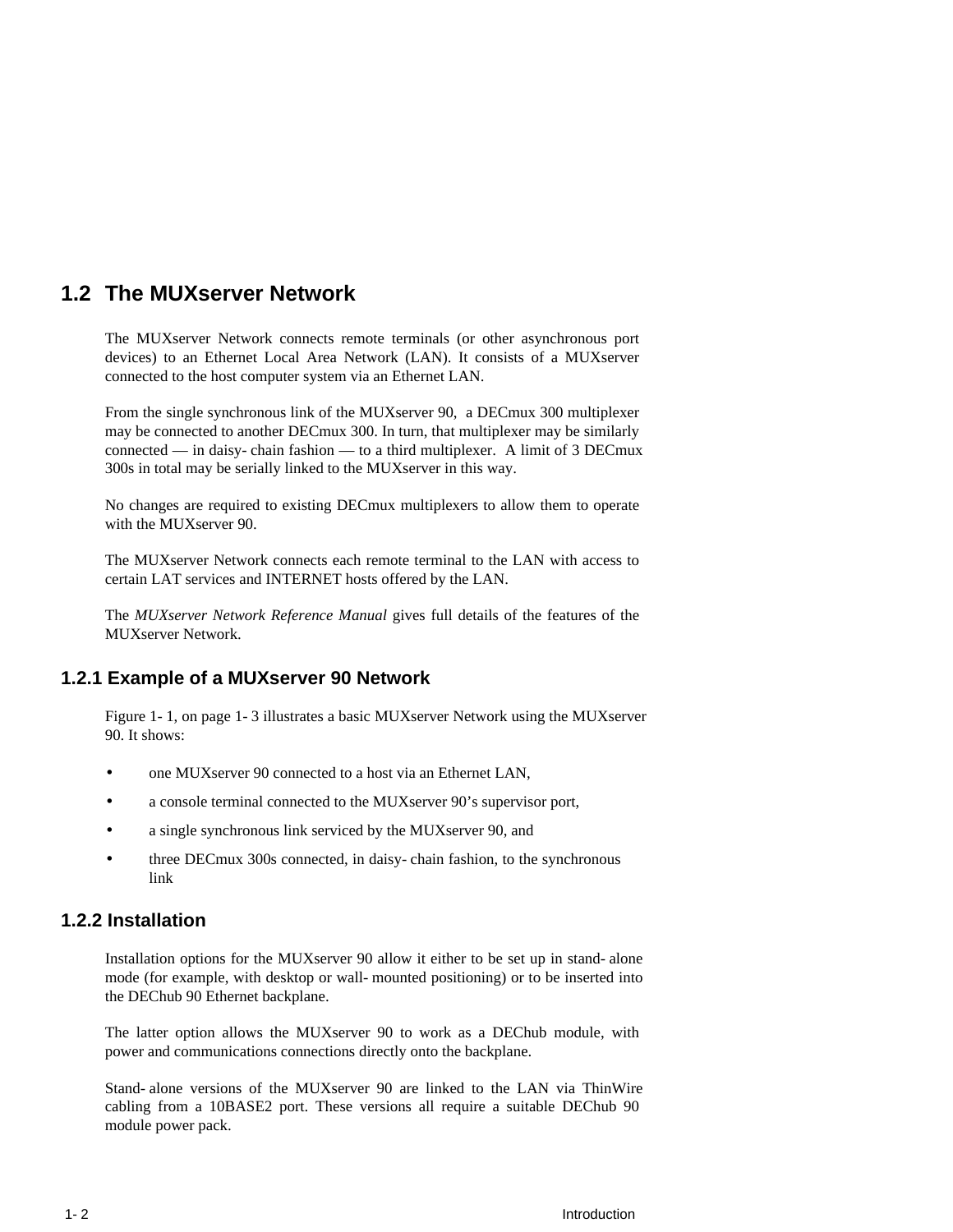

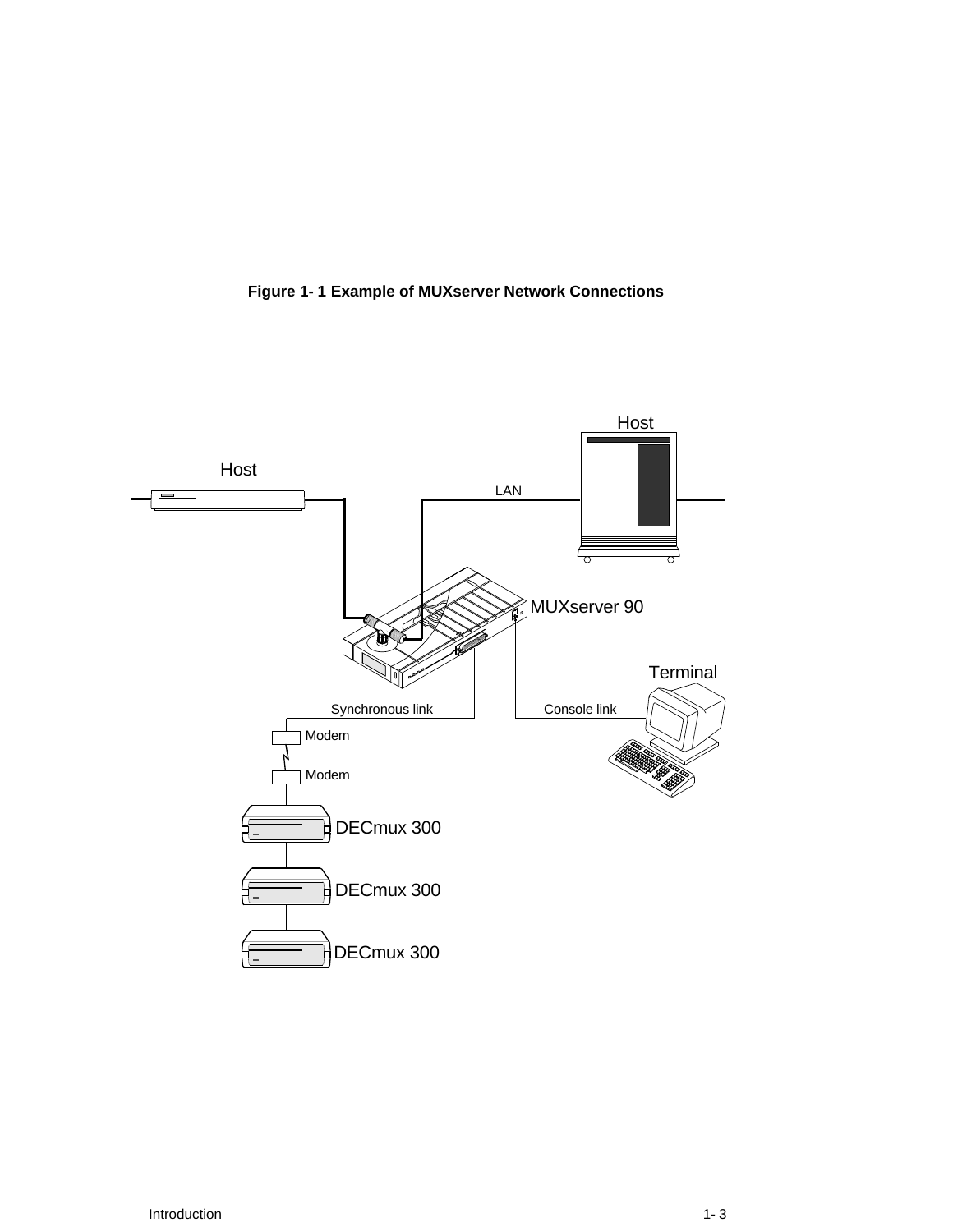#### **1.2.3 Loadable Software**

The operating software for the MUXserver 90 is down-loaded to it from a "load host" on the LAN when the MUXserver is first powered up.

You can therefore update or re-configure the MUXserver's controlling program with relative ease — without the need for the installation of new firmware each time. (See *MUXserver Software Installation Guide*).

A recessed Reset push-button gives the user the power to reset default values for important software variables at start-up time.

The same button operates as a "dump" command during normal operations, initiating an up-line dumping of current program and data values from the MUXserver to the host for use by Digital in debugging and/or diagnostic checking.

#### **1.2.4 Management and Diagnostic Options**

A console port on the MUXserver 90 enables direct connection of a terminal for management and diagnostic purposes. Firmware and operational software direct information and error messages via this output port.

Light-emitting diodes (LEDs) on the MUXserver 90's front panel provide status information and help in management and trouble-shooting operations.

### **1.3 Controls, Indicators and Connectors**

#### **1.3.1 External Connectors**

External connectors on the MUXserver 90 include:

- a 50-way D-type connector (front panel) which, with suitable adapters, can provide the following interfaces:
	- V.35
	- V.24
	- V.36
	- V.10
	- X.21 (leased circuit service)
- a console port (front panel) providing a DEC-423 data-leads-only connection via a Modified Modular Jack (MMJ) connector for use with the console terminal.
- the 10BASE2 ThinWire Ethernet connector (top of unit) for use in stand-alone mode.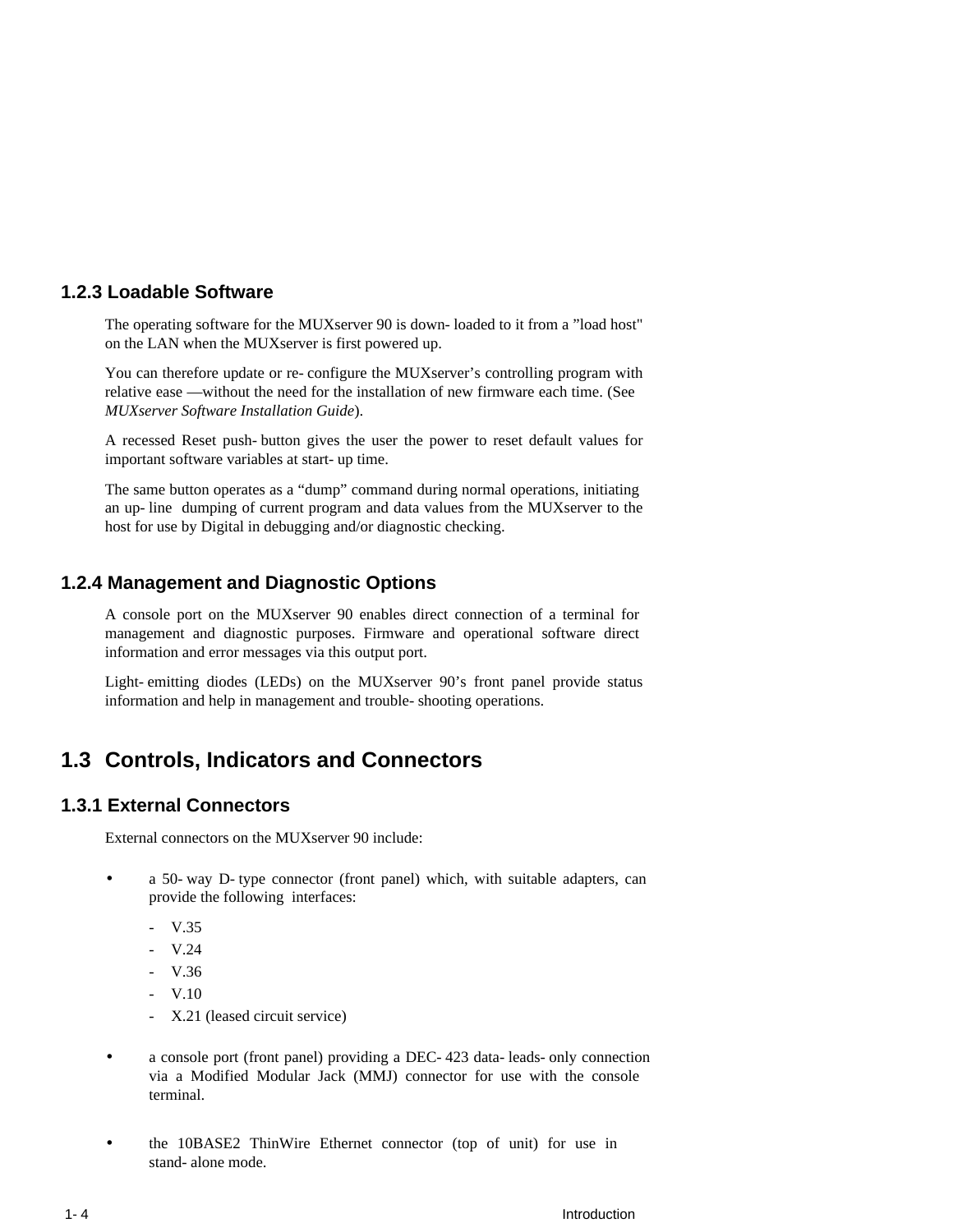- a DEChub 90 backplane connector (behind removable rear panel) which includes:
	- Power
	- Backplane Management serial line
	- Ethernet access
- a power jack (rear panel) for connecting to a power pack in stand-alone mode.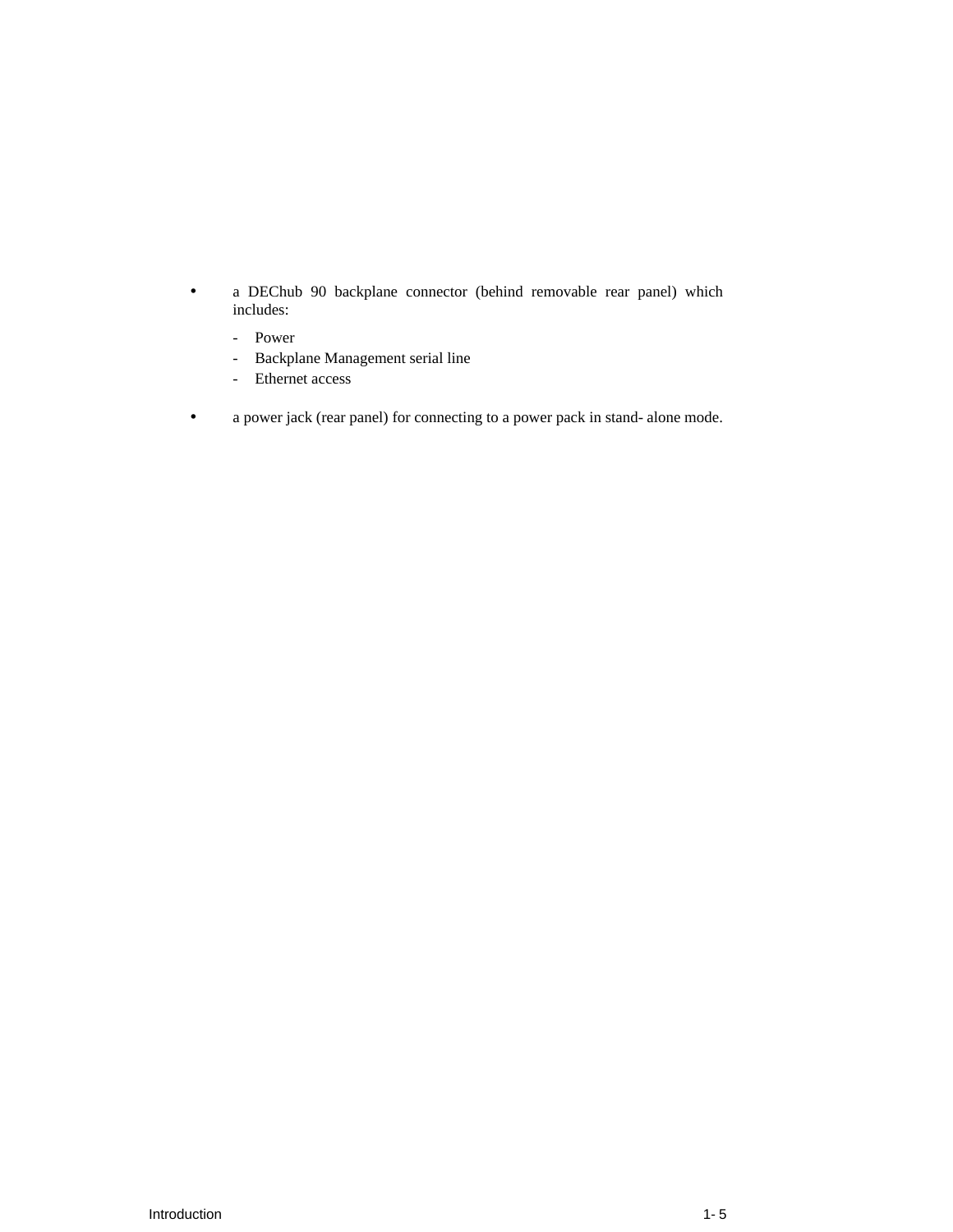

**Figure 1-2 Labels, Controls, Indicators and Connectors**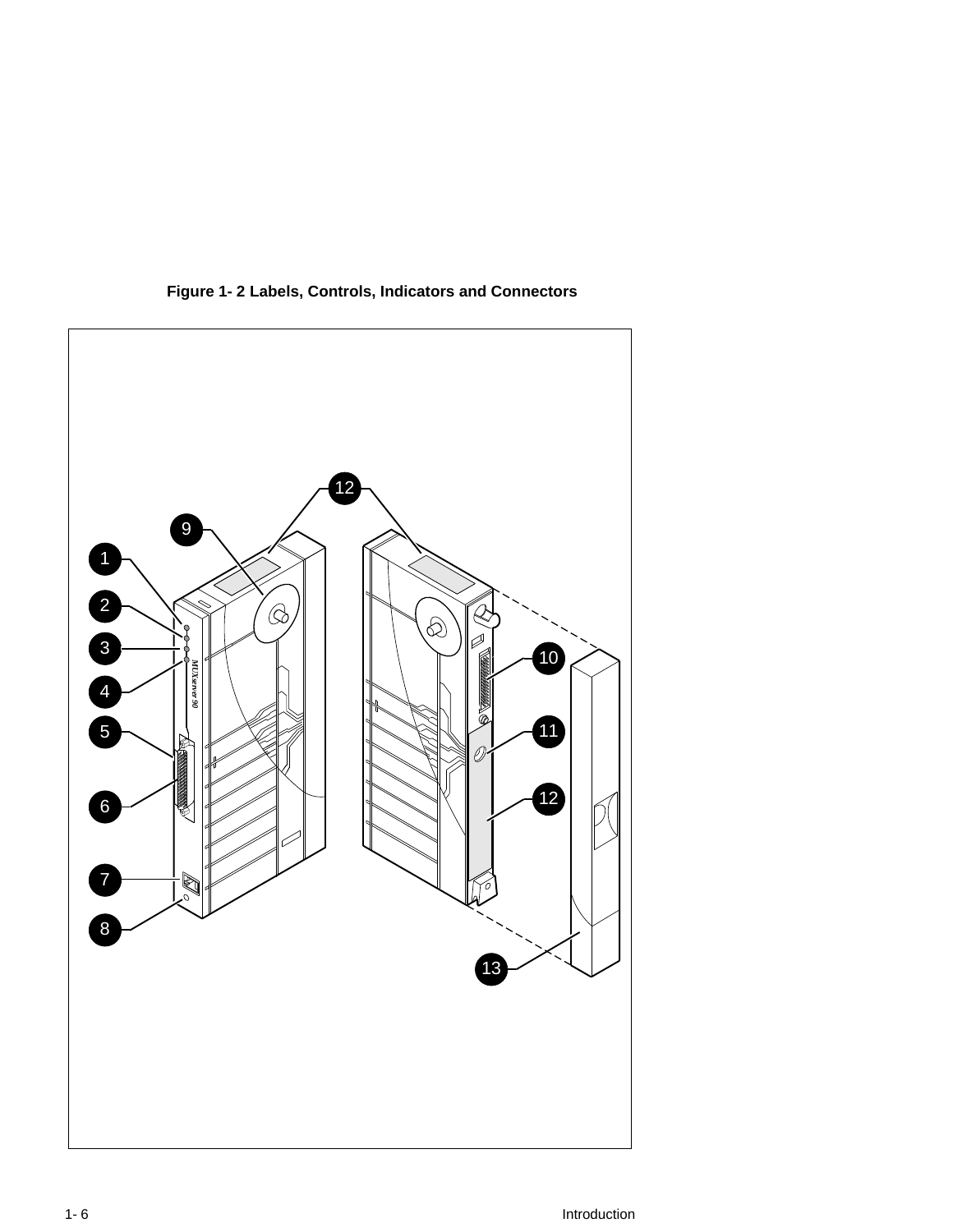| <b>Key</b>     | <b>Item</b>                            | <b>Description</b>                                                                                                                                                                                                                                                                                                                                                                                                                    |
|----------------|----------------------------------------|---------------------------------------------------------------------------------------------------------------------------------------------------------------------------------------------------------------------------------------------------------------------------------------------------------------------------------------------------------------------------------------------------------------------------------------|
| 1              | Power Indicator                        | Light turns on when power is supplied to the unit.                                                                                                                                                                                                                                                                                                                                                                                    |
| 2              | System OK Indicator                    | Light turns on when the unit has successfully completed its<br>diagnostics.                                                                                                                                                                                                                                                                                                                                                           |
| 3              | Network OK Indicator                   | Light turns on when the unit is connected to a properly<br>terminated network and software has been successfully<br>down-line loaded.                                                                                                                                                                                                                                                                                                 |
| $\overline{4}$ | Software OK Indicator                  | Light flashes when software is operating.                                                                                                                                                                                                                                                                                                                                                                                             |
| 5              | <b>Ethernet Address</b>                | Label showing unique physical address of the unit                                                                                                                                                                                                                                                                                                                                                                                     |
| 6              | 50- pin D- type<br>Connector           | Connects a synchronous device to the MUX server. The device<br>connects to the port via an adapter cable and an extension cable.<br>Refer to Appendix A,<br>Connector Pins and Cables for<br>information about these cables.                                                                                                                                                                                                          |
| $\tau$         | <b>Console Port</b><br>Connector (MMJ) | Connects a terminal to the MUXserver 90 for performing<br>diagnostic procedures and setting parameters.                                                                                                                                                                                                                                                                                                                               |
| 8              | Reset/Dump Push<br>Button (recessed)   | If pressed while power is first applied, (for example, during<br>initialisation operations or on installation into a DEChub 90<br>Ethernet backplane) this resets EEPROM- stored parameters to<br>default values (see MUXserver Network Reference Manual).<br>Otherwise, if pressed when the software is running, it initiates<br>an up-line dump of the image of data and loadable software,<br>directing the dump to the load host. |
| 9              | <b>Network Connector</b><br>(BNC)      | Connects the unit to the Ethernet LAN. Not used when the unit<br>is installed in the DEChub 90 Ethernet backplane.                                                                                                                                                                                                                                                                                                                    |
| 10             | <b>Backplane Connector</b>             | Provides network and power connections to the MUX server 90<br>when it is installed in the DEChub90 Ethernet backplane. Not<br>used in stand- alone units.                                                                                                                                                                                                                                                                            |
| 11             | Power Connector                        | Provides power from the MUXserver 90 stand-alone power<br>supply. Not used when the unit is installed in the DEChub 90<br>Ethernet backplane.                                                                                                                                                                                                                                                                                         |
| 12             | Labels                                 | Product Identification.<br>Serial Number,<br>Safety and PTT<br>regulatory labelling.                                                                                                                                                                                                                                                                                                                                                  |
| 13             | Cover                                  | Present on stand-alone units only. Covers the backplane<br>connector and mounting assembly.                                                                                                                                                                                                                                                                                                                                           |

#### **Table 1-1 Description of Labels, Controls, Indicators and Connectors**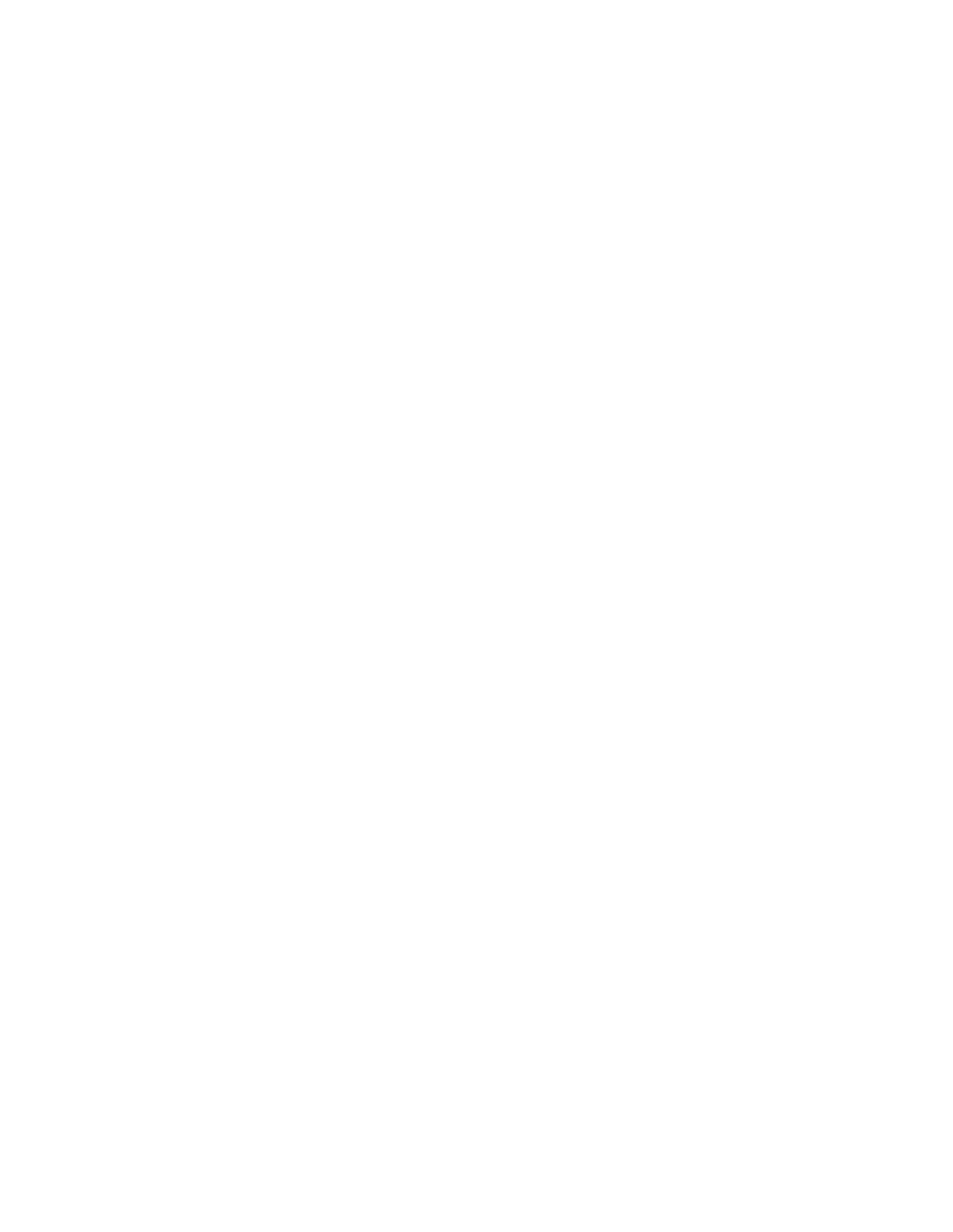# **Quick Installation Guide**

**2** 

This chapter provides a summary of the MUXserver 90 hardware installation activities. It is intended as a guide for those with experience in installation of network hardware, and is not intended as a complete guide.

For full information necessary to ensure correct installation of the MUXserver 90, you should refer to other sections of this manual, and to other relevant manuals as appropriate.

Following is a summary of installation tasks, with lists of activities involved in each, and references to the detailed instructions for each activity.

#### **Activity Reference**

### **2.1 Unpacking the MUXserver 90**

- 1. Unpack cartons and check their contents. See Chapter 3, page 3-1.
	-
- 2. Fill in details for the MUXserver Network Identification Card immediately.

#### **2.2 Site Preparation and Verification**

- 1. Plan and install the associated MUXserver network, including installation and testing of inter-site synchronous links and synchronous modems (not covered by this manual).
- 2. Check with system manager whether MUXserver 90 software is loaded on the load host(s).
- 3. Ensure that ventilation is adequate and environmental conditions are correct.
- 4. Ensure that correct cables are available, and that maximum cable lengths are not exceeded.
- 5. Check power requirements for desk or wall mounting or availability of backplane slot for DEChub 90 variant.

*MUXserver Network Reference Manual* and *DECmux 300 Network Installation Manual.*

See Chapter 4, Sections 4.2 and 4.3, page 4-2.

Section 4.4, page 4-3

Sections 4.5.1 and 4.6, page 4-4.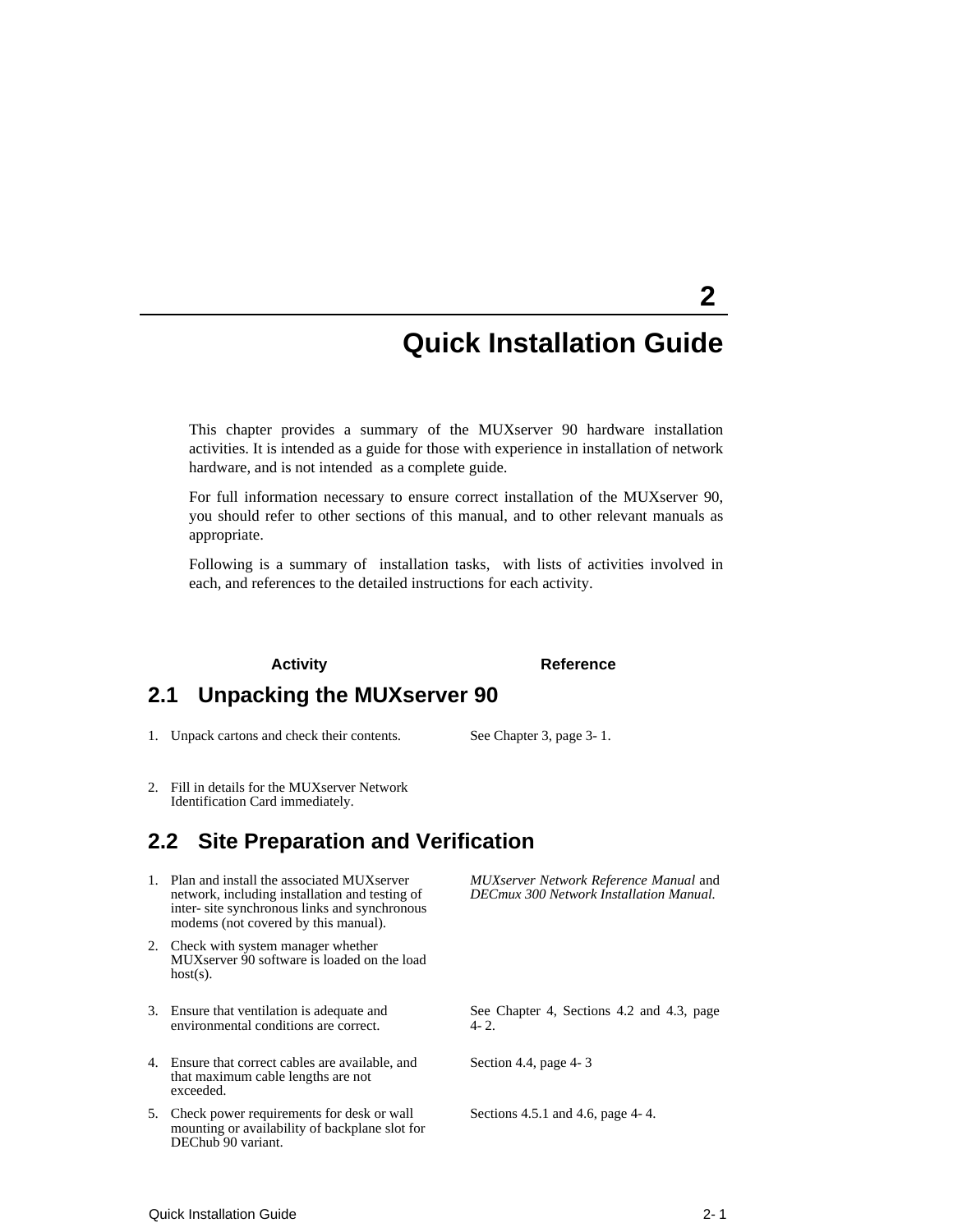#### **Activity Reference**

### **2.3 Positioning and Connecting**

1 **Stand-alone**:

See Chapter 5, pages 5-1 to 5-4.

Place flat on desktop or mount to wall using back panel screw holes. Connect Ethernet T-connector to BNC connector on MUXserver 90, using terminator if necessary. Plug in power lead(s) and apply power.

2. **DEChub 90 backplane unit**: If necessary, remove back cover. Place lower mounting tab on back of MUXserver into a backplane mounting slot. Rock into place, pushing top into slot. (Power is applied from slot on insertion.)

**2.4 The Power-On Self-Test**

1. Test commences automatically with power-on (see 2.3 above).

See Chapter 6. page 6-1.

Sections 6.1. to 6.2, pages 6-1 to 6-2.

Section 5.2 page 5-5.

2. Check progress of front panel LED displays for indication of success or failure. Success is indicated if Power and System OK LEDs stay lit after approx. 1 minute.

**2.5 Connections to the MUXserver**

1. Connect Console: Set up DECconnect cable between MMJ connector on MUXserver to terminal I/O connector, using 25-pin adapter if required. Set terminal to 9600 bps, 8 bits, 1 stop bit, no parity communication mode. See Chapter 7, page 7-1. 2. Connect to the 50-pin Device Port: Select appropriate adapter cable and extension cable for modem or other device being connected. Connect 50-pin female D-type connector on adapter to MUXserver. Connect adapter cable to extension cable. Connect extension cable to modem or other device. Section 7.3, page 7-4.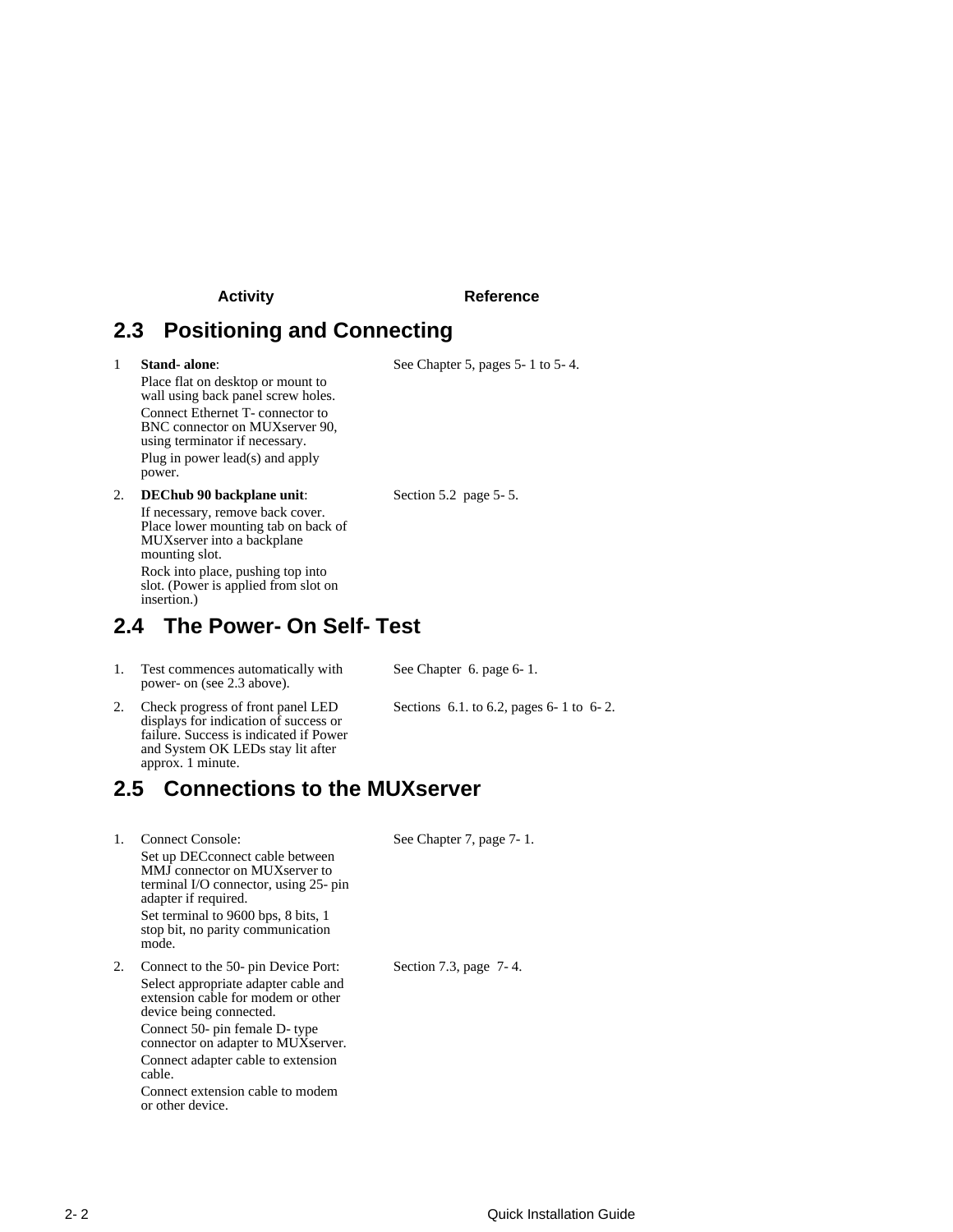# **2.6 Trouble-shooting**

1. First checks: Loose cable connections? Environmental problems ( power surges, temperature too high)? Related devices (backplane, Ethernet segment, connected device)?

2. Tools for trouble-shooting:

See Chapter 8, page 8-1.

Section 8.2, page 8-1. *See also* Table 6-1, page 6-2.

Check diagnostic flow-chart. Check LED status table. Report or act on any console port error messages. **2.7 Completing the Installation**

#### 1. Check details, then forward Network Identification Card to system manager. See Chapter 9.

Quick Installation Guide 2-3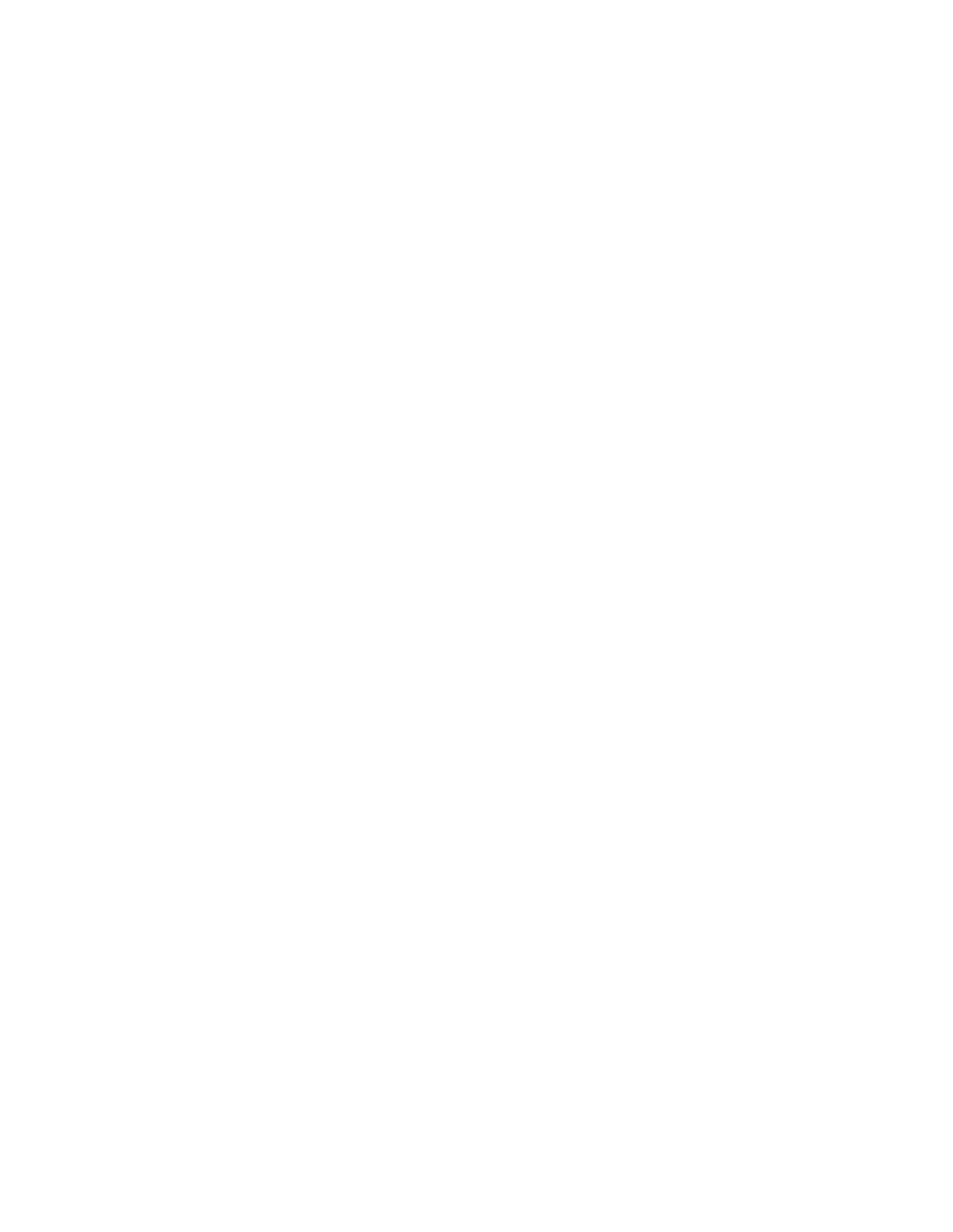# **Unpacking the MUXserver 90**

**3** 

Unpack the unit and check the shipment for damage or missing parts.

#### **3.1 Packing Check Lists**

The contents of the shipment for the DEChub 90 backplane versions of the MUXserver 90 are:

- one MUXserver 90 unit,
- one MUXserver 90 Hardware Installation Manual, (this document),
- one MUXserver Network Identification Card,
- one MUXserver 90 Software Licence.

For the stand-alone versions, the shipment also includes a power supply and a rear cover. Specific country codes are used to identify stand-alone models. (Refer to Table B-1 in Appendix B for a list of these codes.)

Cables for connecting a modem or DECmux 300 to the MUXserver 90 must be ordered separately.

If any items are damaged or missing, stop unpacking and immediately notify the delivery agent and the Digital Equipment Corporation sales representative. Retain the packing material in case any item needs to be returned to Digital Equipment Corporation.

#### **3.2 MUXserver Network Identification Card**

Before proceeding any further, check the MUXserver for the following details, and enter them on your *MUXserver Network Identification Card*:

- the unit's serial number located on the rear of the unit under the back cover (if installed). See Figure 5-1, page 5-2 for details of cover removal,
- the Ethernet address (recorded on the front of the unit),
- the intended physical location (e.g. room number, floor number, building) for the MUXserver's installation,
- your name and (if known) the date of installation.

Retain this card for the present. When installation is successfully completed, the card should be forwarded to your system manager, who will also need to add further details (node name, server name, DECnet or INTERNET address etc.).

*Instructions contained in Appendix C must be observed when the MUXserver 90 product is being installed in the United Kingdom.*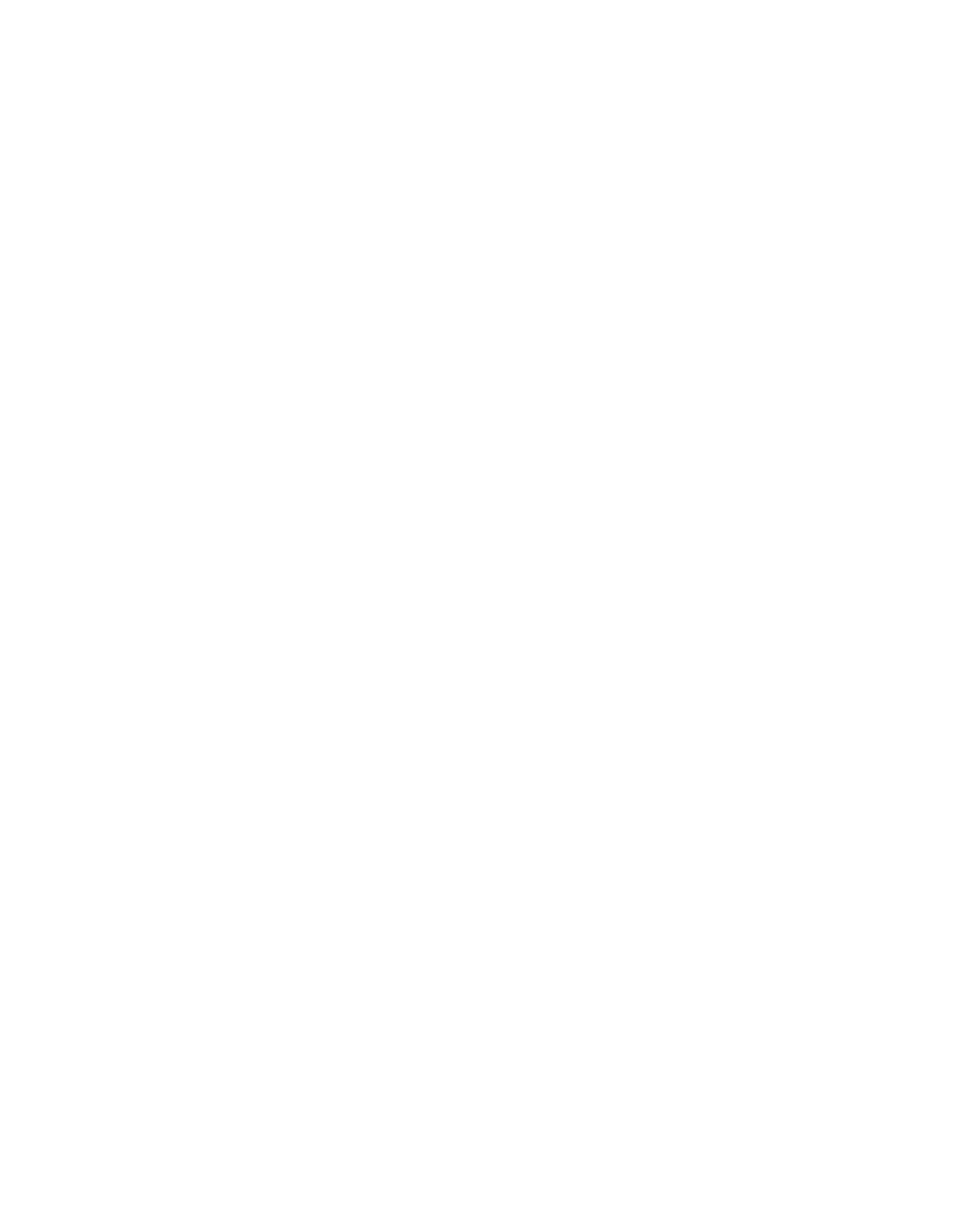# **Site Preparation and Verification**

This Chapter describes the checks required to ensure that the selected installation site meets the MUXserver 90's physical, environmental, electrical and network cabling requirements, and that suitable equipment is available to complete the installation.

#### **4.1 Installation Pre-conditions**

#### **4.1.1 Network Planned**

This manual does not detail the steps you need to take to establish the network associated with the MUXserver. Nor does it detail procedures for installing and testing inter-site synchronous links, synchronous modems and DECmux 300s. Relevant details for these procedures are given in the *MUXserver Network Reference Manual* and the *MUXserver/DECmux 300 Network Installation Manual.*

#### **4.1.2 Software Installation for Self-Test**

Installation of the MUXserver software on any load host to be associated with the MUXserver is not a strict prerequisite for installation of the hardware. You can install the hardware in the absence of the software. Obviously, however, the MUXserver cannot operate properly if its software cannot be loaded.

If you wish to observe the full operation of the power-on self test described in Chapter 6, (for example, after you have done an initial installation, and have attached serial devices to the MUXserver 90), you should ensure that the software has been installed on at least one load host.

If you are uncertain as to whether software has been installed on the load host, check with your system manager.

The methods used for installation of the software for the OpenVMS, ULTRIX or OSF/1 operating systems are outlined in each of the relevant Software Guides.

Refer to

- the *MUXserver Software Installation Guide (OpenVMS)*,
- the *MUXserver Software Installation Guide (ULTRIX),* or
- the *MUXserver Software Installation Guide (OSF/1*).

**4**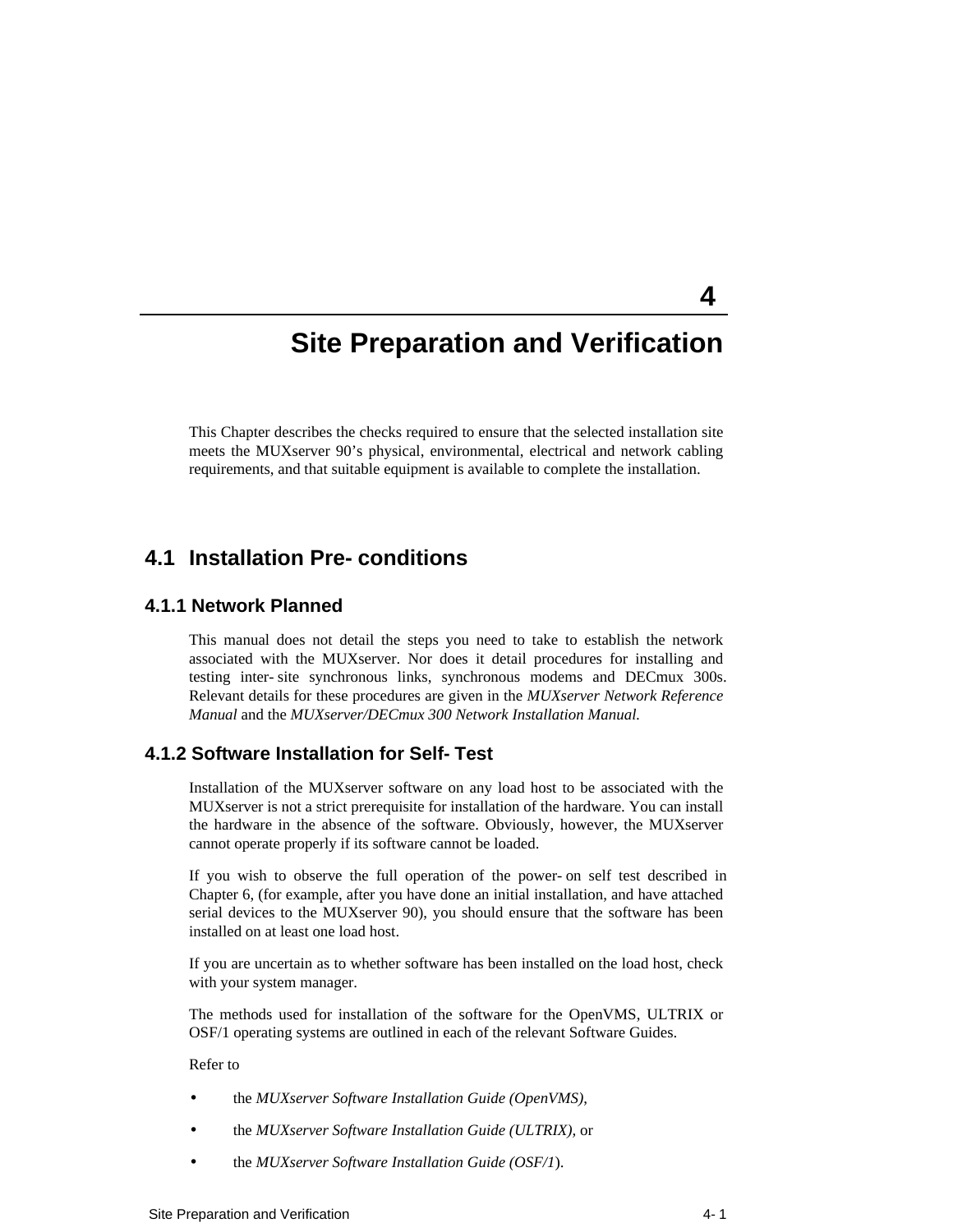### **4.2 Environmental Requirements**

Check that the environmental conditions at the planned site are within the ranges listed in Table 4-1, below.

| <b>Parameter</b>              | Value                                           |
|-------------------------------|-------------------------------------------------|
| <b>Operating Environment:</b> |                                                 |
| Temperature                   | $5^{\circ}$ to $50^{\circ}$ C (41° F to 122° F) |
| Maximum rate of change        | $20^{\circ}$ C/hr (36 $^{\circ}$ F/hr)          |
| Relative humidity             | 10% to 95% (non-condensing)                     |
| Wet-bulb temperature          | $<$ 32 $\degree$ C (90 $\degree$ F)             |
| Altitude                      | Sea level to $2.4 \text{ km}$ (8000 ft)         |
| Non-operating environment:    |                                                 |
| Temperature                   | $-40^{\circ}$ C to 66° C (-40° F to 151° F)     |
| Relative humidity             | Up to $95\%$ (non-condensing)                   |
| Altitude                      | Up to 4.9 km $(16,000 \text{ ft})$              |

#### **Table 4-1 Environmental Requirements**

If the MUXserver 90 is to be operated at an altitude greater than 2,400 m (8000 ft), decrease the operating temperature specification by 1.8° C for each 1,000 metres above 2,400 metres (1° F for each 1,000 ft above 8,000 ft).

### **4.3 Dimensions and Ventilation**

The physical dimensions of the MUXserver 90 are listed in Table 4-2 below. In reviewing your installation site, check that the site will provide:

- at least 45 cm (18 in) clearance above the floor to reduce exposure to dust from foot traffic.
- at least 10 cms (4 in) of unobstructed airspace around the MUXserver 90.

#### **Table 4-2 Physical Dimensions**

| <b>Dimension</b> | Value                       |
|------------------|-----------------------------|
| Height           | $3.18$ cm $(1.25$ in)       |
| Width            | 27.31 cm (10.75 in)         |
| Depth            | 12.70 cm $(5.0 \text{ in})$ |
| Weight           | $0.77$ kg $(1.7$ lb.)       |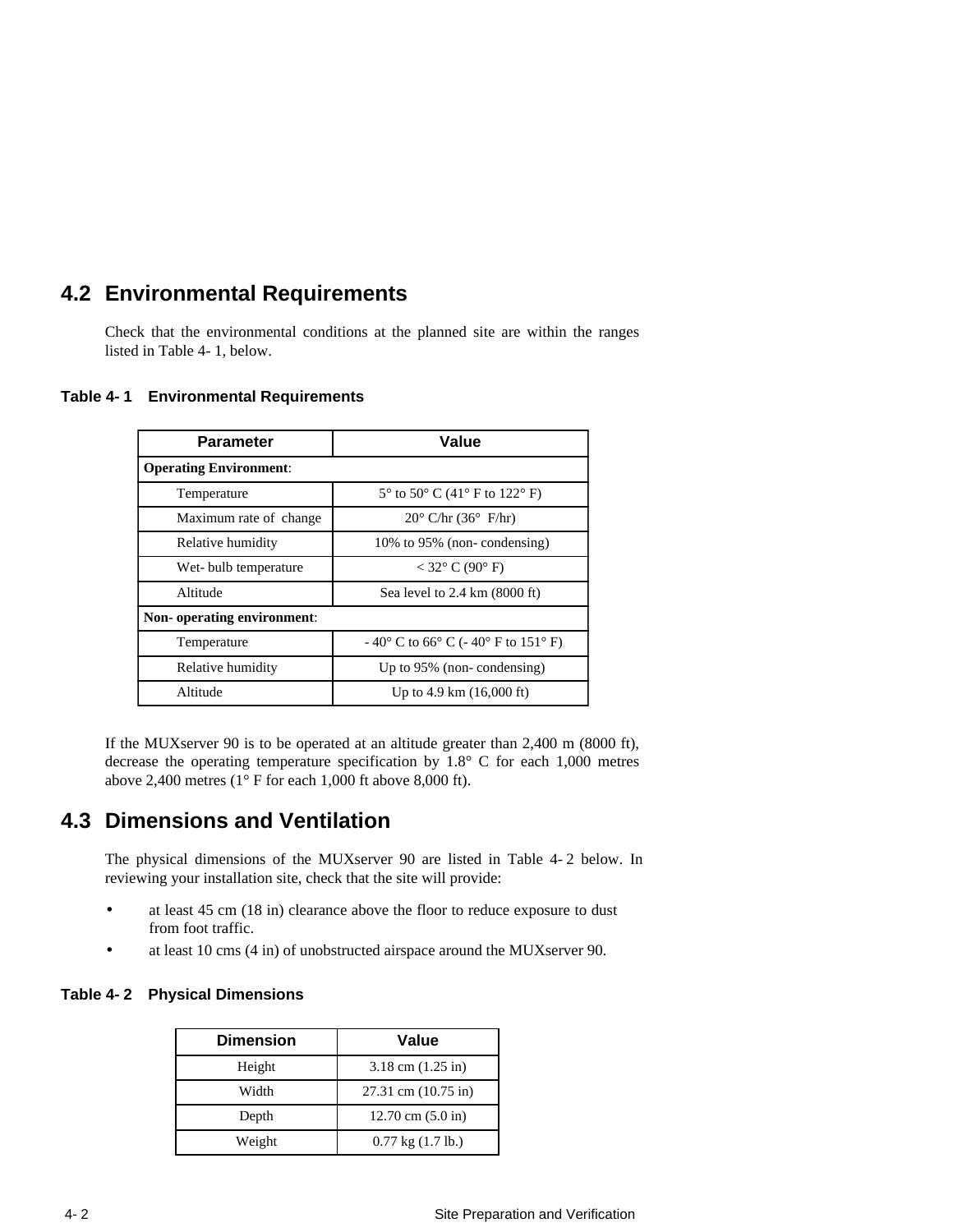### **4.4 Cabling Requirements**

Where stand-alone installation is involved, ensure that the required adapter cable for connecting the synchronous device to the MUXserver 90's 50-pin port is available.

Details of the cables which may be connected to the 50-pin port of the MUXserver 90 are provided in Appendix A, *Connector Pins and Cables,* page A-1.

Prior to installation, you should check that the lengths of cables to be used to connect the MUXserver 90's synchronous link to either a modem or a co-located DECmux 300 do not exceed the limits listed in Table 4-3 below.

| Line<br><b>Protocol</b>                                                                                                                     | Data Rate               | Cable<br>Length                | <b>Comments</b>                                                                                                     |  |  |
|---------------------------------------------------------------------------------------------------------------------------------------------|-------------------------|--------------------------------|---------------------------------------------------------------------------------------------------------------------|--|--|
| V.24                                                                                                                                        | All supported<br>speeds | $15 \text{ m} (50 \text{ ft})$ | Cable capacitance is assumed to be<br>50pF/ft                                                                       |  |  |
| V.10                                                                                                                                        | Up to 19.2 kbps         | $400 \text{ m}$ (1300 ft)      | Cable capacitance is assumed to be<br>15pF/ft                                                                       |  |  |
|                                                                                                                                             | 48 kbps                 | $150 \text{ m}$ (500 ft)       |                                                                                                                     |  |  |
|                                                                                                                                             | 64 kbps                 | $130 \text{ m}$ (400 ft)       |                                                                                                                     |  |  |
| V.36, X.21                                                                                                                                  | All supported<br>speeds | $1200 \text{ m}$ (3900 ft)     | The cable is assumed to have a<br>capacitance of 15pF/ft and to be<br>terminated (at the far end) with 100<br>ohms. |  |  |
| V.35                                                                                                                                        | All supported<br>speeds | $60 \text{ m}$ (200 ft)        | Recommended maximum length<br>only.                                                                                 |  |  |
| Note: The total length of synchronous link cables includes extension cables connected<br>between the MUXserver 90 and the associated modem. |                         |                                |                                                                                                                     |  |  |

**Table 4-3 Maximum Cable Lengths — MUXserver to Devices**

For additional information on cabling and configuring of local area networks, and using DECconnect system products, refer to the *MUXserver Network Reference Manual* and the *DECconnect System Planning and Configuration Guide*.

### **4.5 Stand-alone Use**

If a stand-alone MUXserver 90 is to be installed, you should check that the ThinWire Ethernet cabling is installed, tested and tagged, and that a suitable power source is available.

In particular, you should ensure:

- if the MUXserver 90 is **not** to be installed at the end of the ThinWire segment, a BNC T-connector is available, or
- if the MUXserver 90 is to be installed at the end of the ThinWire segment, a BNC T-connector **and** 50 ohm terminator are available, and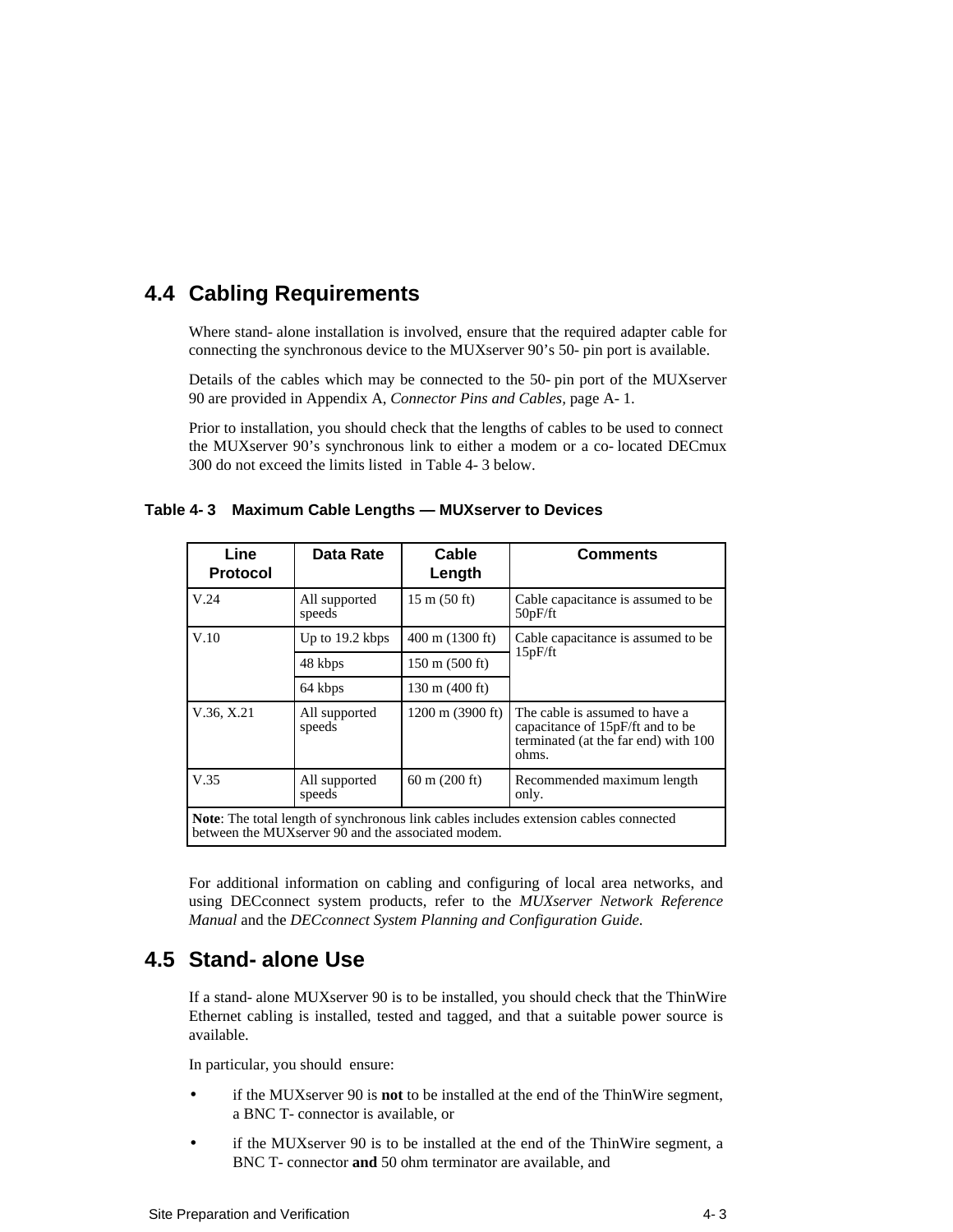an AC power outlet matching the MUXserver's power supply cable is within 2.5 metres (8 ft) of the installation site and meets the relevant electrical specifications.(see Table 4-4 below)

Check also that the following requirements are met:

- the maximum ThinWire cable segment length must not exceed 185 metres (606 ft);
- there must be a maximum of one ground per cable segment;
- there must be at least 0.5 metres (19 in) between T-connectors;
- the maximum number of stations between terminators must not exceed 30;
- ThinWire cable segments must not be configured in a loop; and
- ThinWire cable segments must not have any branch segments.

#### **Table 4-4 Electrical Specifications for MUXserver 90's Power Supply**

| <b>Parameter</b>                          | Value                                   |
|-------------------------------------------|-----------------------------------------|
| Voltage (U.S. Domestic,<br>Canada, Japan) | 104 Vac to 128 Vac<br>(nominal 120 Vac) |
| Current at 120 V                          | 0.25A                                   |
| Voltage (International)                   | 208 Vac to 256 Vac<br>(nominal 240 Vac) |
| Current at 240 V                          | 0.125 A                                 |
| Frequency                                 | 50 Hz to 60 Hz                          |
| Power consumption                         | 16 W                                    |

#### **4.5.1 Back Cover Removal and Wall Mounting**

If required for wall-mounting, or if there is any other reason to remove the back cover of the MUXserver 90 unit, you will need a small screwdriver or similar tool.

For wall-mounting, you will also need screws to match the mounting holes in the cover (for example, 8-gauge, 20 mm). Heads of the screws should be approximately 6mm (1/4") in diameter. Screws are not provided with the unit.

### **4.6 DEChub 90 Use**

For this option, you will need to ensure that a DEChub 90 Ethernet backplane is installed and operable, and that a usable slot is free for the MUXserver 90. The MUXserver 90 can be installed in any slot of the DEChub 90 Ethernet backplane.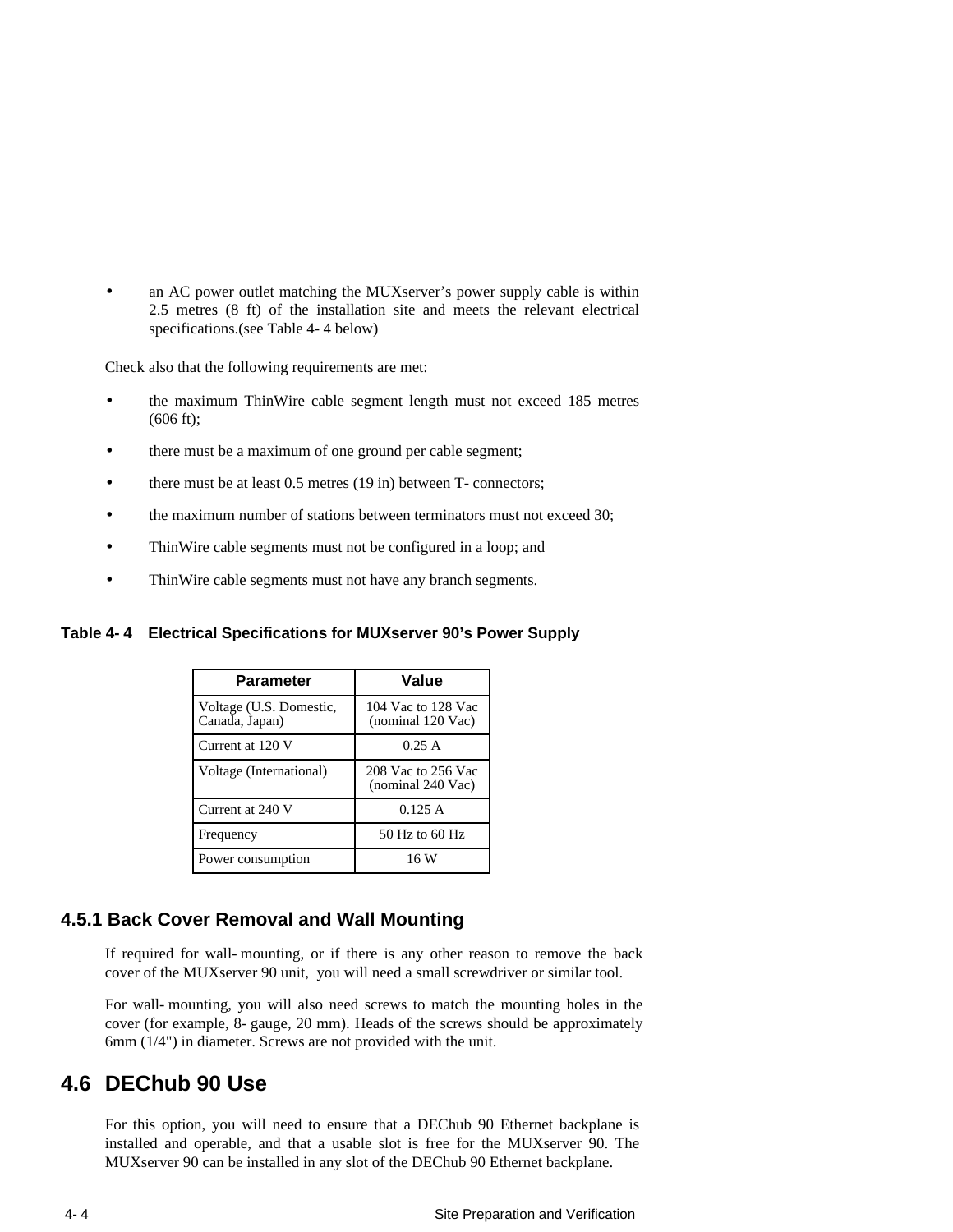The following specifications apply to the electrical operation of the MUXserver 90 unit itself:

#### **Table 4-5 MUXserver 90 Electrical Specifications**

| Voltage | <b>Current (Amperes)</b> | <b>Power (Watts)</b> |
|---------|--------------------------|----------------------|
| +5.0    |                          | 8.5                  |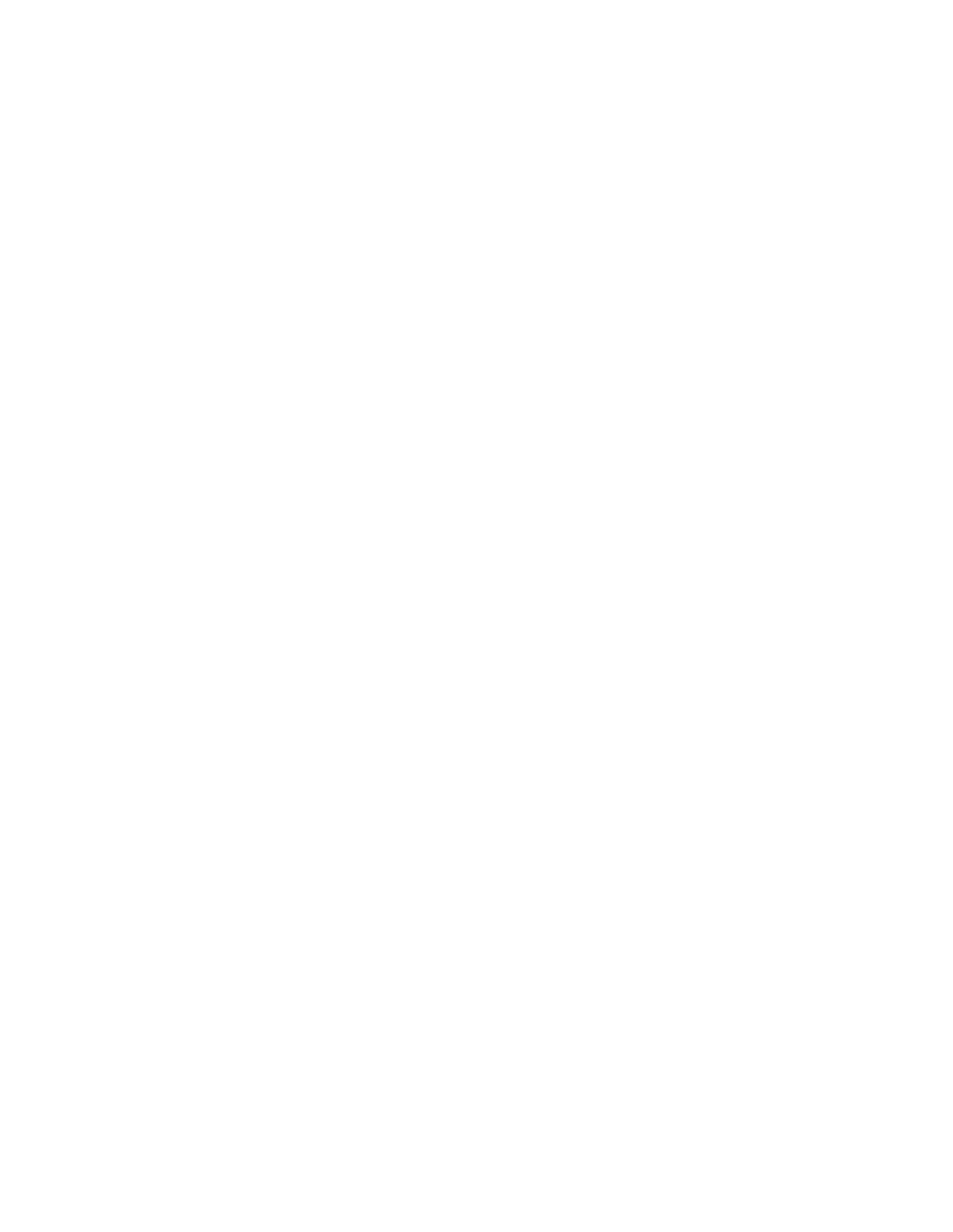# **5**

# **Positioning and Connecting**

This chapter describes the methods to be followed :

- 1. To position the MUXserver 90 in an appropriate working environment,
- 2. To establish a LAN connection to it, and
- 3. To connect the MUXserver 90 to an appropriate power supply.

To install the MUXserver 90 as a stand-alone unit, refer to Section 5.1.

To install the MUXserver 90 in a DEChub 90 Ethernet backplane, refer to Section 5.2.

### **5.1 Stand-alone Configuration**

#### **5.1.1 Physical Positioning**

As a stand-alone unit, the MUXserver 90 can be placed on a table or desktop or mounted to a wall, using the back cover as a mounting base.

#### **Desktop Installation**

For desktop installation, lie the MUXserver 90 horizontally, with the Ethernet cable connection point on top.

#### **Wall Mounting**

For wall-mounting, remove the back cover of the unit and mount the unit as described below:

To remove the back cover of the MUXserver 90, refer to Figure 5-1 below and take the the following steps:

- 1. Insert a small screwdriver into the top mounting hole in the cover,
- 2. Lift up on the internal latch which holds the cover in position,
- 3. While holding the latch up, pull the top of the cover away from the unit and down.

Once you have removed the back cover, use the mounting holes on the cover as a template to locate the mounting screws. After marking for the mounting screws, mount the back cover to the wall, leaving 4 mms (approx. 5/32") clearance between screw head and the wall and then snap the unit into the back cover.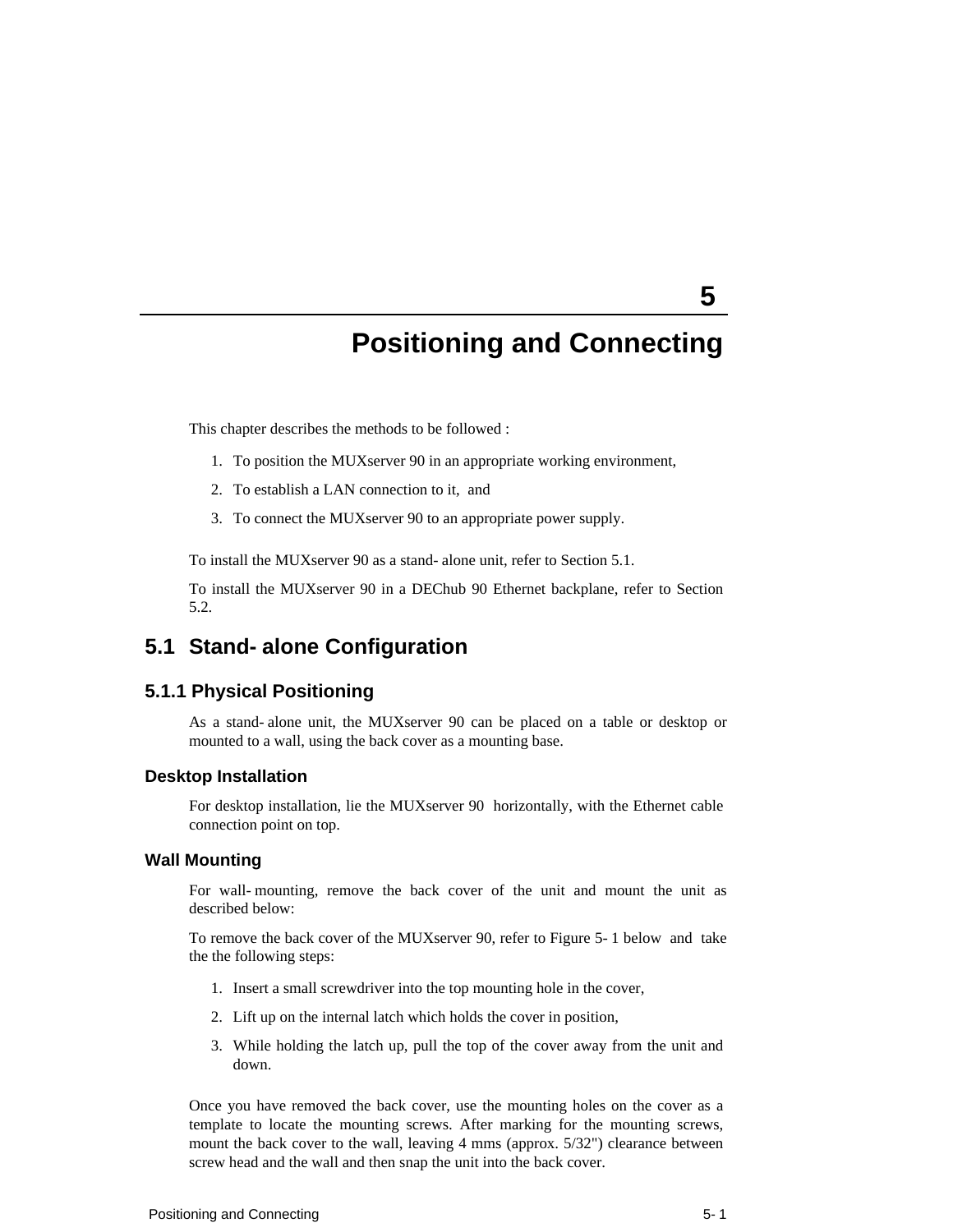

**Figure 5-1 Removing Back Cover**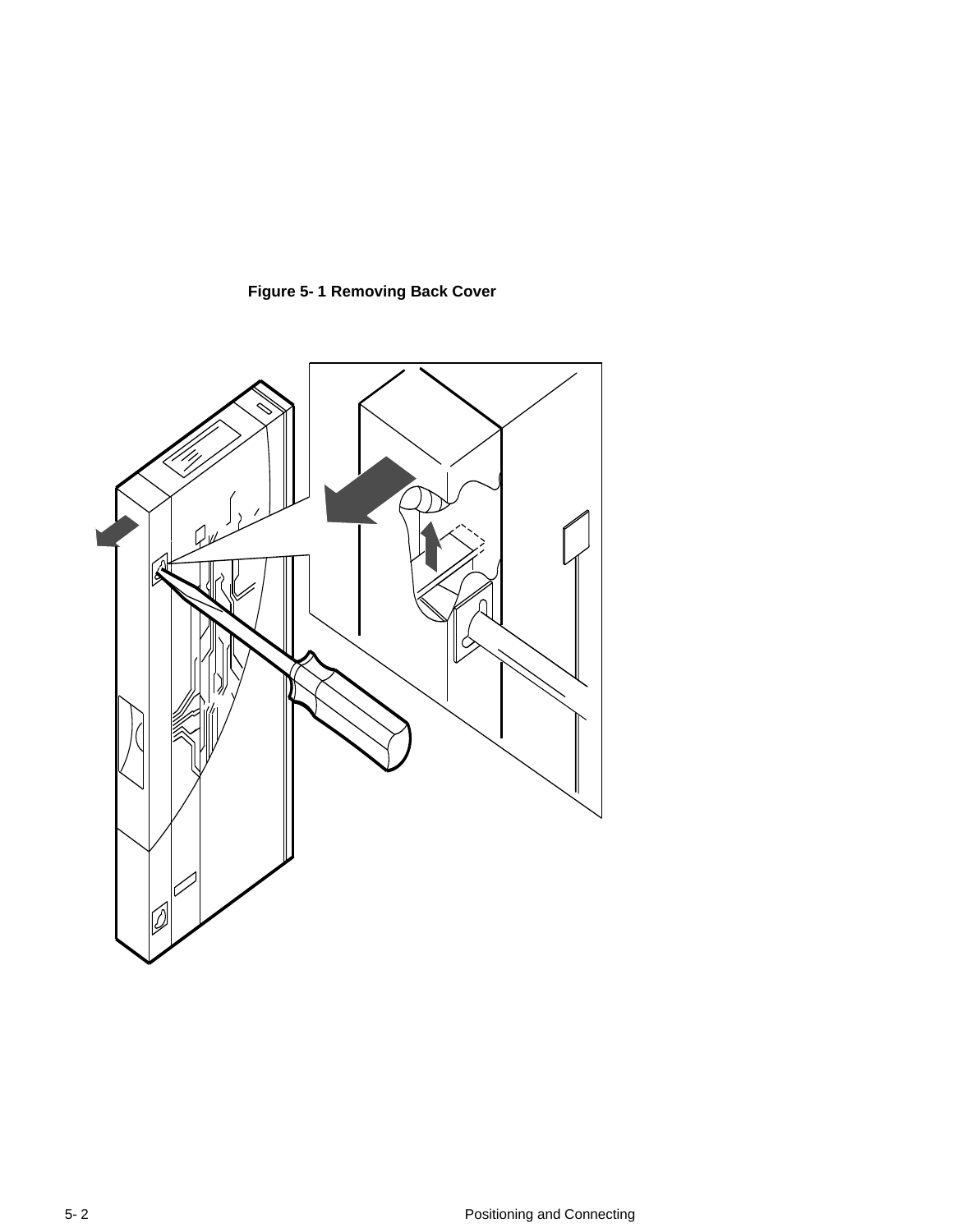## **5.1.2 LAN Connection**

Once your MUXserver 90 unit is placed or mounted, perform the following steps to connect it to the ThinWire Ethernet local area network:

#### **ThinWire Ethernet Connection**

- 1. Attach the Ethernet T-connector to the BNC connector on the MUXserver 90, as shown in Figure 5-2 below. This shows the T-connector terminated using a 50-ohm terminator. Alternatives are:
	- the 50-ohm terminator is replaced by a cable if the MUXserver is not at the end of a cable segment;
	- the cable segment must be terminated by 50-ohm terminators at both ends unless a Digital Ethernet Multi-Port Repeater (DEMPR) or a Digital Ethernet Single Port Repeater (DESPR) is used;
	- where a cable segment is terminated in a DEMPR, a DESPR, or a DEChub 90 , the opposite end needs to have a 50-ohm terminator.
- 2. Turn the barrel of the connector clockwise to lock.

#### **Figure 5-2 ThinWire Ethernet T-Connection for Stand-alone Versions**

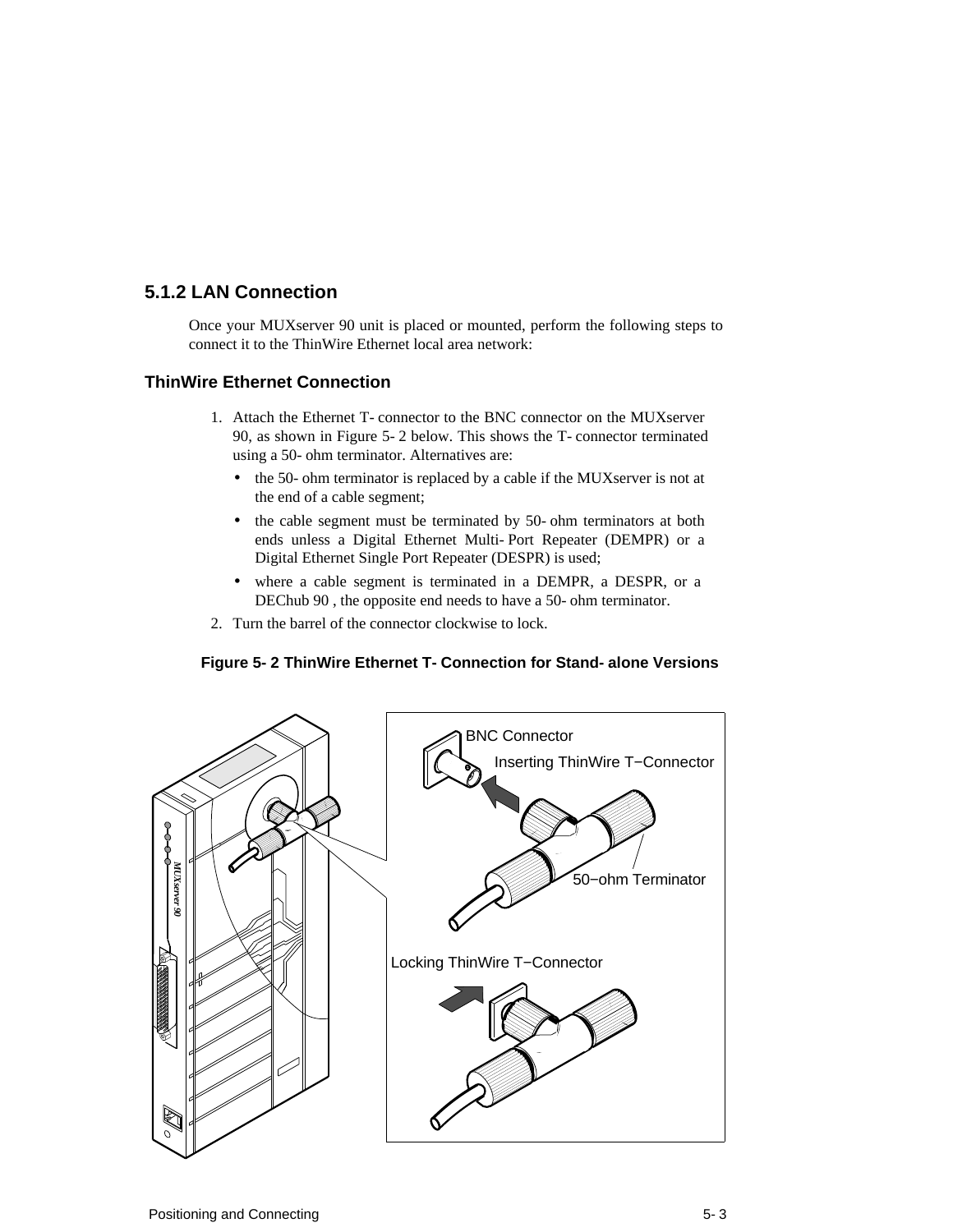## **5.1.3 Stand-alone Power Supply Connection**

Figure 5-3 illustrates the MUXserver 90 installed in a stand-alone configuration using a U.S., Canadian or Japanese power supply. Figure 5-4 illustrates the same type of configuration, but using an international power supply. Refer to these figures when installing your MUXserver 90.

Perform the following steps for power connection:

- 1. Plug the external power supply connector into the MUXserver 90's power connector.
- 2. Attach the power cord to the power supply (if you are using an international power supply, rather than the U.S. version).
- 3. Plug the power supply or power supply cord into a working AC outlet.
- 4. Switch on the AC outlet to apply power. Note that when power is applied, the MUXserver 90 immediately begins its self-test, which takes approximately one minute to complete. Refer to Chapter 6, *The Power-On Self-Test*, page 6-1, for information about running the self-test.

#### **Figure 5-3 Stand-alone Installation with Power Supply (for U.S., Canada, Japan)**

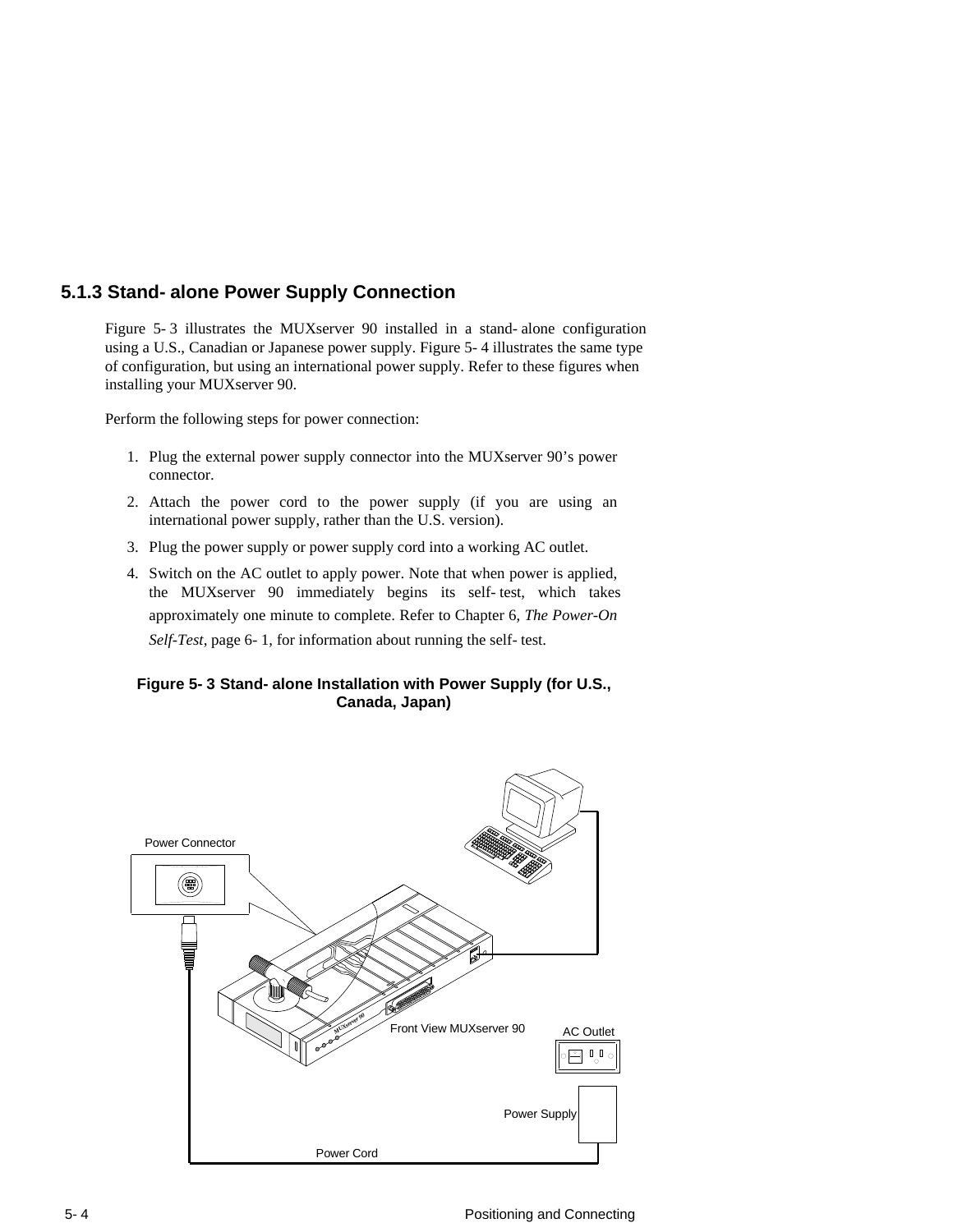

**Figure 5-4 Stand-alone Installation with International Power Supply**

# **5.2 Backplane Installation**

If there is a cover on the back of the MUXserver 90, you must remove it before inserting the unit into the backplane (see Figure 5-1 on page 5-2, and accompanying instructions).

Insert the MUXserver 90 into the DEChub 90 Ethernet Backplane this way:

- 1. Place the lower mounting tab, located on the back of the MUXserver 90 into a mounting slot on the backplane, as shown in Figure 5-5. **Note** that the MUXserver 90 can be installed in the DEChub 90 Ethernet backplane while the backplane is powered-up and connected to the network. A mounted MUXserver 90 can also be replaced with another (that is, "hot-swapped") without having to power down the backplane. In each case, where power is applied to the backplane, the MUXserver 90 immediately begins its self-test, which takes approximately one minute to complete. Refer to Chapter 6, *The Power-On Self-Test*, page 6-1, for information about running the self-test.
- 2. Push in the top to rock the unit into place. An audible click is heard when the unit is securely latched into place.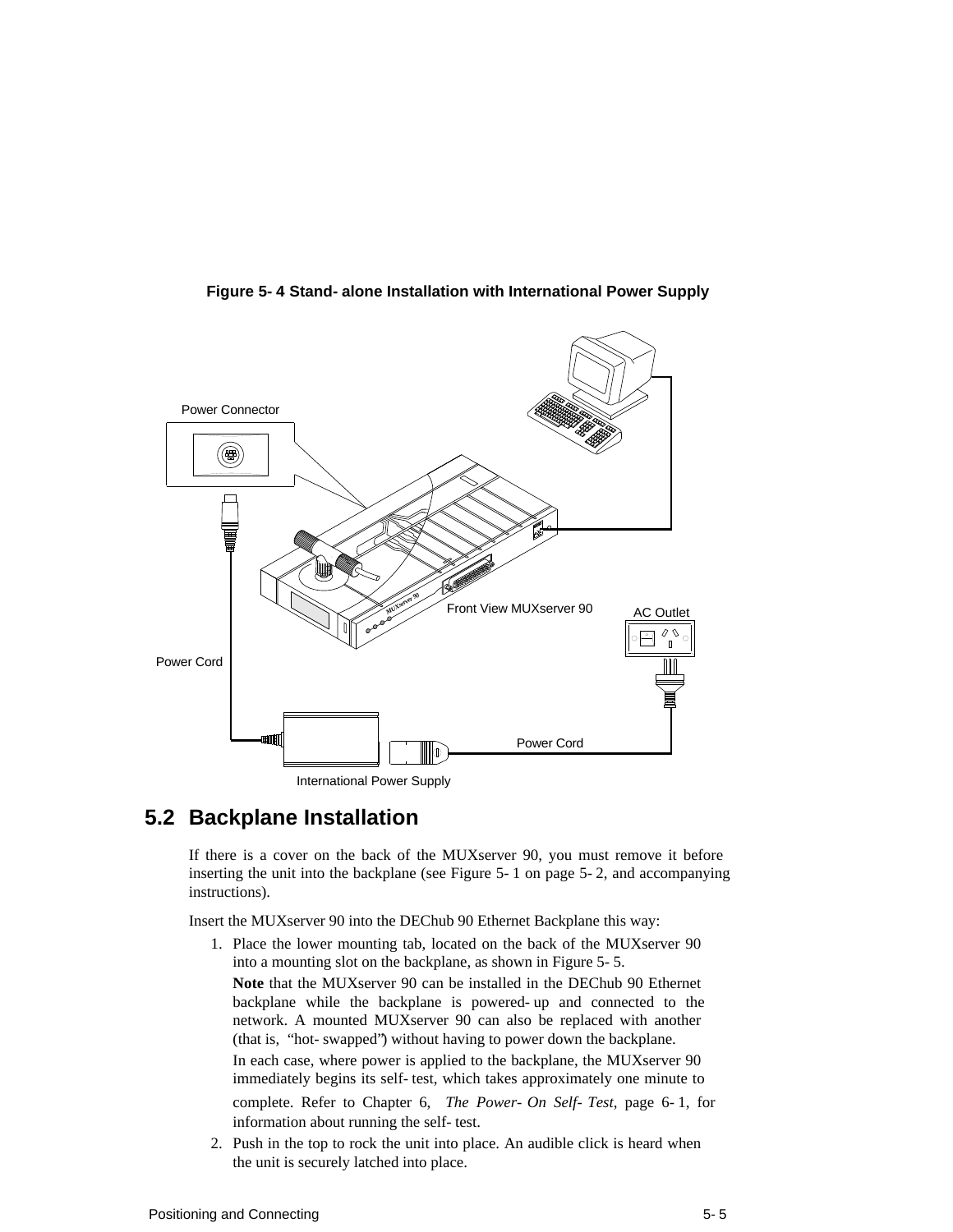

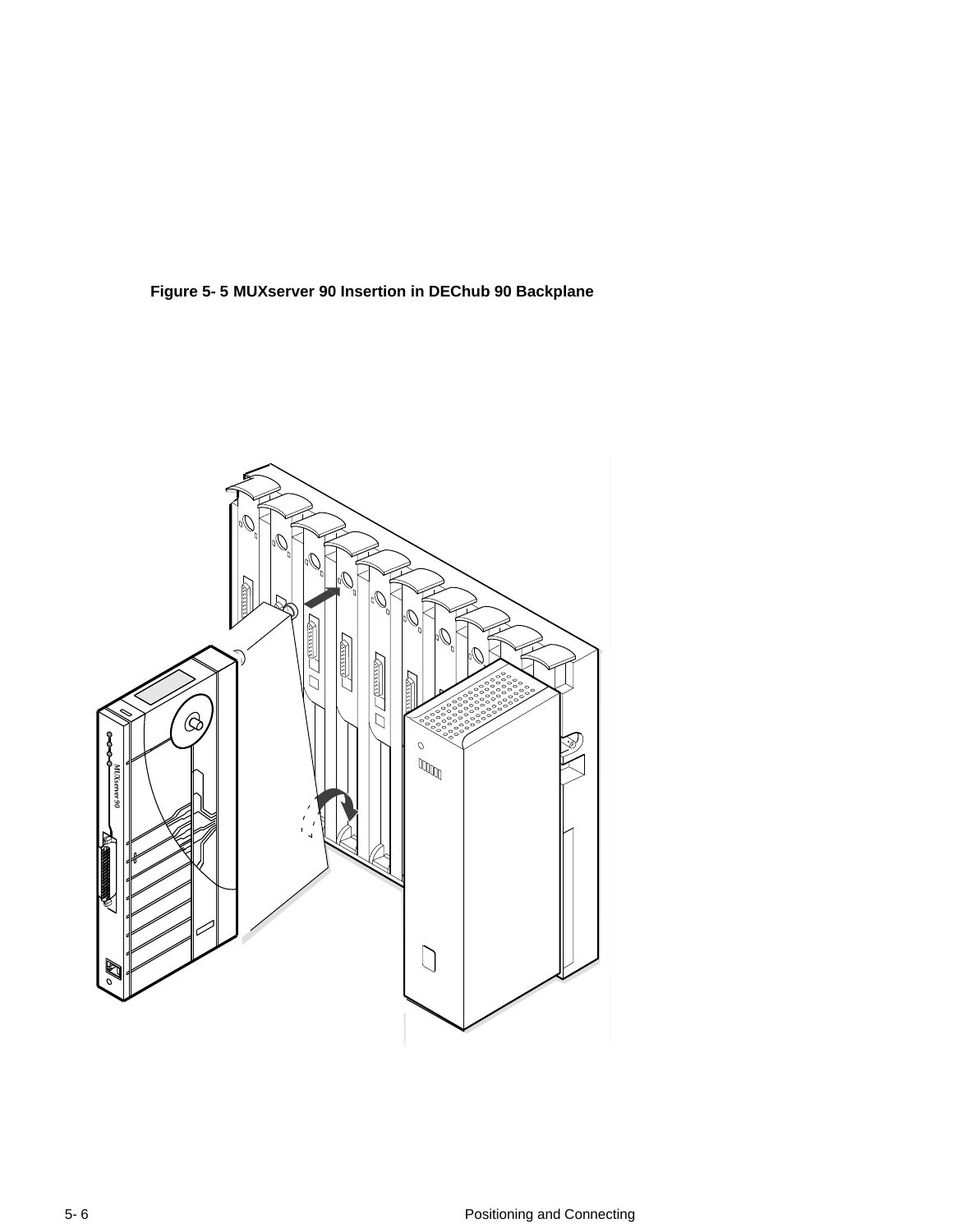To remove the MUXserver 90 from the DEChub 90 backplane:

- 1. Lift up the tab above the slot holding the MUXserver unit.
- 2. Pull the top of the unit forward, and when the top comes free from the slot, lift the bottom of the unit up and pull the whole unit outwards.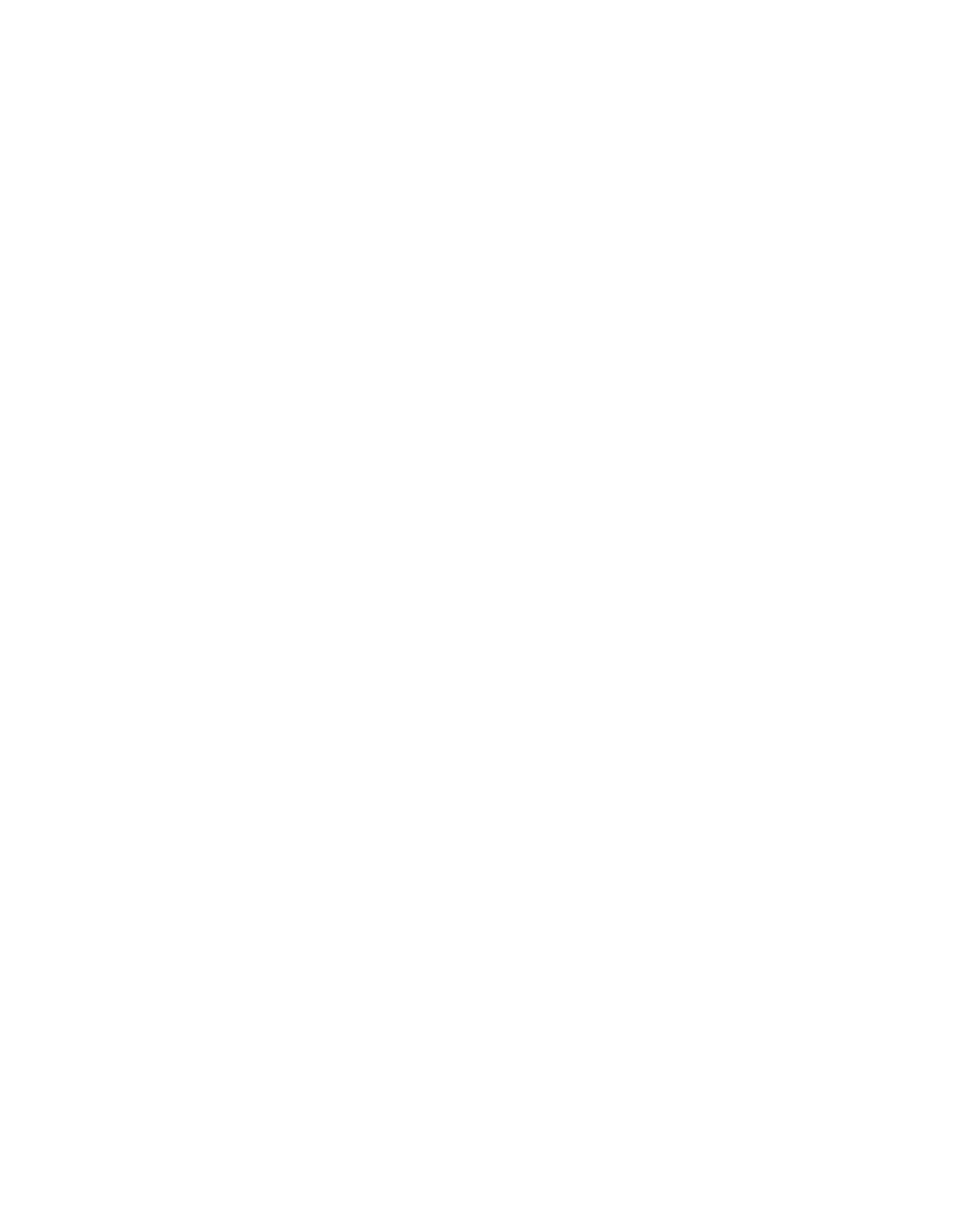# **The Power-On Self-Test**

**6** 

This chapter describes the MUXserver 90's initial self-test routine which is initiated automatically when power is applied to it.

## **6.1 Test Sequence**

Switching on power connected to the power cord, or inserting the MUXserver into an active DEChub 90 backplane causes the MUXserver to begin its self-test.

The self-test consists of diagnostic routines that test and verify the operation of the unit. Pass/fail test results are indicated by the MUXserver's LEDs.

The following sequence of events occurs:

- 1. As soon as power is applied to the unit, the green Power LED is lit.
- 2. The MUXserver 90 Hardware is tested to verify correct operation. The self-test takes approximately one minute.
- 3. Both the Software LED and the Network LED remain turned off if the self-test fails to complete. Results of the self-test are displayed by the unit's LEDs, as outlined in Table 6-1 below.
- 4. If it has successfully completed its self-test, the MUXserver attempts to down-line load the MUXserver 90 software image over the Ethernet LAN, from a suitably-configured load host. During this process, the Power LED and the System OK LED remain lit.
- 5. If the operational software is successfully loaded, the Network OK LED is lit, together with the Power and System OK LEDs. If the Software OK LED then flashes, the MUXserver 90 is fully operational, with software running.
- 6. If the software is not located, the Network OK LED, which has been off, starts to flash.
- 7. Flashing of the Network OK LED continues for a variable "time-out" period (see below). The LED then goes out and stays out for 30 seconds.
- 8. The MUXserver will make repeated attempts to locate the software, looping to Step 4. above. The duration of the "time-out" flashing period in Step 7. increases with each unsuccessful attempt, starting at 4 seconds, increasing to 8, 16, 32 seconds and so on – reaching as high as 300 seconds or so.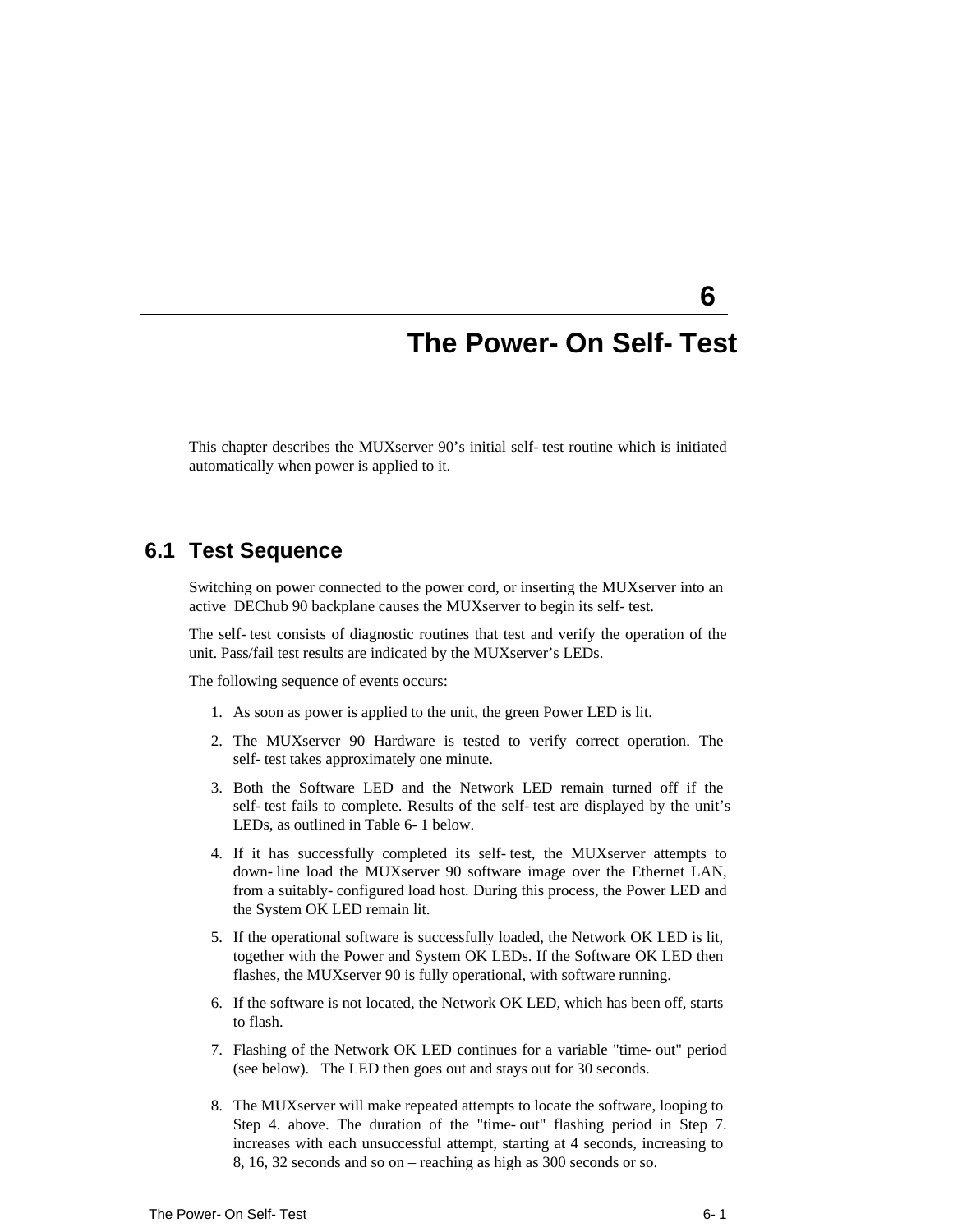The following table summarises the states of the MUXserver 90 LEDs. Note that if hardware installation precedes installation of MUXserver software onto a the load host, normal operation does not commence.

**Table 6-1 States of the MUXserver 90 LEDs**

| <b>Power</b> | System<br>OK. | <b>Network</b><br>OK. | <b>Software</b><br>OK. | Meaning                                                    |  |
|--------------|---------------|-----------------------|------------------------|------------------------------------------------------------|--|
| Off          | Off           | Off                   | Off                    | No power.                                                  |  |
| On           | Off           | Off                   | Off                    | Internal Self test in progress.                            |  |
| On           | Flashing      | Off                   | Off                    | Self test failed to complete.                              |  |
| On           | On            | Off                   | Off                    | Internal Self test worked, attempting to<br>load software. |  |
| On.          | On            | Flashing              | Off                    | Software load failed, waiting to retry.                    |  |
| On.          | On.           | On                    | Off                    | Self test worked, software loaded, but<br>not operational  |  |
| On           | On.           | On                    | Flashing               | Normal operation                                           |  |

# **6.2 Evaluating Test Results**

Upon completion of the self-test, examine the state of the MUXserver 90 LEDs to evaluate the test results.

#### **Successful Self-Test**

If the MUXserver 90 successfully completes the self-test to the stage where the Power and System OK LEDs remain lit, proceed to connect a device to the serial port, as described in Chapter 7, *Connections to the MUXserver.* 

#### **Self-Test Failure**

If the MUXserver 90 fails its self-test (System OK LED Off after 60 seconds, or flashing):

- 1. Verify that the Ethernet is correctly connected and terminated.
- 2. Turn the MUXserver 90 off and then on again.

If the self-test fails again, refer to Chapter 8, *Trouble-shooting*.

#### **Software Load Failure**

If the MUXserver 90 fails to load its software image, (longer and repeated Network OK LED flashing), verify that the software is correctly installed on the load host and is reachable from the MUXserver 90. (Refer to the relevant Software Installation Guide *and the MUXserver Network Reference Manual*.)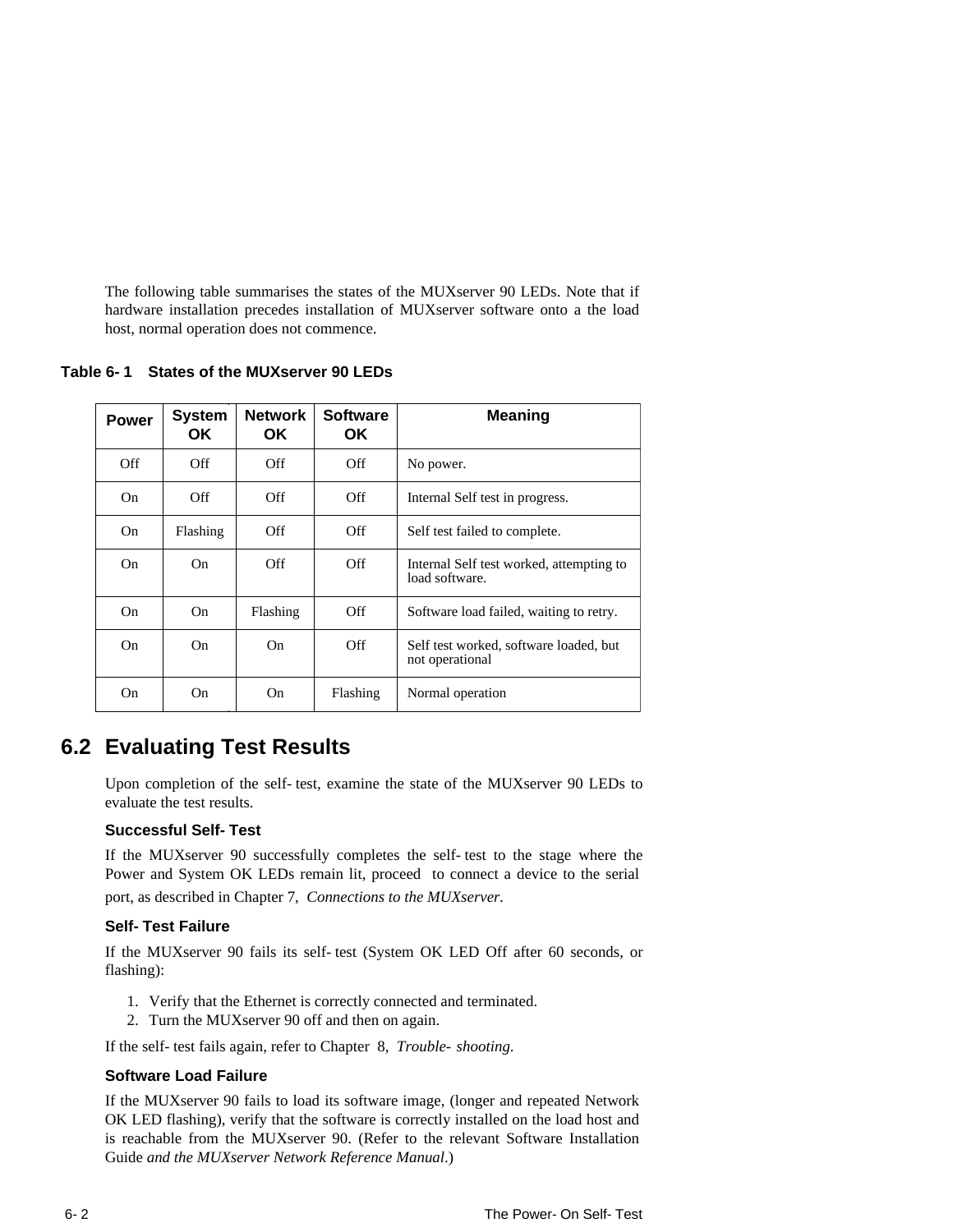# **Connections to the MUXserver**

This chapter describes the procedures to be followed to connect various devices to the MUXserver, aside from those involved in connection to the LAN itself (for the latter, see Chapter *5, Positioning and Connecting)*.

# **7.1 Connecting a Terminal to the Console Port Connector**

To connect a terminal to the console port connector:

- 1. Insert the cable's modified modular plug (MMP) into the MUXserver's modified modular jack (MMJ) connector, as shown in Figure 7-1 below.
- 2. Insert the cable's MMP into the MMJ connector on the terminal, as shown in Figure 7-2.

If the terminal has a 25-pin D-Type connector, use an H8571-A adapter or an H8575-A adapter (see Figure 7-3).

- 3. Power up the terminal.
- 4. Configure the terminal to operate with a speed of 9600 bits/sec, with a character size of 8 bits, 1 stop bit and no parity.

Refer to the specific terminal user's guide if you need help setting the terminal parameters.

**7**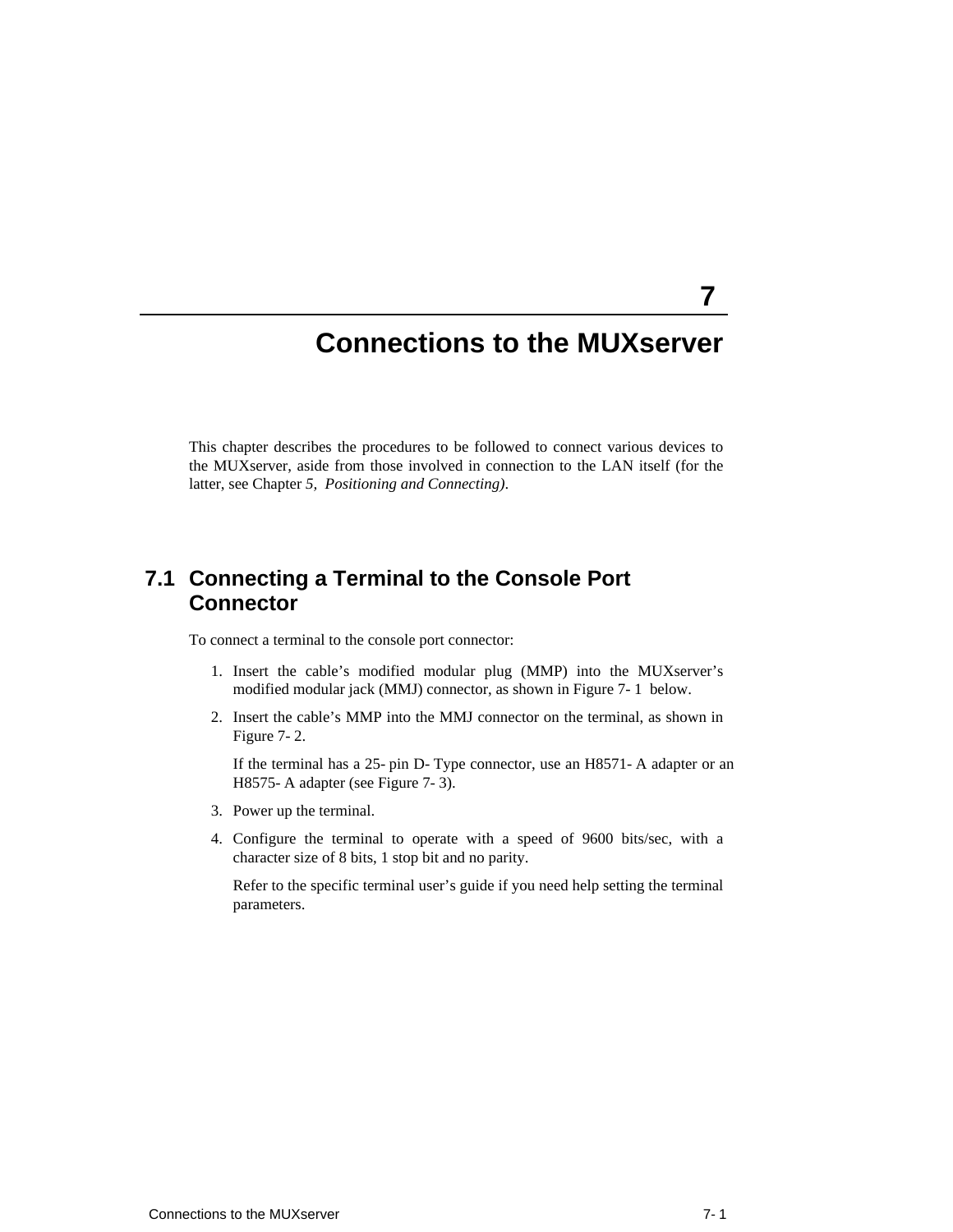**Figure 7-1 Connecting to the Console Port Connector**

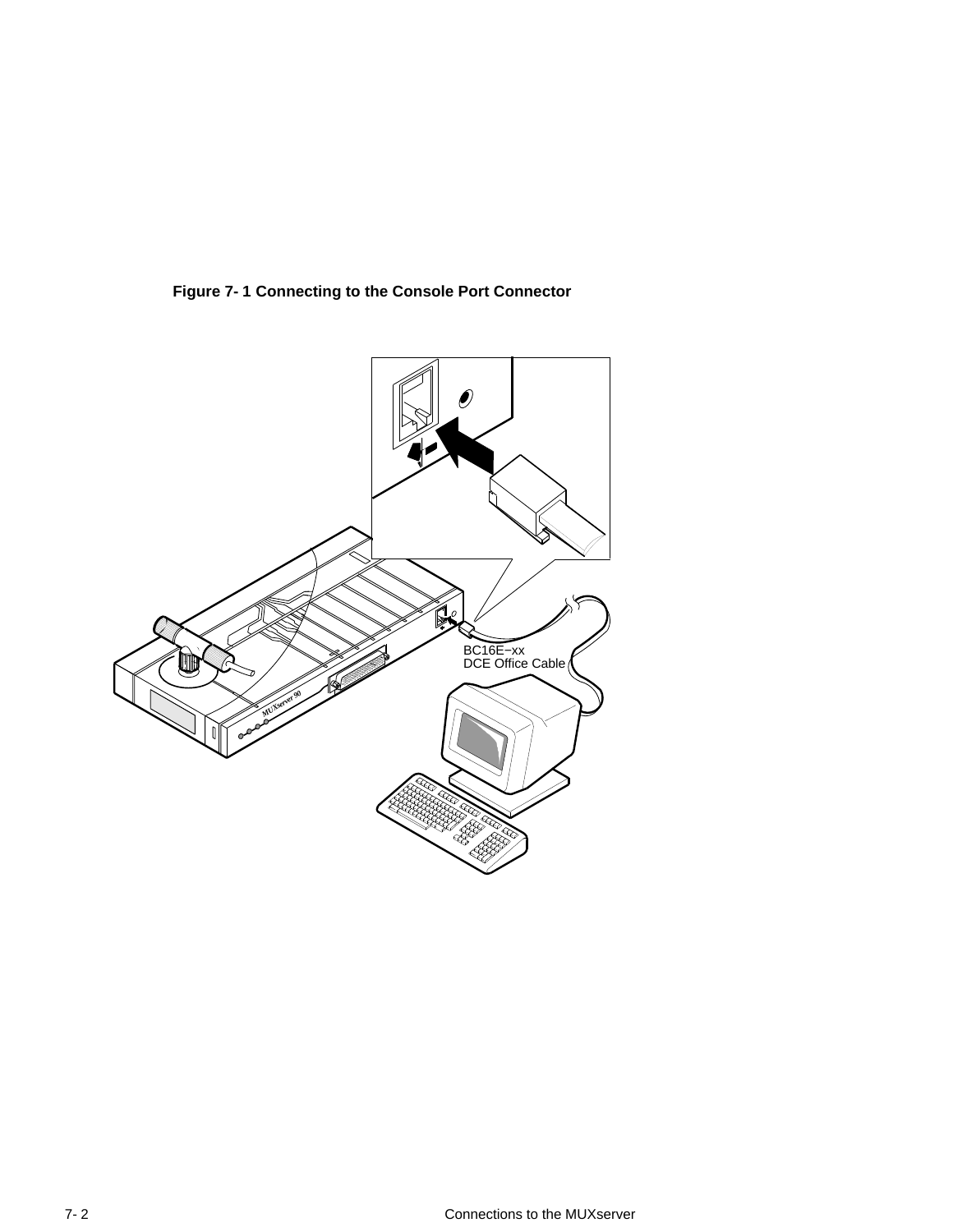

**Figure 7-2 Connecting to the Terminal**

**Figure 7-3 Connecting to 25-Pin D-Type Connector Terminal**

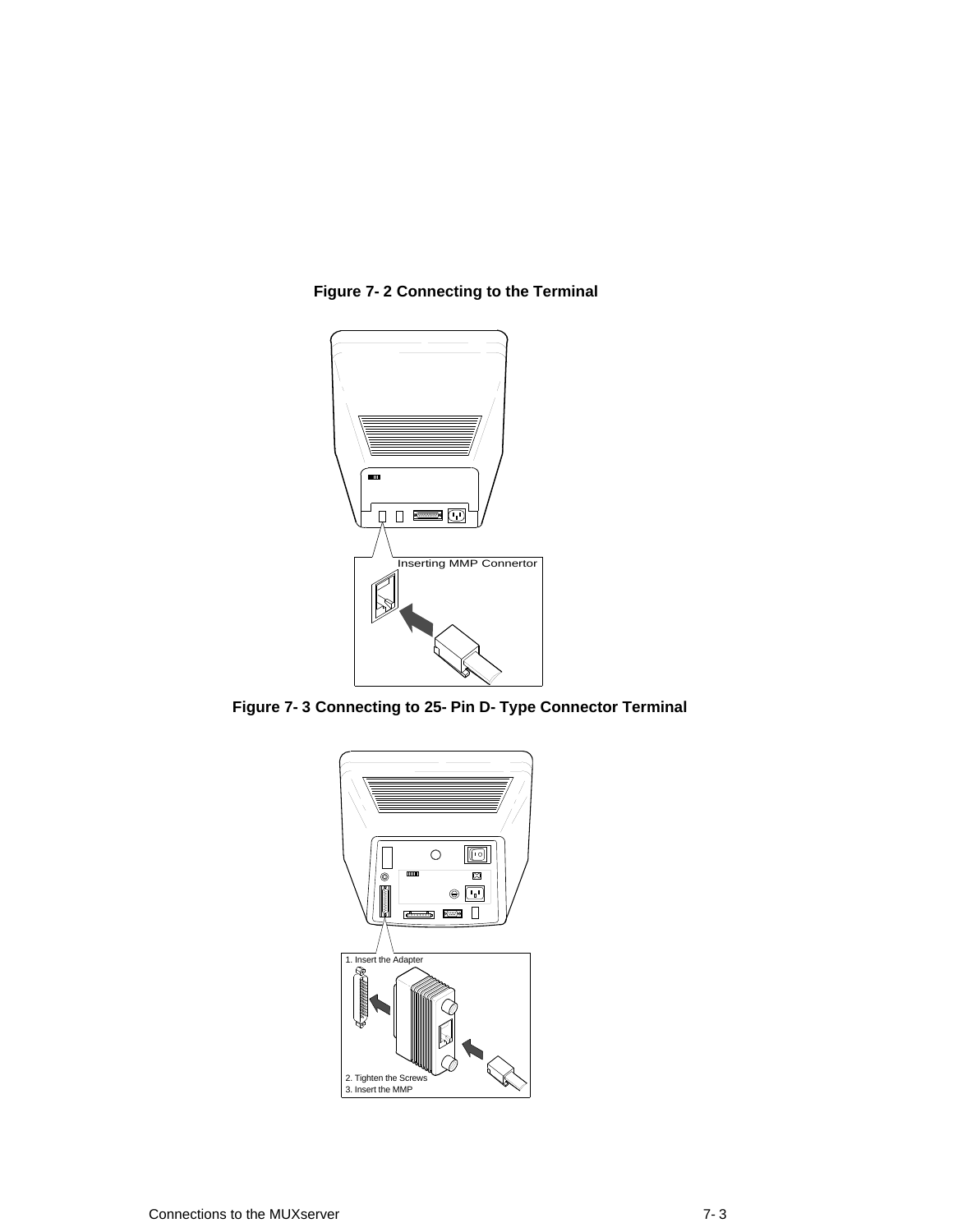# **7.2 Interface Standards**

The design of the MUXserver 90 ensures that it is compliant with the following interface standards:

- CCITT V.24 with V.28 (equivalent to EIA-232-D)
- CCITT V.36 with V.11 (EIA-449 with EIA-422-A)
- CCITT V.35
- CCITT X.21 (Leased circuit service only)

The MUXserver 90 is also interface pin-compatible, and will operate with, equipment that complies with the following interface standards:

- CCITT V.36 with V.10 (EIA-449 with EIA-423)
- U.K. (United Kingdom) BT Kilostream Service

# **7.3 Connecting a Device to the 50-pin Device Port**

To connect a device to the MUXserver's synchronous port, you will usually need an adapter cable and an extension cable.

Section A.2.1 on page A-6, provides detailed information about which adapter cable and extension cable to use, depending on the type of device you are connecting.

#### **CAUTION**

For older (RS-232-C) installations, a V.24/RS-232-C adapter (12-27591-01) must be fitted between the adapter cable and the extension cable, or between the adapter cable and the modem (see Figure 7-7), if the modem or modem eliminator has any of the following:

- a signal with a DCE source on pin 18
- signal quality implemented on pin 21
- Data Signal Rate Selector (DCE source) on pin 23

Failure to comply with this could result in damage to the interface module and modem or modem eliminator. If you are not sure what signals the modem or modem eliminator provides, contact Digital Field Service.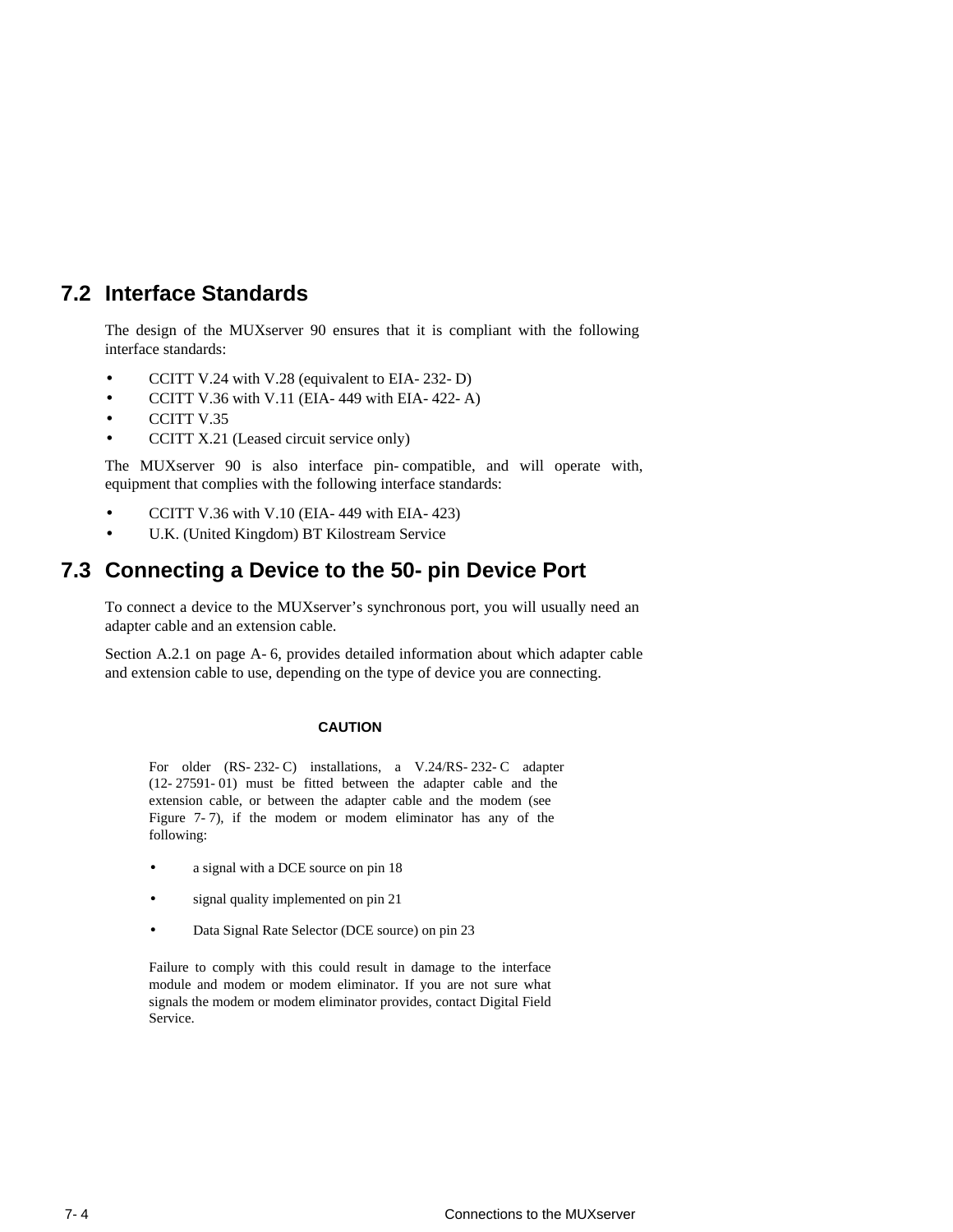As a modem is the device most commonly connected to a MUXserver, this is the example used in this section.

To connect a modem to the MUXserver's synchronous port, take the following steps:

- 1. Connect the 50-pin female D-connector of the adapter cable to the 50-pin male D-connector on the MUXserver 90 (see Figure 7-4 below).
- 2. Connect the adapter cable to an extension cable (see Figure 7-5).
- 3. Connect the extension cable to the modem. Figure 7-6 illustrates this.

**Figure 7-4 Connecting to the 50-Pin D-Type Connector**

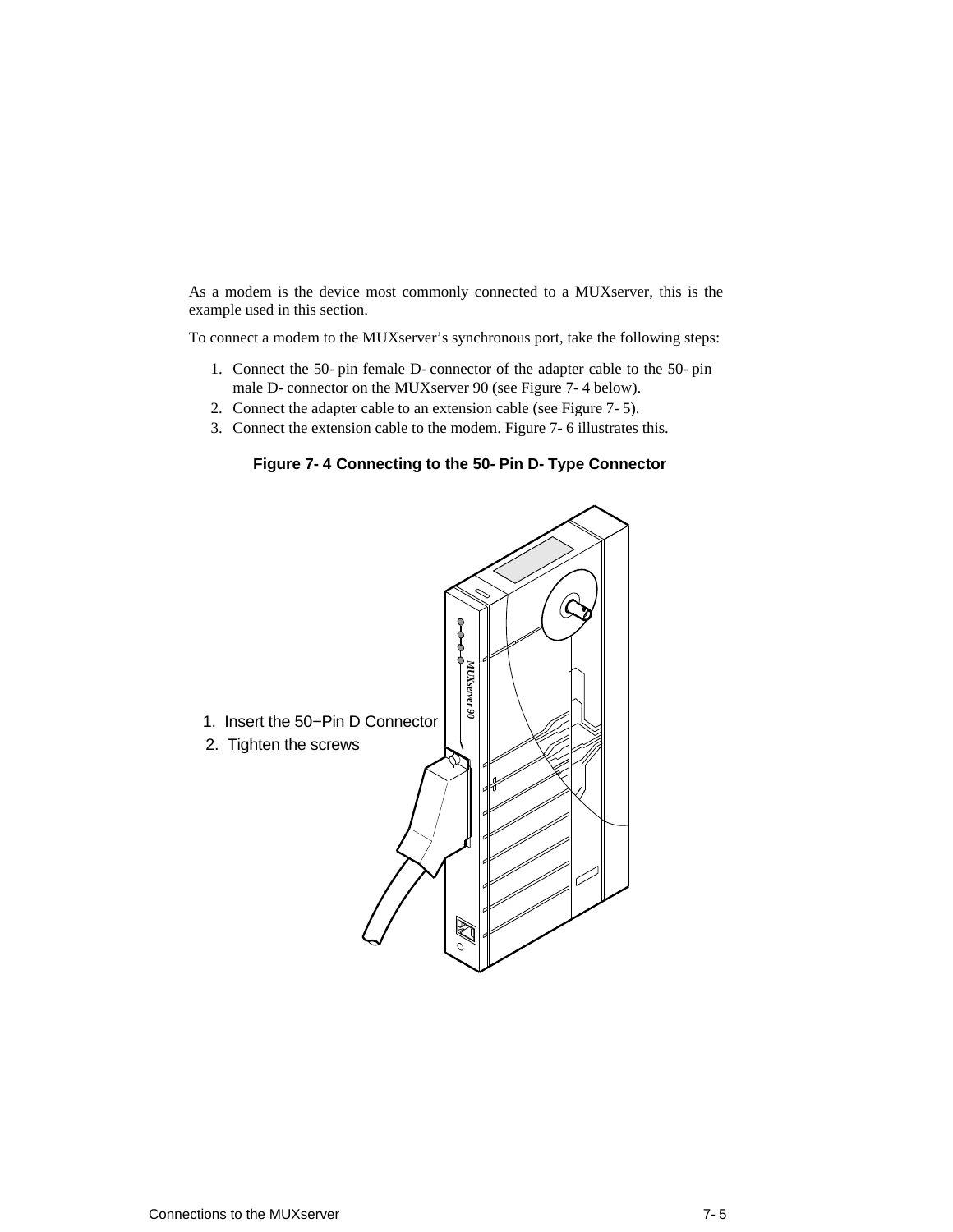**Figure 7-5 Connecting an Adapter Cable to an Extension Cable**



**Figure 7-6 Connecting to the Modem**

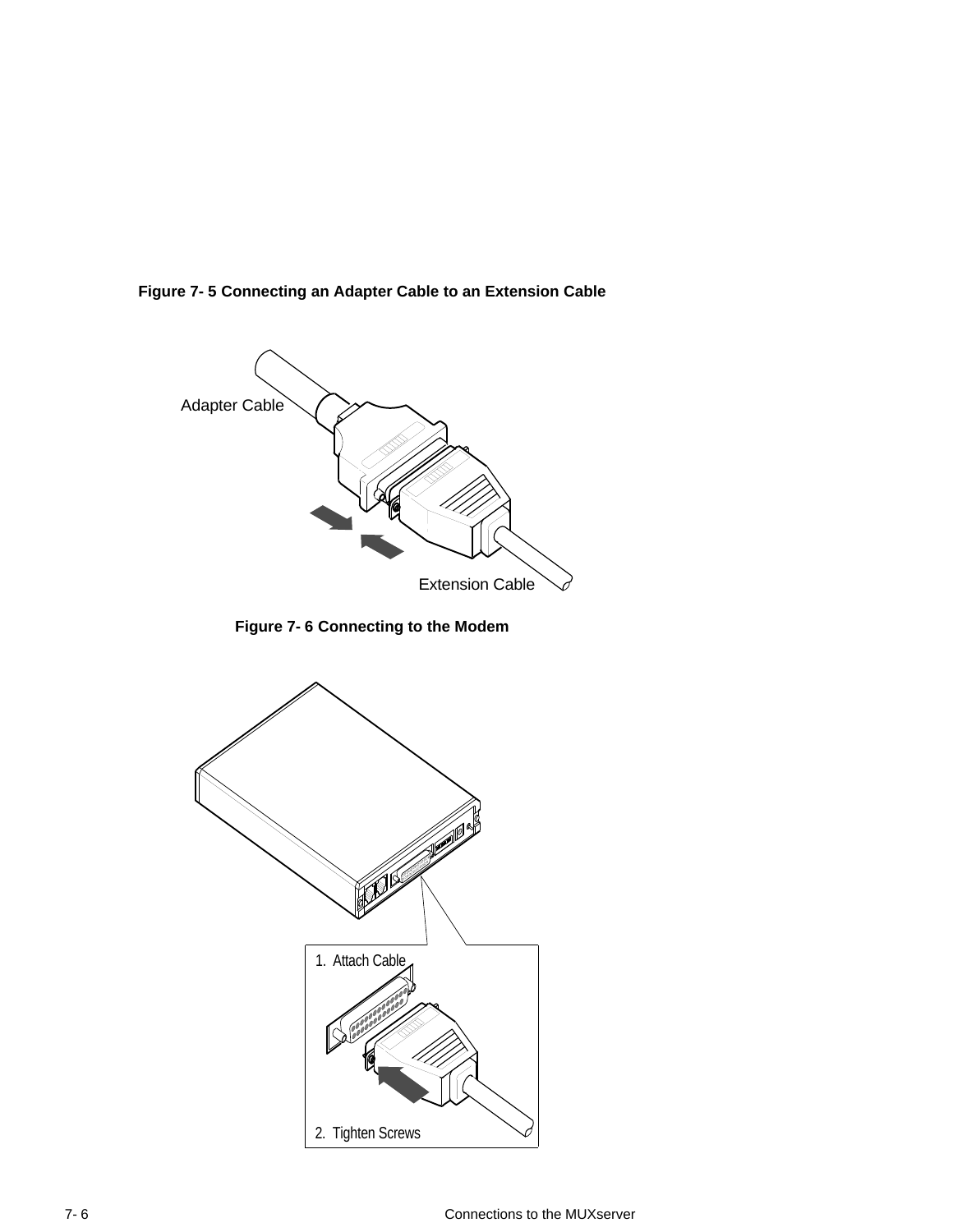

**Figure 7-7 Connecting Adapter Cable, V24/RS-232-C Adapter, and Extension Cable**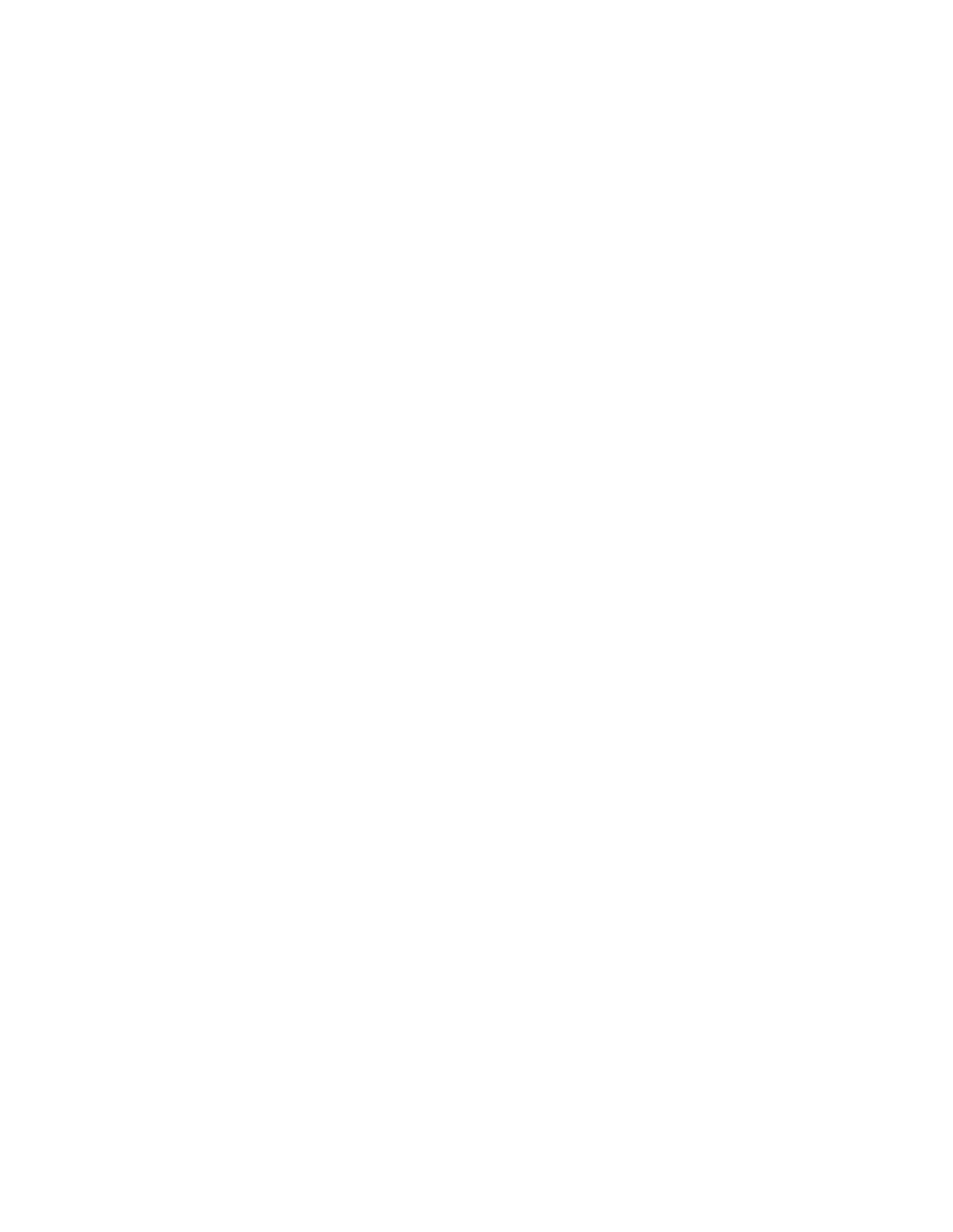# **Trouble-shooting**

**8** 

The trouble-shooting information in this section helps you identify and correct problems you may find during the installation of the MUXserver 90 hardware.

The procedures outlined here are for diagnosing and correcting hardware-related problems only.

Notify the system manager if the trouble-shooting procedures indicate the problem is software-related or if these procedures do not correct the problem.

## **8.1 Guidelines**

Follow these guidelines when trouble-shooting the MUXserver 90 hardware:

- Always check for loose cable connections before commencing extensive trouble-shooting.
- Consider possible environmental problems such as power fluctuations or high ambient temperatures.
- If the MUXserver 90 has been functioning for a while without any problems, but now indicates a fault, it is possible that the fault is in a related device (for example, the DEChub 90 Ethernet backplane, the Ethernet segment, the device connected to the MUXserver's serial port, or the device cables).
- If the fault is isolated to a malfunction of a connected device or cable, replace the device or cable or refer to documents associated with the device for trouble-shooting information.
- If the fault is isolated to the MUXserver 90, contact your Digital Sales Representative to make arrangements for a replacement unit.

# **8.2 Tools**

The self-diagnostic program and the MUXserver 90 LEDs are the primary diagnostic tools used for trouble-shooting the MUXserver hardware. Pass or fail test results are indicated by the combined states of the MUXserver's LEDs.

To detect the source of any problems or operating failures of the MUXserver 90 hardware, refer to Table 6-1. This lists the states of the MUXserver as indicated by the LED display. Refer to the diagnostic flow charts shown in Figures 8-1 and 8-2.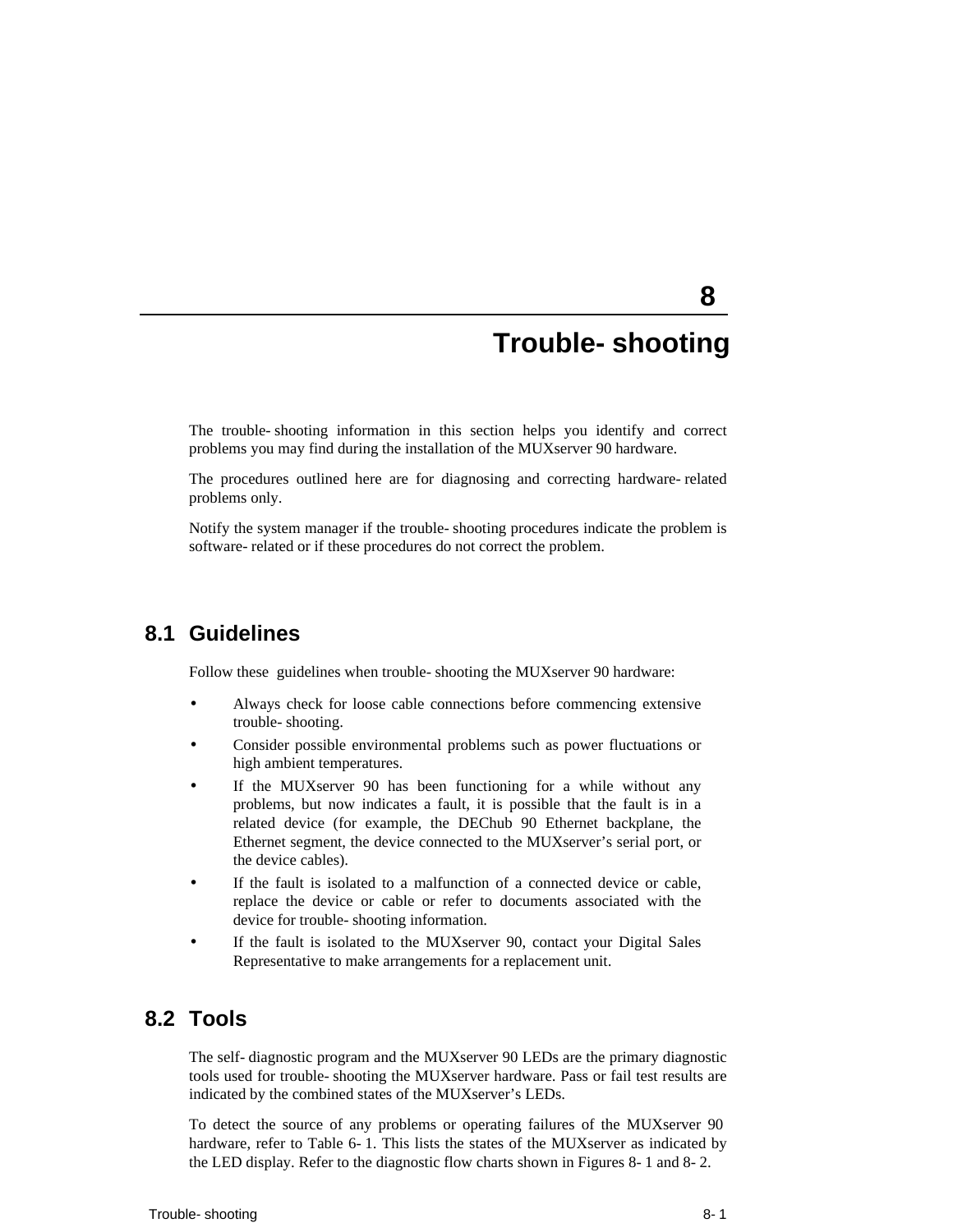You can also connect to the console port connector (as described in Chapter 7) and monitor any error messages that are sent to the console port by the MUXserver firmware.

#### **8.2.1 Console-Displayed Error Messages**

If a terminal has been connected to the Console port connector, it will display MUXserver console messages. The text below describes error messages that might be encountered during self-test and recommended corrective action.

#### **Error Message 1010**

Init -1010- Parameter checksum error detected in EEPROM

#### **Probable Cause**:

Self-test has detected a check sum error in the permanent parameters stored in EEPROM.

#### **Corrective Action**:

Reset the MUXserver to default settings, using the Reset/Dump button (see item 8, Table 1-1 on page 1-7). If this fails to correct the problem, notify the system manager that the MUXserver must be returned to Digital Equipment Corporation for repair or for replacement.

#### **Down-Line Load Starts, Then Fails**

The following sequences of messages are displayed on the console terminal at various time intervals:

Init -1101- Attempting to locate load host, (ISO8802) Init -1101- Attempting to locate load host, (ETHERNET) Init -1100- Requesting load from host xx-xx-xx-xx-xx-xx Init -1102- Load failure, timeout

#### **Probable Cause**:

The load host has failed to complete the down-line load to the MUXserver.

#### **Corrective Action**:

Notify the system manager, reporting the error message exactly as it appears on the console terminal.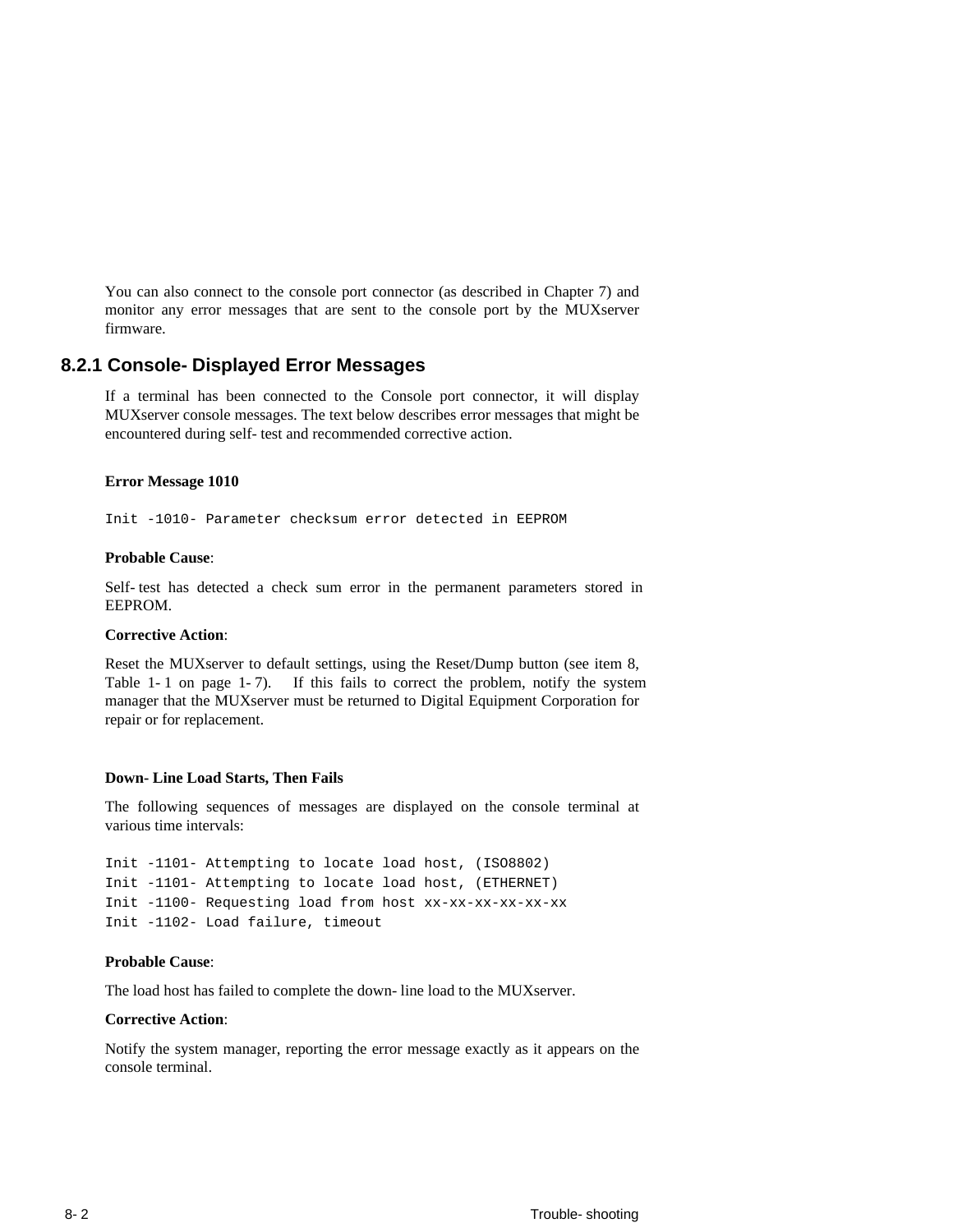#### **Down-Line Load Does Not Start**

The following sequences of messages are displayed on the console terminal at various time intervals:

Init -1101- Attempting to locate load host, (ISO8802) Init -1101- Attempting to locate load host, (ETHERNET) Init -1103- Router will retry operation in n seconds

#### **Probable Cause:**

The load host(s) not responding to the MUXserver's down-line load request within the allotted time-out period, or the software has not been installed on any load host on the network.

#### **Corrective Action**:

Notify the system manager, reporting the error message exactly as it appears on the console terminal.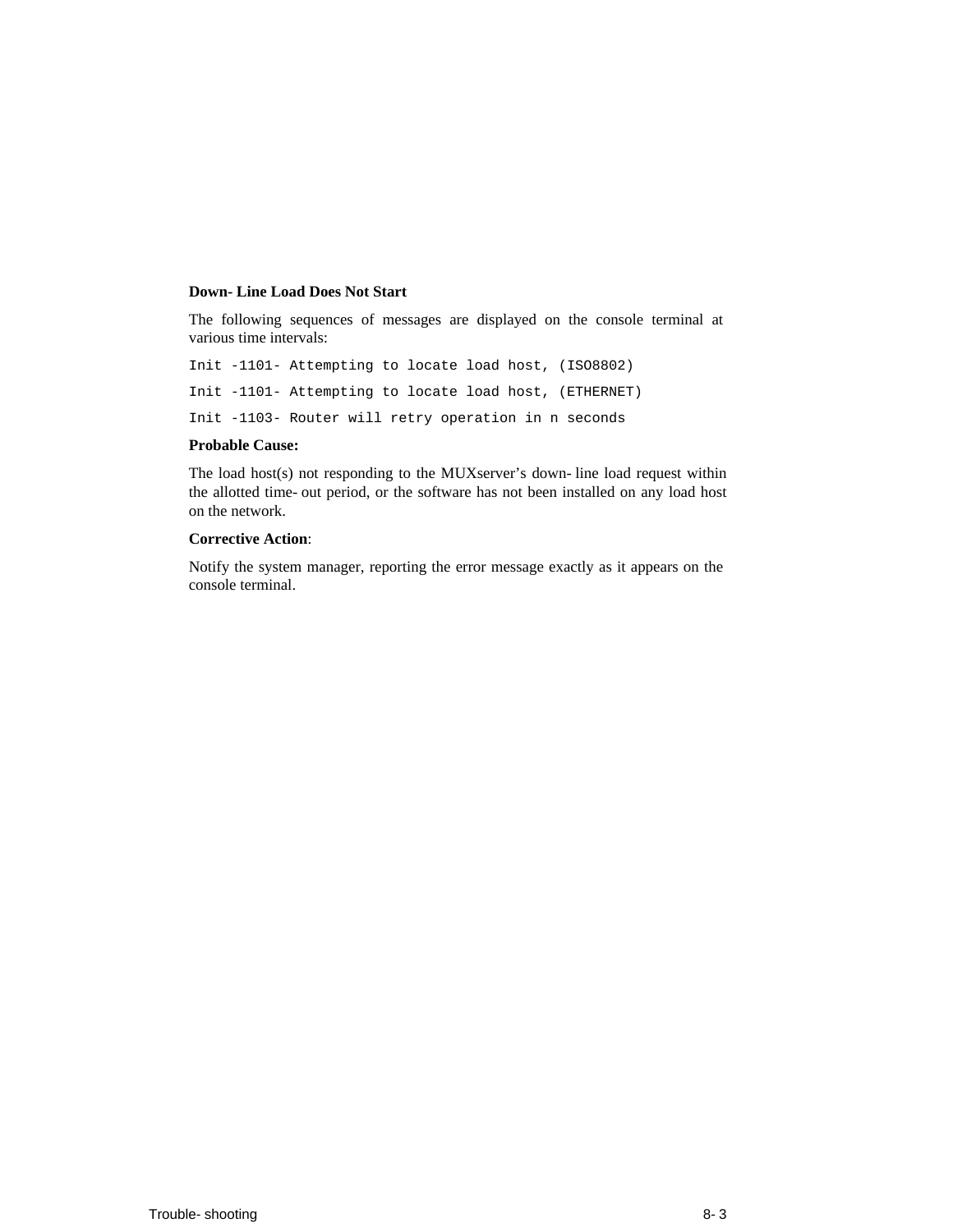

**Figure 8-1 Diagnostic Flowchart**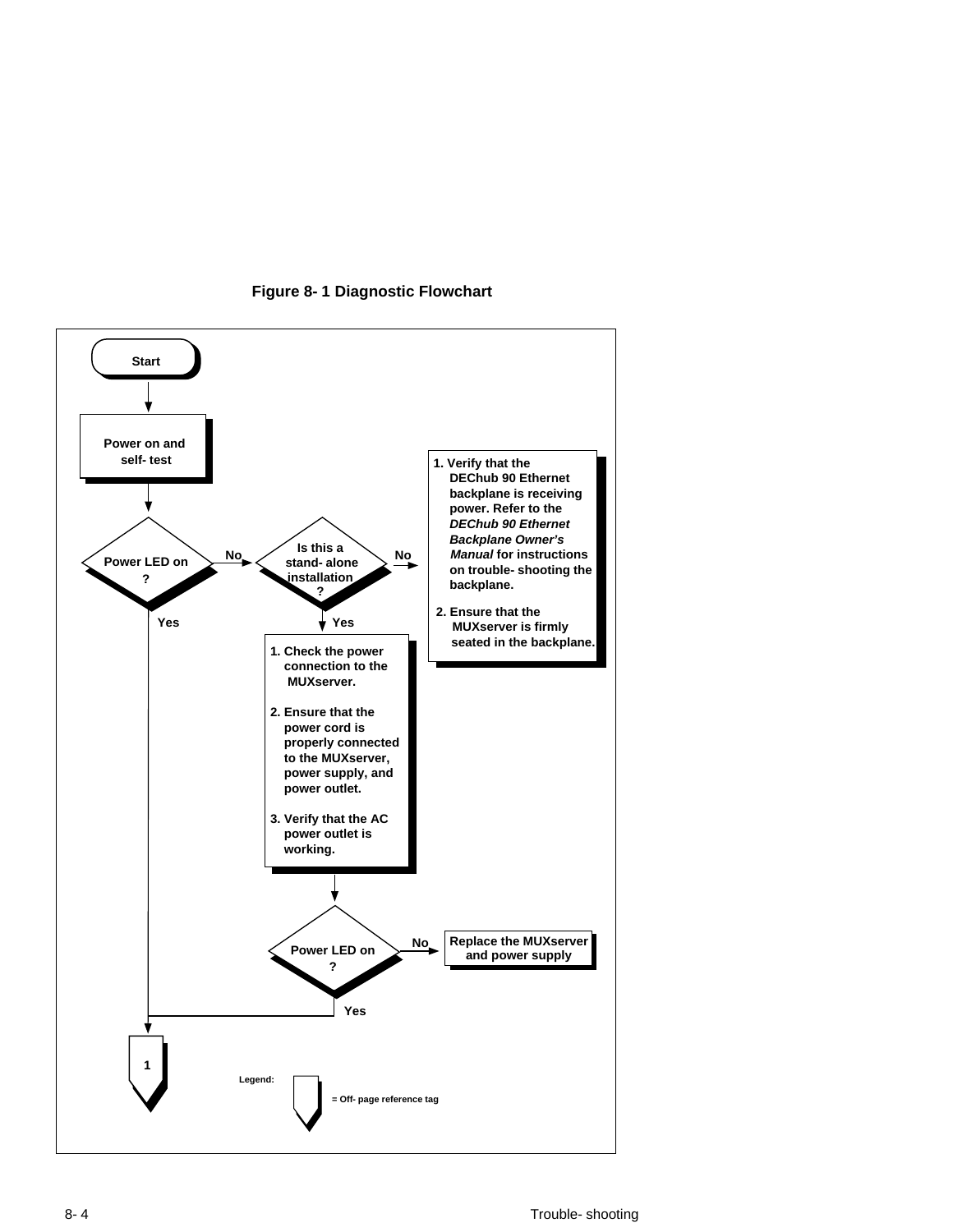

**Figure 8-2 Diagnostic Flowchart (cont'd)**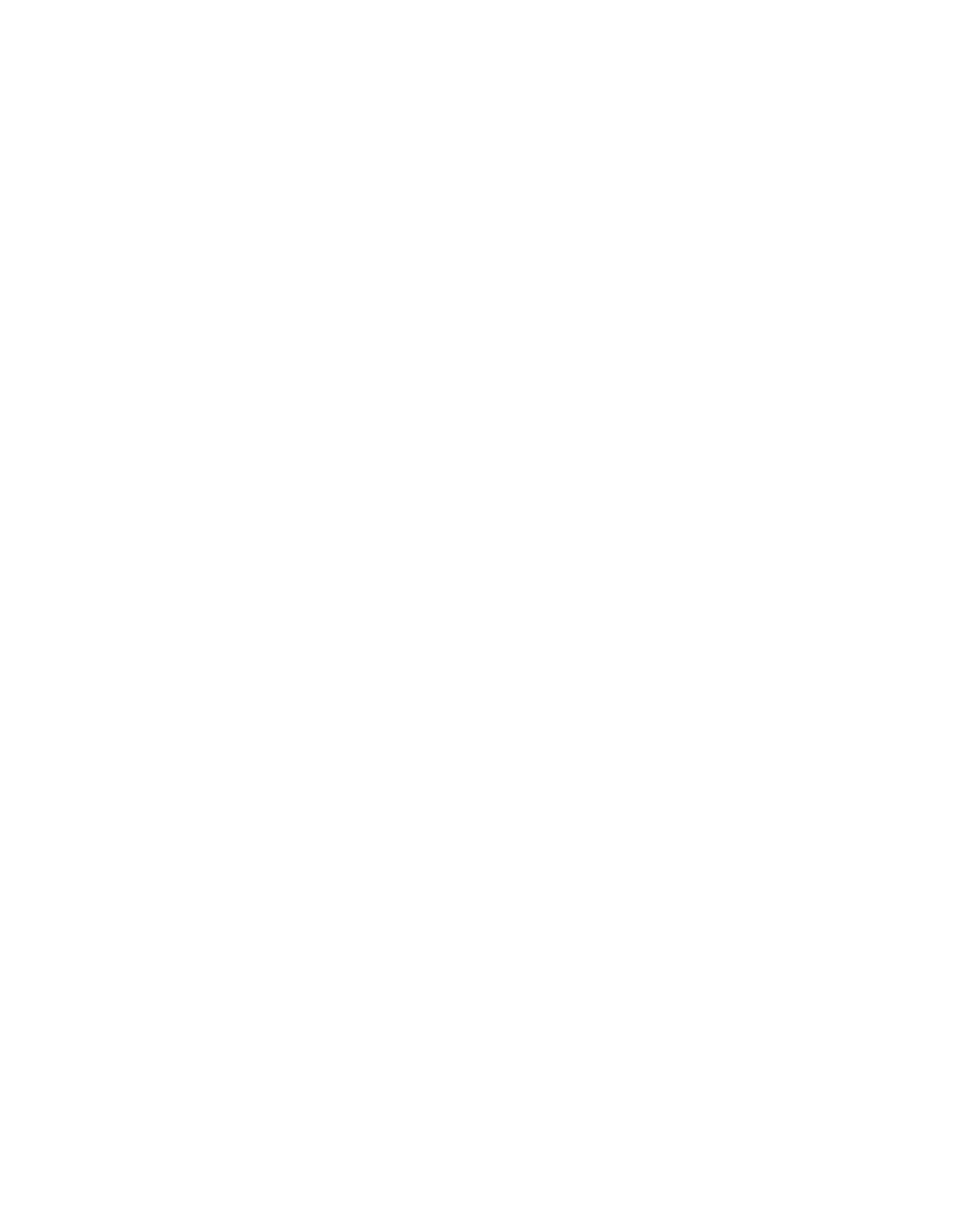# **Completing the Installation**

**9** 

After you install and test the MUXserver 90 hardware, inform the system manager that the installation is complete.

If you have installed the MUXserver 90 hardware without having installed the relevant software on the load host, it should be the system manager's responsibility to verify the total system installation after installing the software.

Make sure you have recorded relevant information in the spaces provided in the *MUXserver Network Identification Card*, as recommended in Chapter 3, and that the date of installation and other details marked on the card are accurate.

Forward the completed Network Identification Card to the system manager.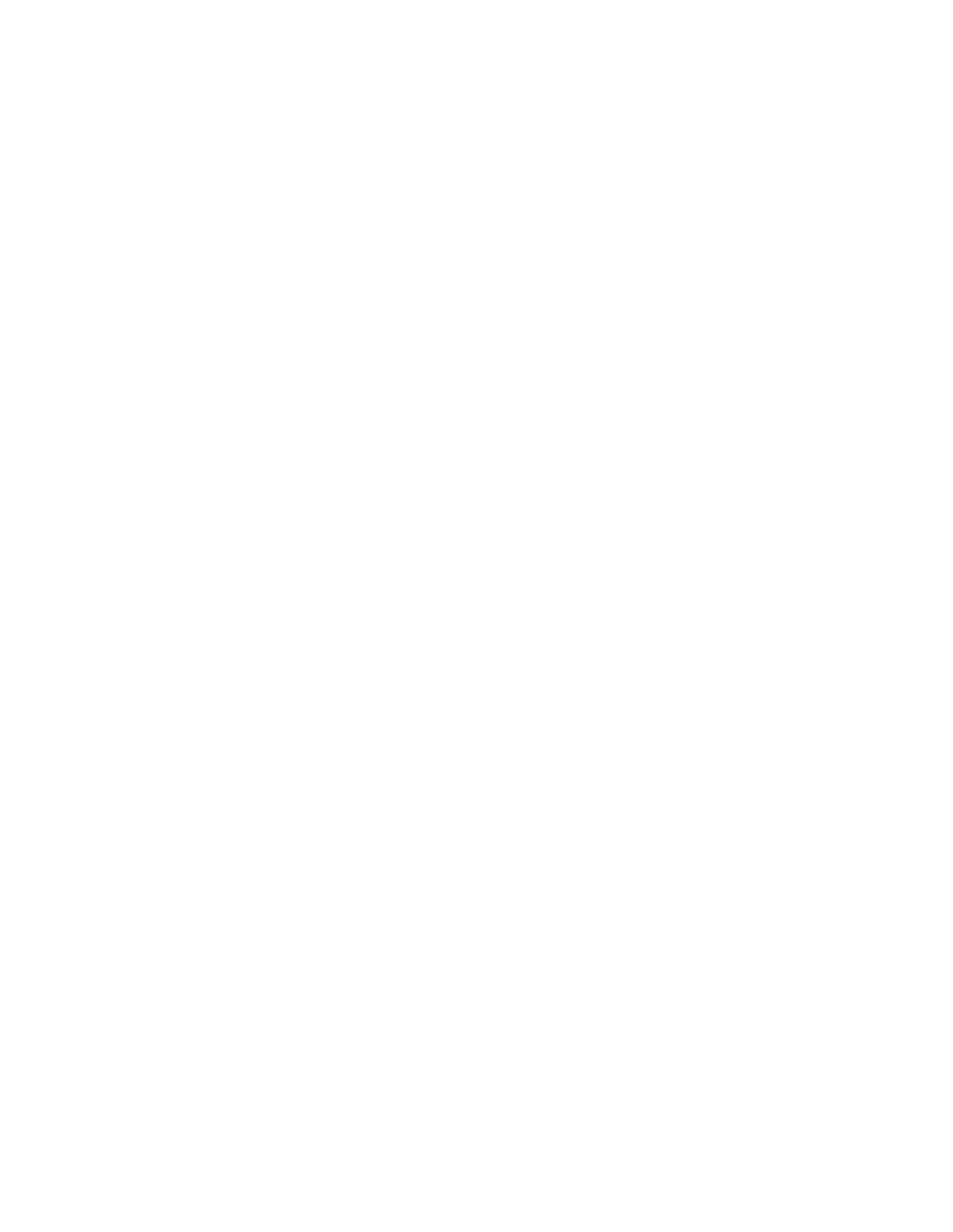# **Connector Pins and Cables**

**A** 

# **A.1 Connector Pin Descriptions**

This appendix describes the pins of the MUXserver 90 hardware connectors and the cables used to interface with the MUXserver 90 hardware, including:

- the ThinWire Ethernet connector;
- the device port connector; and
- the console port connector.

### **A.1.1 Ethernet Transceiver Interface**

The MUXserver 90 unit has a ThinWire Ethernet connector that is used when the unit is installed in a stand-alone configuration. The ThinWire Ethernet connector is a 50-ohm, RG58 type, BNC connector with one pin and a shield.

## **A.1.2 Device Port Connector**

The 50-pin D-type connector is used to connect a synchronous device (modem or locally stationed DECmux 300) to the MUXserver 90. The device must support one of the following standards:

- $\bullet$  CCITT V.24 with V.28 (EIA-232-D)
- CCITT V.36 with V.11 (EIA-449 with EIA-422-A)
- CCITT V.36 with V.10 (EIA-449 with EIA-423-A)
- CCITT V.35
- CCITT X.21 (Leased circuit service only)
- UK (United Kingdom) BT Kilostream service

**NOTE**: A separate adapter cable is required for each standard. Section A.2.1 provides information on the correct adapter cables to use. Figure A-1 shows how the pins are numbered and Table A-1 describes the signals on each pin.

#### **Figure A-1 Pin Numbers for the 50 Pin D-type Connector**

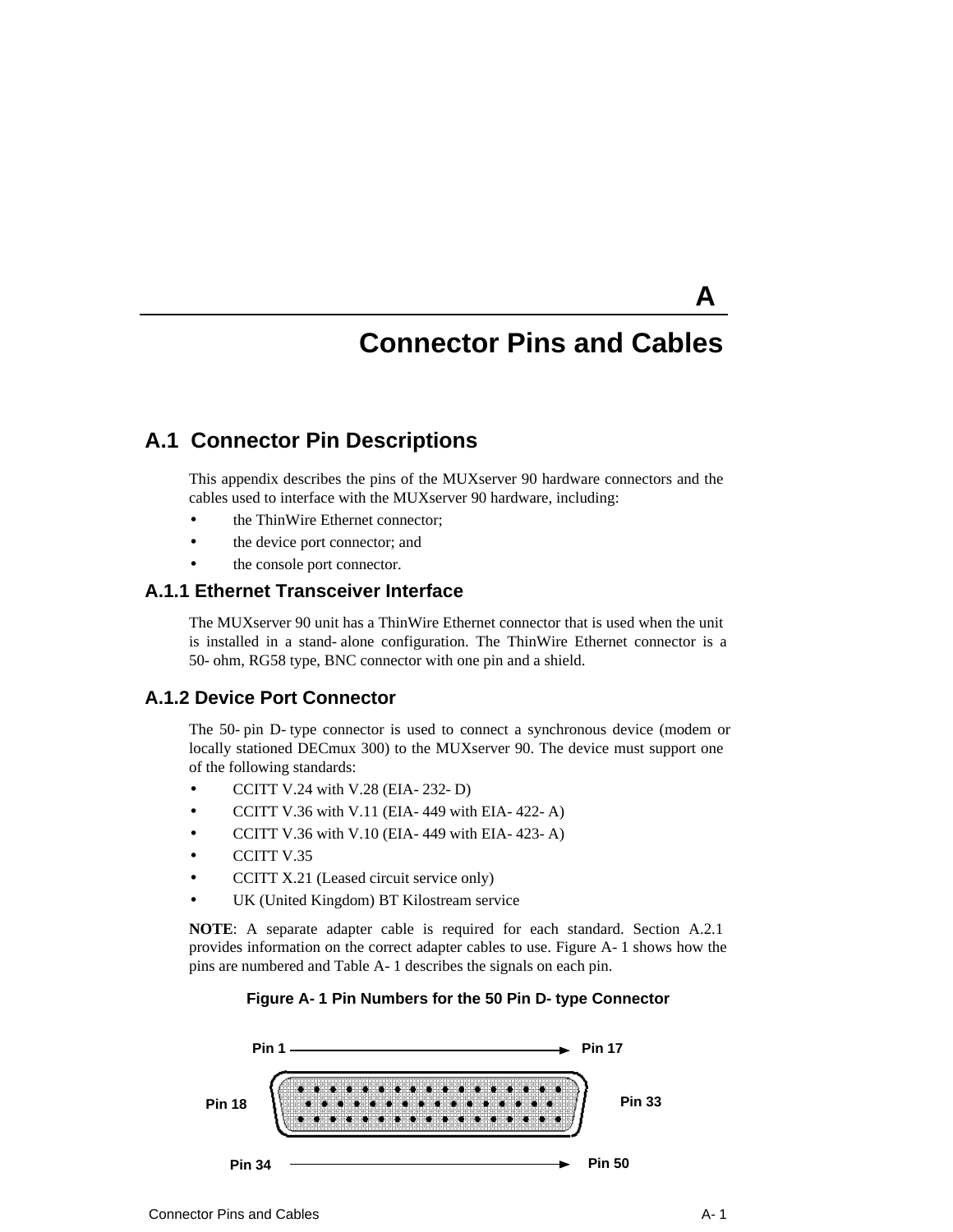| Pin            | <b>Signal Description</b>                                                                                                                                        | <b>Signal</b><br><b>Name</b> |     |        | $V.24$ <sup>#</sup> $V.10$ <sup>#</sup> $V.36$ <sup>#</sup> | $V.35$ # | X.21 |  |
|----------------|------------------------------------------------------------------------------------------------------------------------------------------------------------------|------------------------------|-----|--------|-------------------------------------------------------------|----------|------|--|
| $\mathbf{1}$   | Code Gnd                                                                                                                                                         |                              |     |        |                                                             |          |      |  |
| $\overline{2}$ | Code $0*$                                                                                                                                                        |                              |     |        |                                                             |          |      |  |
| 3              | Code $1 *$                                                                                                                                                       |                              |     |        |                                                             |          |      |  |
| $\overline{4}$ | Code $2 *$                                                                                                                                                       |                              |     |        |                                                             |          |      |  |
| 5              | Code $3*$                                                                                                                                                        |                              |     |        |                                                             |          |      |  |
| 6              | Transmitted data A                                                                                                                                               | TXD A                        |     |        | 103(A)                                                      |          | T(A) |  |
| $\overline{7}$ | Transmitted data B                                                                                                                                               | TXD B                        |     |        | 103(B)                                                      |          | T(B) |  |
| 8              | <b>Transmitted</b> data                                                                                                                                          | TXD                          | 103 | 103    |                                                             |          |      |  |
| 9              | Request to send A                                                                                                                                                | RTS A                        |     |        | 105(A)                                                      |          | C(A) |  |
| 10             | Request to send B                                                                                                                                                | RTS B                        |     |        | 105(B)                                                      |          | C(B) |  |
| 11             | Received data A                                                                                                                                                  | RXD A                        | 104 | 104(A) | 104(A)                                                      |          | R(A) |  |
| 12             | Received data B                                                                                                                                                  | RXD B                        | 102 | 104(B) | 104(B)                                                      |          | R(B) |  |
| 13             | Local Loop                                                                                                                                                       | <b>LOC LPBK</b>              | 141 | 141    | 141                                                         |          |      |  |
| 14             | Data signal rate selector<br>$(DCE)$ A                                                                                                                           | <b>SMI</b>                   | 112 |        |                                                             |          |      |  |
| 15             | Test indicator                                                                                                                                                   | <b>TEST IND</b>              | 142 | 142    | 142                                                         |          |      |  |
| 16             | Remote loopback                                                                                                                                                  | <b>REM LPBK</b>              | 140 | 140    | 140                                                         |          |      |  |
| 17             | Ring indicator                                                                                                                                                   | RI                           | 125 | 125    | 125                                                         |          |      |  |
| 18             | Receiver signal element<br>timing (DCE) A                                                                                                                        | <b>RXCLK A</b>               | 115 | 115(A) | 115(A)                                                      |          | B(A) |  |
| 19             | Receiver signal element<br>timing (DCE) B                                                                                                                        | <b>RXCLK B</b>               | 102 | 115(B) | 115(B)                                                      |          | B(B) |  |
| 20             | Transmit signal element<br>timing (DCE) A                                                                                                                        | TXCLK A                      | 114 | 114(A) | 114(A)                                                      |          | S(A) |  |
| 21             | Transmit signal element<br>timing $(DCE)$ B                                                                                                                      | <b>TXCLK B</b>               | 102 | 114(B) | 114(B)                                                      |          | S(B) |  |
| 22             | Transmit signal element<br>timing (DTE)                                                                                                                          | <b>CLK</b>                   | 113 | 113    |                                                             |          |      |  |
| 23             | V35 Transmit signal<br>element timing (DCE) A                                                                                                                    | V <sub>35</sub><br>TXCLK A   |     |        |                                                             | 114(A)   |      |  |
| 24             | V35 Transmit signal<br>element timing (DCE) B                                                                                                                    | V35<br>TXCLK B               |     |        |                                                             | 114(B)   |      |  |
| 25             | V35 Transmit signal<br>element timing (DTE) A                                                                                                                    | V35 CLK A                    |     |        |                                                             | 113(A)   |      |  |
|                | * Code number (0-3) identifies the adapter cable that is attached to the 50- pin connector<br># See separate Table A-2 for EIA Circuit Equivalents of CCITT Nos. |                              |     |        |                                                             |          |      |  |

# Table A-1 Pin Descriptions for 50-pin D-Connector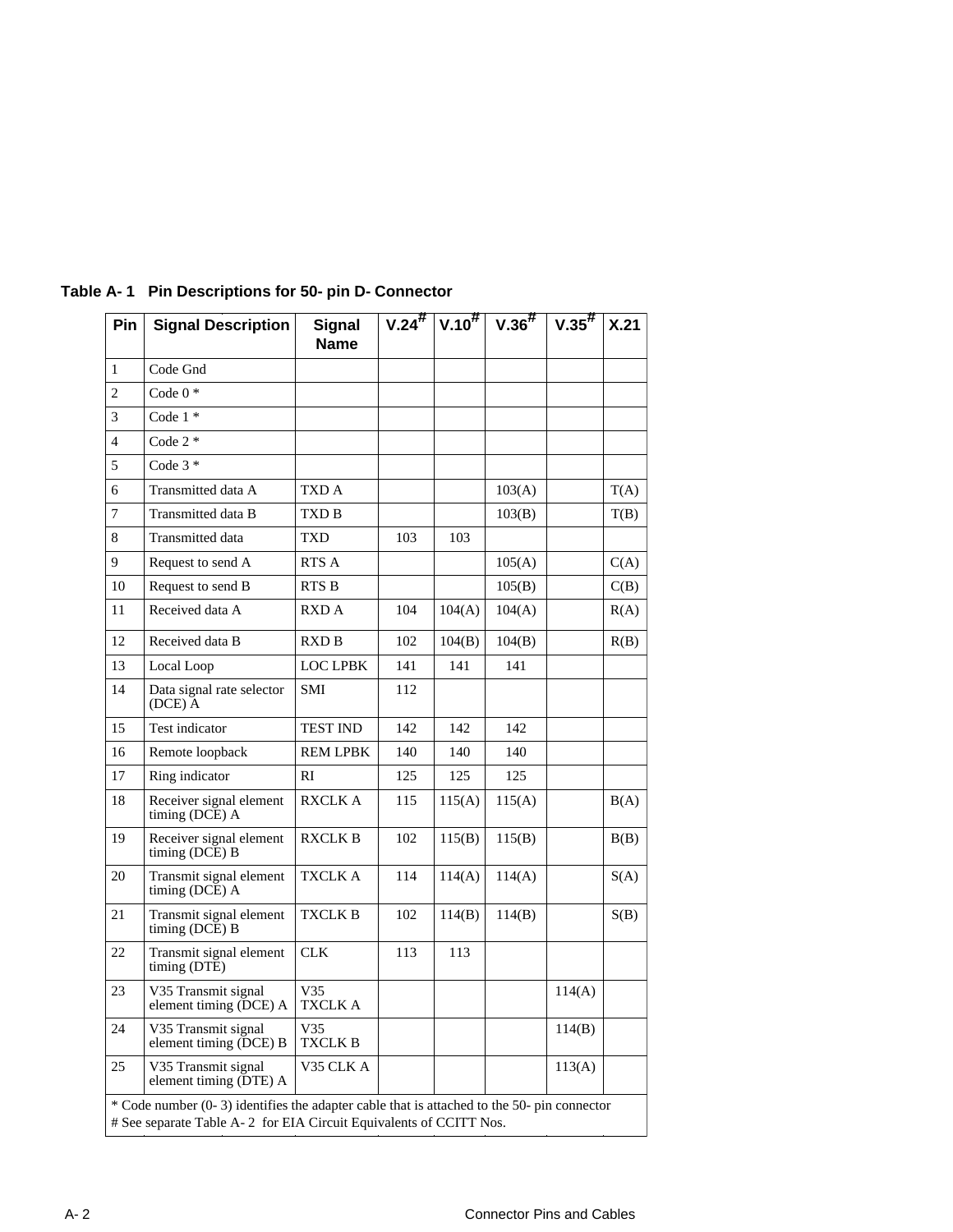| Pin                                                                                                            | <b>Signal Description</b>                       | <b>Signal</b><br><b>Name</b>     |       |                  | $V.24^{\#}$ $V.10^{\#}$ $V.36^{\#}$ | $ V.35^{\#}$ | X.21 |
|----------------------------------------------------------------------------------------------------------------|-------------------------------------------------|----------------------------------|-------|------------------|-------------------------------------|--------------|------|
| 26                                                                                                             | V35 Transmit signal<br>element timing (DTE) A   | V35 CLK B                        |       |                  |                                     | 113(B)       |      |
| 27                                                                                                             | V35 RXD A                                       | V35 RXD A                        |       |                  |                                     | 104(A)       |      |
| 28                                                                                                             | V35 RXD B                                       | V35 RXD B                        |       |                  |                                     | 104(B)       |      |
| 29                                                                                                             | V35 TXD A                                       | V35 TXD A                        |       |                  |                                     | 103(A)       |      |
| 30                                                                                                             | V35 TXD B                                       | V35 TXD B                        |       |                  |                                     | 103(B)       |      |
| 31                                                                                                             | V35 Receiver signal<br>element timing (DCE) A   | V <sub>35</sub><br><b>RXCLKA</b> |       |                  |                                     | 115(A)       |      |
| 32                                                                                                             | V35 Receiver signal<br>element timing (DCE) B   | V35<br><b>RXCLK B</b>            |       |                  |                                     | 115(B)       |      |
| 33                                                                                                             | Data terminal ready                             | <b>DTR</b>                       | 108/2 | 108/2            |                                     |              |      |
| 34                                                                                                             | Data set ready A                                | DSR A                            | 107   | 107(A)           | 107(A)                              | 107          |      |
| 35                                                                                                             | Data set ready B                                | DSR B                            | 102   | 107(B)           | 107(B)                              | 102          |      |
| 36                                                                                                             | Request to send                                 | <b>RTS</b>                       | 105   | 105              |                                     | 105          |      |
| 37                                                                                                             | Data channel received<br>line signal detector A | DCD A                            | 109   | 109(A)           | 109(A)                              | 109          | I(A) |
| 38                                                                                                             | Data channel received<br>line signal detector B | DCD B                            | 102   | 109(B)           | 109(B)                              | 102          | I(B) |
| 39                                                                                                             | Clear to send A                                 | <b>CTS A</b>                     | 106   | 106(A)           | 106(A)                              | 106          |      |
| 40                                                                                                             | Clear to send B                                 | <b>CTS B</b>                     | 102   | 106(B)           | 106(B)                              | 102          |      |
| 41                                                                                                             | DCE ground                                      | <b>DCE GND</b>                   | 102   | 102a             | 102a                                | 102          |      |
| 42                                                                                                             | Test transmit data                              | <b>TEST TXD</b>                  | $**$  |                  |                                     |              |      |
| 43                                                                                                             | <b>Test RTS</b>                                 | <b>TEST RTS</b>                  | $**$  |                  |                                     |              |      |
| 44                                                                                                             | DTE ground                                      | DTE GND                          | 102   | 102 <sub>b</sub> | 102 <sub>b</sub>                    | 102          | Ga   |
| 45                                                                                                             | Data terminal ready A                           | DTR A                            |       |                  | 108/2(A)                            |              |      |
| 46                                                                                                             | Data terminal ready B                           | DTR B                            |       |                  | 108/2(B)                            |              |      |
| 47                                                                                                             | Terminal timing A                               | <b>CLOCK A</b>                   |       |                  | 113(A)                              |              |      |
| 48                                                                                                             | Terminal timing B                               | <b>CLOCK B</b>                   |       |                  | 113(B)                              |              |      |
| 49                                                                                                             | Test transmit clock                             | <b>TEST</b><br><b>TXCLK</b>      | **    |                  |                                     |              |      |
| 50                                                                                                             | Data signal rate selector                       | <b>DSRS</b>                      | 111   | 111              | 111                                 |              |      |
| ** These three pins are used for testing<br># See separate Table A-2 for EIA Circuit Equivalents of CCITT Nos. |                                                 |                                  |       |                  |                                     |              |      |

# **Table A-1 (cont'd) Pin Descriptions for 50-pin D-Connector**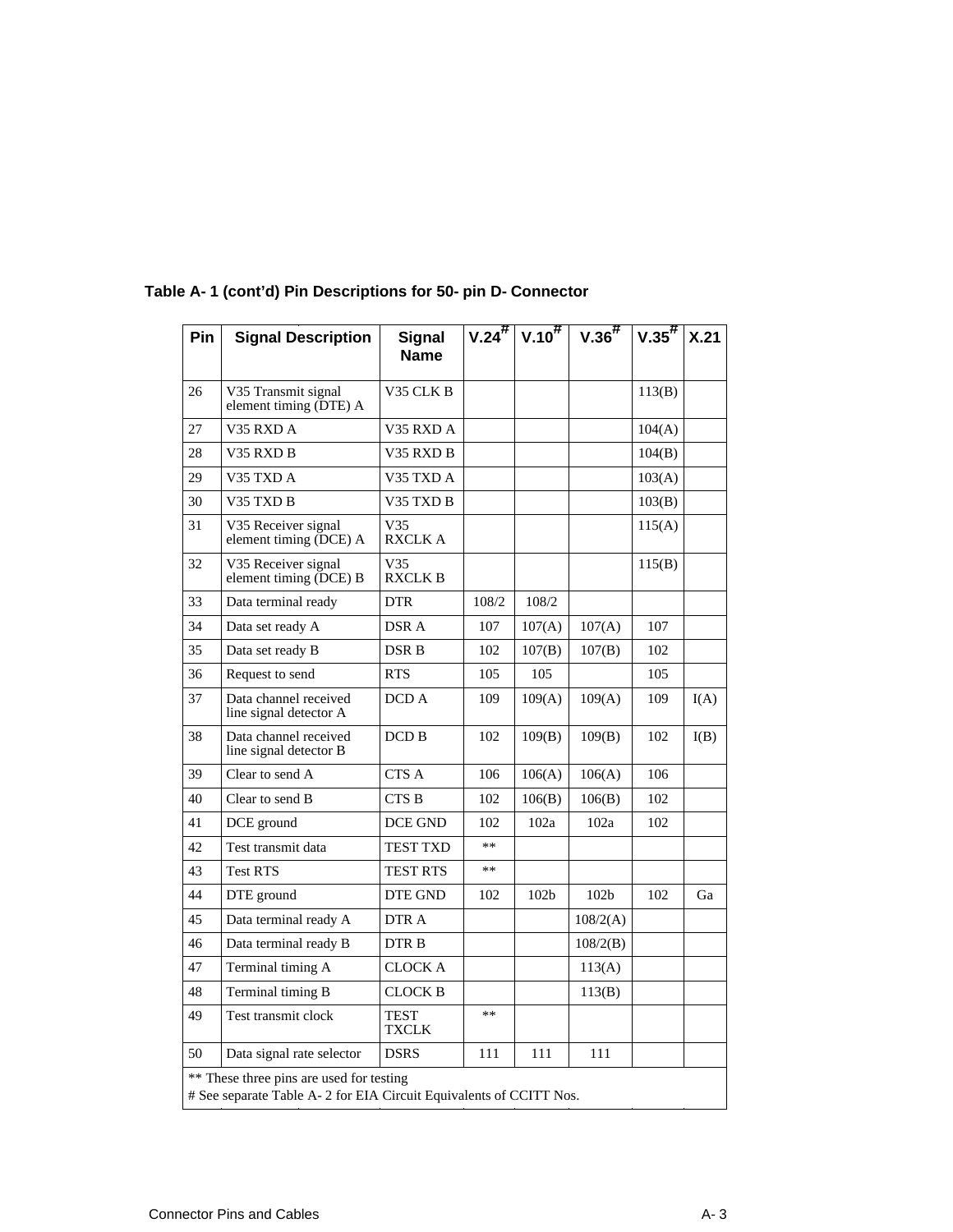# **A.1.3 CCITT EIA Circuit Equivalences**

Conventional circuit labels in Table A-1 above do not show EIA terms. These can be read from the following conversion table:

### **Table A-2 CCITT-EIA Circuit Label Equivalences**

| <b>Function</b> | <b>CCITT</b>          | <b>EIA Circuit</b> |                |  |
|-----------------|-----------------------|--------------------|----------------|--|
|                 | <b>Circuit Number</b> | <b>EIA-232</b>     | <b>EIA-449</b> |  |
| DTE Gnd         | 102a                  |                    | <b>SC</b>      |  |
| DCE Gnd         | 102 <sub>b</sub>      |                    | RC             |  |
| <b>TXD</b>      | 103                   | $\rm BA$           | <b>SD</b>      |  |
| <b>RXD</b>      | 104                   | <b>BB</b>          | <b>RD</b>      |  |
| <b>RTS</b>      | 105                   | CA                 | RS             |  |
| <b>CTS</b>      | 106                   | CB                 | CS             |  |
| <b>DSR</b>      | 107                   | CC                 | <b>DM</b>      |  |
| <b>DTR</b>      | 108/2                 | CD                 | TR             |  |
| DCD             | 109                   | CF                 | RR             |  |
| <b>DSRS</b>     | 111                   | <b>CH</b>          | <b>SR</b>      |  |
| SMI             | 112                   | CI                 |                |  |
| CLK (DTE)       | 113                   | DA                 | <b>TT</b>      |  |
| <b>TXCLK</b>    | 114                   | $\rm DB$           | <b>ST</b>      |  |
| <b>RXCLK</b>    | 115                   | $\rm{DD}$          | RT             |  |
| RI              | 125                   | CE                 | IC             |  |
| RL              | 140                   | RL                 | RL             |  |
| ${\rm LL}$      | 141                   | ${\rm LL}$         | ${\rm LL}$     |  |
| TI              | 142                   | <b>TM</b>          | <b>TM</b>      |  |
| Gnd             | 102                   | AB                 |                |  |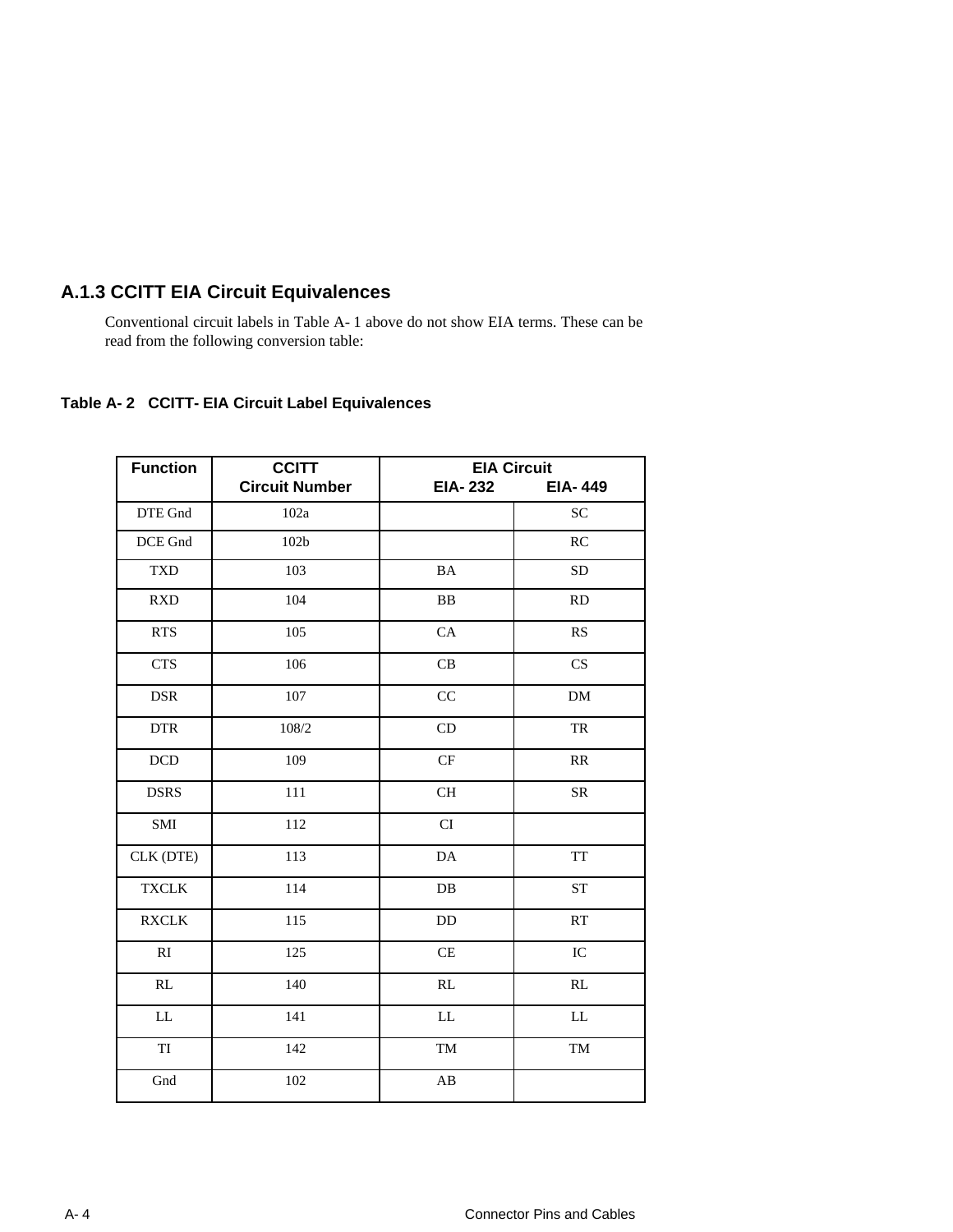# **A.1.4 Console Port Connector**

The console port connector on the MUXserver 90 is a modified modular jack (MMJ). The MMJ supports DEC 423 Data Leads Only connections.

The figure below shows how the pins are numbered on an MMJ connector and Table A-3 lists the signals on the pins.





**Table A-3 Pin Descriptions for the Console Port Connector**

| <b>Pin Number</b> | <b>Signal Name</b>                  |
|-------------------|-------------------------------------|
|                   | Tied to $+5V$ via 150- ohm resistor |
| 2                 | Transmit Data                       |
| 3                 | <b>Transmit Common</b>              |
|                   | No connection                       |
| 5                 | Receive Data                        |
| 6                 | Tied to GND via 3 kohm resistor     |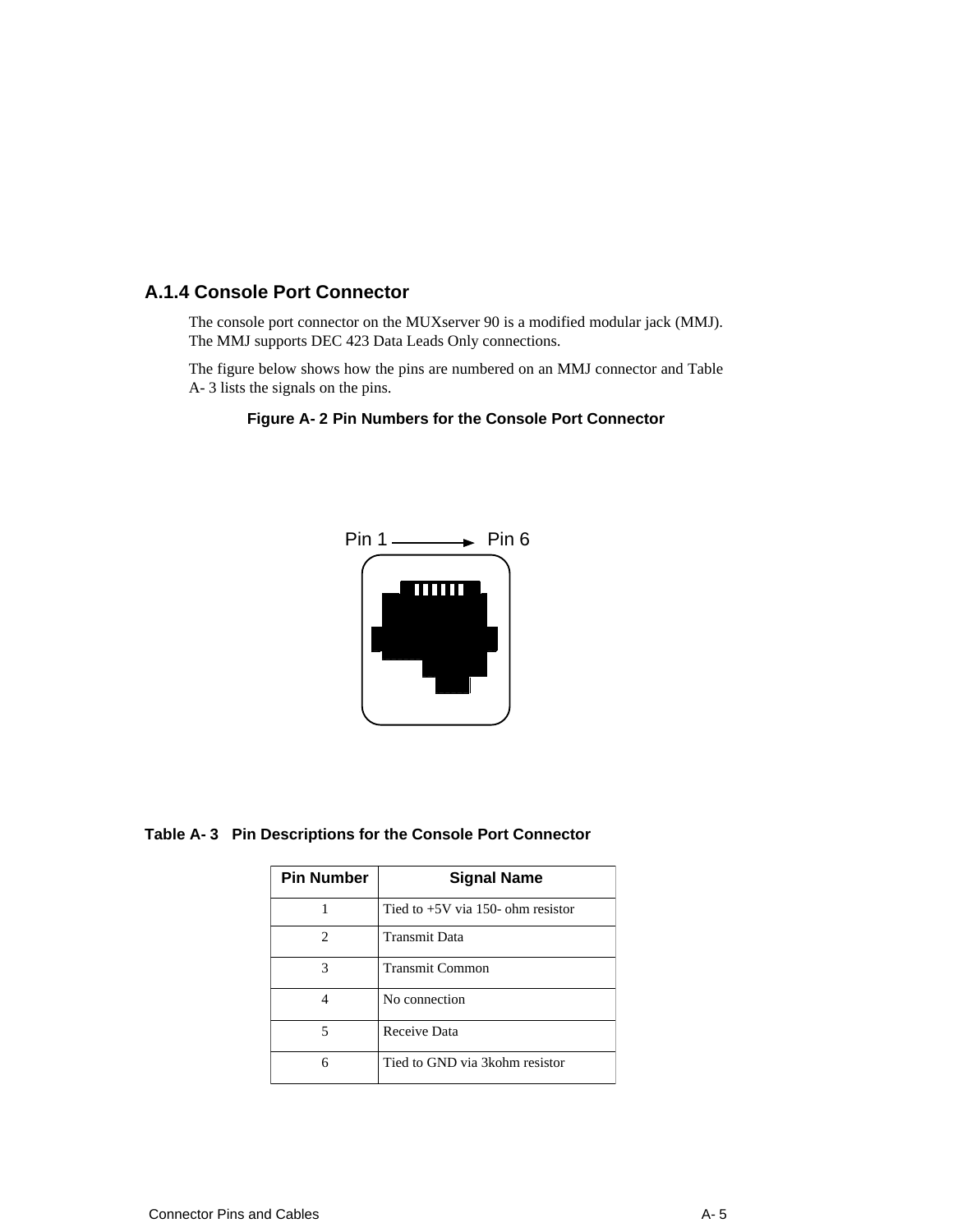# **A.2 Cable Structures**

This section describes the cable structures that are compatible with the device port and console port on the MUXserver 90. Wiring diagrams of individual cables are provided for use in trouble-shooting and cable building.

**NOTE:** For the European versions of the MUXserver 90, ignore the connections for pins 13 and 16 shown in the cable wiring diagrams in this section. These pins are not used on the European versions of the MUXserver 90.

### **A.2.1 Device Cables, Loopback Connector for 50-Pin Connector**

Use an adapter cable and extension cable to connect a device to the 50-pin D-connector. Choose an adapter and extension cable or loopback connector to match the standard of the device you wish to connect, from Table A-4. Refer to the page nominated in this table for the detailed wiring diagram for the adapter or loopback connection.

#### **CAUTION**

The V.24 to RS-232-C adapter must be fitted between the adapter cable (BC23V-02, BC19D-02, or BC19V-02) and the extension cable if the modem or modem eliminator has:

- A signal with a DCE source on pin 18
- Signal quality implemented on pin 21
- Data signal rate selector (DCE source) on pin 23

Failure to comply with this could result in damage to the interface module and modem or eliminator. If you are not sure what signals the modem or eliminator provides, contact Digital Field Service.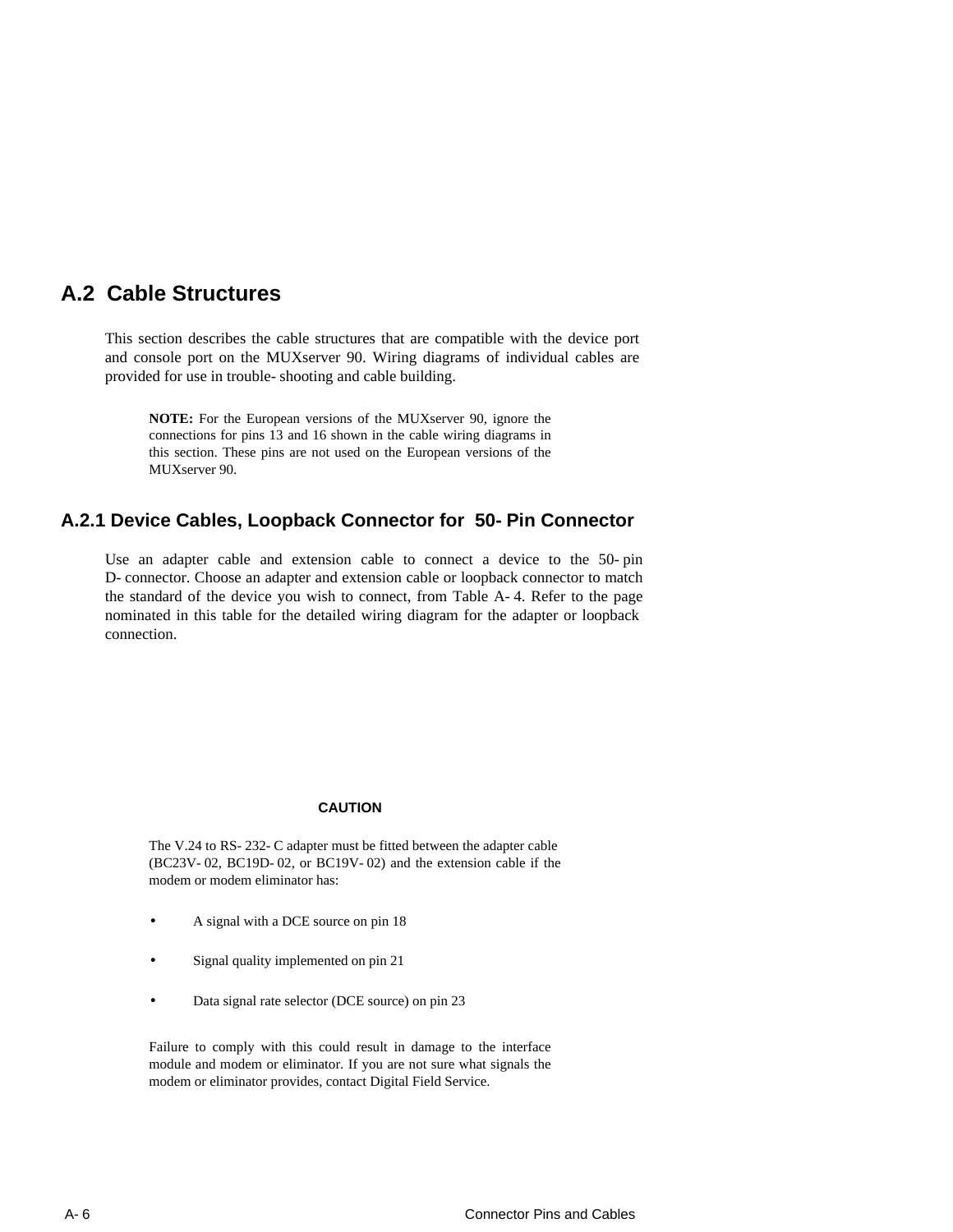| <b>Device</b><br><b>Standard</b>                                                                                                                                                            | <b>Adapter</b>                                                        | <b>Moulding</b> | <b>Pins</b> | Wiring<br><b>Diagram</b>                 | <b>Extension</b><br>cable | Loopback<br><b>Connector</b> |  |
|---------------------------------------------------------------------------------------------------------------------------------------------------------------------------------------------|-----------------------------------------------------------------------|-----------------|-------------|------------------------------------------|---------------------------|------------------------------|--|
| V.24                                                                                                                                                                                        | BC19D-02                                                              | 45 degree       | $50 - 25$   | page A-11                                | BC22F- $yy*$              | H3266                        |  |
|                                                                                                                                                                                             | <b>BC19V-02</b>                                                       | straight        | $50 - 25$   |                                          | (fully)<br>shielded)      |                              |  |
|                                                                                                                                                                                             | BC23V-02                                                              | straight        | $50 - 25$   |                                          |                           |                              |  |
| RS-232-C                                                                                                                                                                                    | BS19D-02<br><i>(includes)</i><br>BC19D-02,<br>12-27591-01<br>adapter) | 45 degree       | $50 - 25$   |                                          |                           |                              |  |
|                                                                                                                                                                                             | BS23V-02<br><i>(includes)</i><br>BC23V-02,<br>12-27591-01<br>adapter) | straight        | $50 - 25$   |                                          |                           |                              |  |
| V.10                                                                                                                                                                                        | <b>BC19E-02</b>                                                       | 45 degree       | $50 - 37$   | page A-9                                 | BC55D- $xx**$             | H3198 (see                   |  |
|                                                                                                                                                                                             | BC19W-02                                                              | straight        | $50 - 37$   |                                          |                           | page A-16)                   |  |
| V.35                                                                                                                                                                                        | BC19F-02                                                              | 45 degree       | 50-34       | page A-10                                | BC19L- $xx**$             | H3250 (see                   |  |
|                                                                                                                                                                                             | BC19X-02                                                              | straight        | $50 - 34$   |                                          |                           | page A-17)                   |  |
| V.36                                                                                                                                                                                        | BC19B-02                                                              | 45 degree       | $50 - 37$   | page A-8                                 | BC55D- $xx**$             | H3198 (see                   |  |
|                                                                                                                                                                                             | <b>BC19U-02</b>                                                       | straight        | $50 - 37$   | page A-7                                 |                           | page A-16)                   |  |
| X.21 leased line                                                                                                                                                                            | <b>BC19C-02</b>                                                       | 45 degree       | $50 - 15$   | page A-13                                | $BC22Z - xx**$            |                              |  |
| <b>BT</b> Kilostream                                                                                                                                                                        | <b>BC22X-02</b>                                                       |                 | $50 - 15$   | page A-12                                | $BC22Z - xx**$            |                              |  |
| Null modem                                                                                                                                                                                  | BC19Y-10                                                              |                 | $50 - 50$   | page A-14                                |                           | N/A                          |  |
| Universal Loopback                                                                                                                                                                          |                                                                       |                 | $50 - 50$   | page A-10                                |                           | H3199                        |  |
| * yy represents one of:                                                                                                                                                                     |                                                                       |                 |             |                                          | **xx represents one of:   |                              |  |
| 10                                                                                                                                                                                          |                                                                       | 10 $ft(3.1m)$   |             | 25                                       | 25ft (7.8m)               |                              |  |
| 25                                                                                                                                                                                          | 25ft (7.6m)                                                           |                 |             | 50<br>50ft (15.2m)<br>75<br>75ft (22.9m) |                           |                              |  |
| 35<br>35ft (10.7m)<br>50<br>50ft (15.2m)                                                                                                                                                    |                                                                       |                 |             | A <sub>0</sub>                           | 100ft (30.5m)             |                              |  |
| Note: For U.K. installations, the total length of V.24 and V.35 cables must not exceed 27ft (8.4m)<br>comprising 2ft (0.6.m) for the adapter cable and 25ft (7.8m) for the extension cable. |                                                                       |                 |             |                                          |                           |                              |  |
| <b>Other Cables and Adapters</b>                                                                                                                                                            |                                                                       |                 |             |                                          |                           |                              |  |
| <b>Cable or Adapter Type</b>                                                                                                                                                                |                                                                       |                 |             |                                          | Part No.                  |                              |  |
| 25- pin male to MMJ (modified modular jack) adapter                                                                                                                                         |                                                                       |                 |             |                                          | H8571- A or H8575- A      |                              |  |
| 25- pin female to MMJ adapter                                                                                                                                                               | H8571- B or H8575- B                                                  |                 |             |                                          |                           |                              |  |
| DEC Office cable - terminal to console port connection (MMP<br>connectors each end)                                                                                                         |                                                                       |                 |             |                                          | $BC16E$ - xx              |                              |  |

**Table A-4 Device Adapters, Cables, Connectors**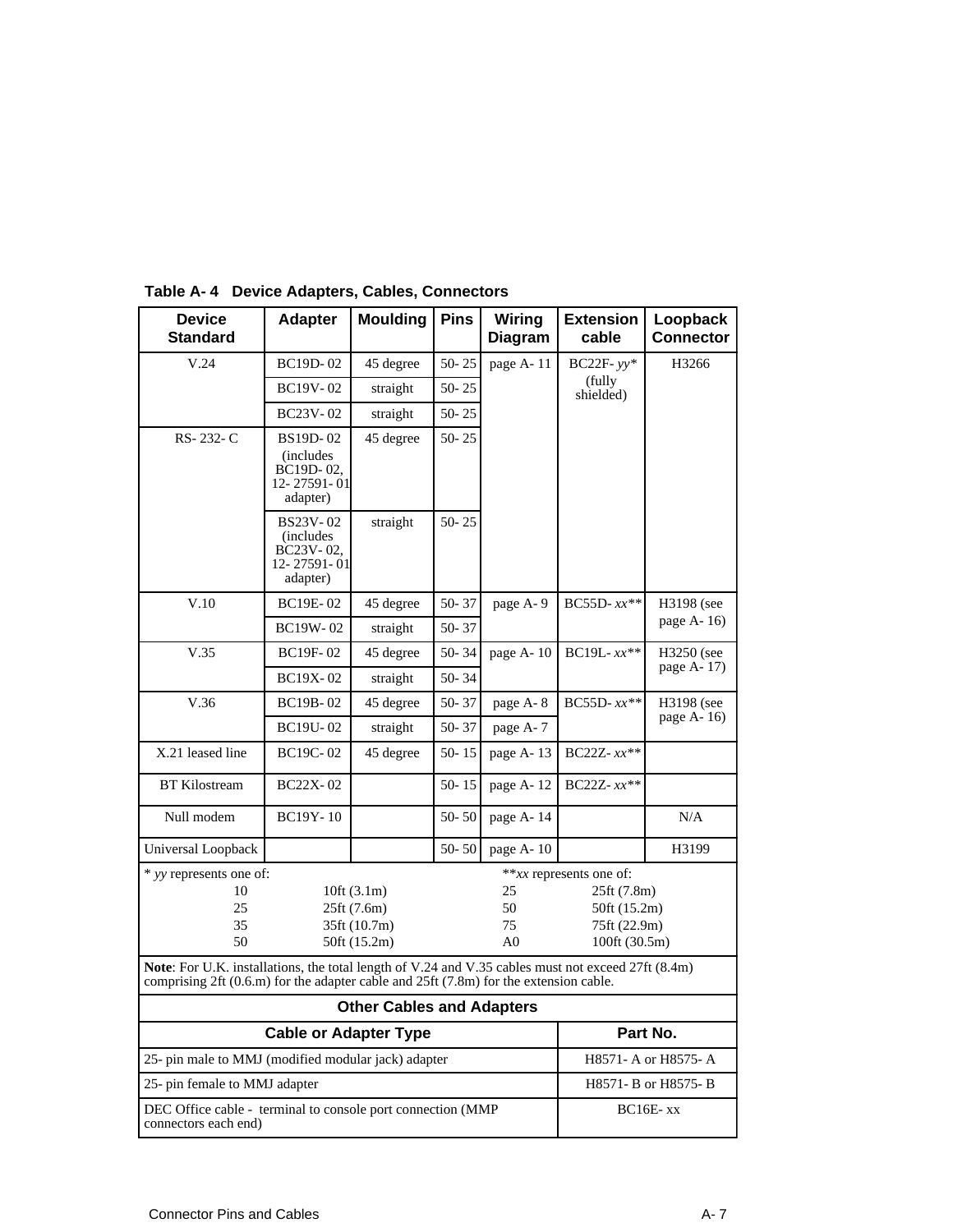## **A.2.2 BC19B-02, BC19U-02 Adapter Cables (V.36)**

Use the BC19B-02 or BC19U-02 synchronous line adapter cable to connect the MUXserver 90 50-pin D-connector to V.36 devices. These are 28-wire cables with a 50-pin female, D-connector on one end and a 37-pin male D-connector on the other end. The figure below shows the wiring.



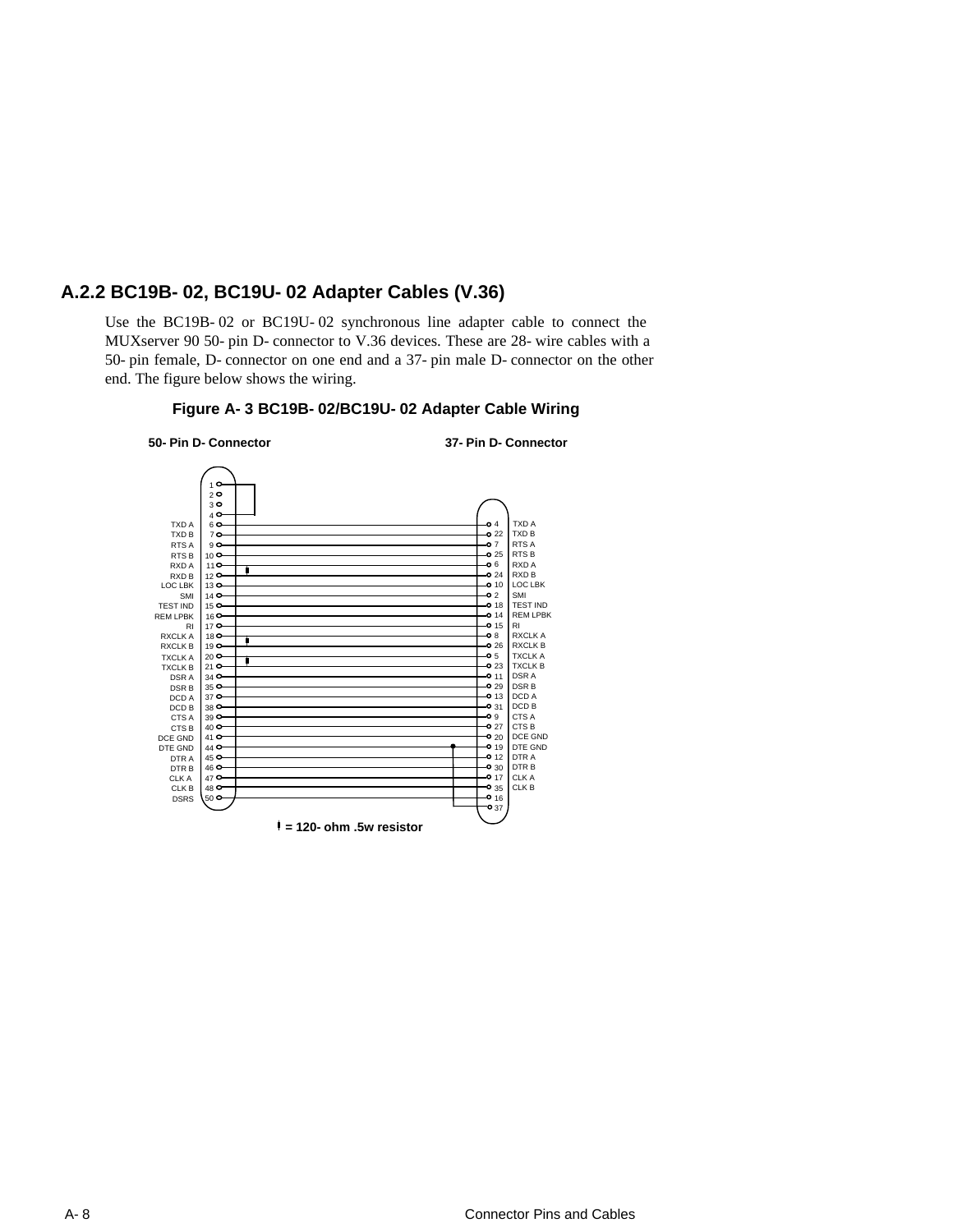### **A.2.3 BC19E-02, BC19W-02 Adapter Cables (V.10)**

Use the BC19E-02 or BC19W-02 synchronous line adapter cable to connect the MUXserver 90 50-pin D-connector to V.10 devices. These are 24-wire cables with a 50-pin female, D-connector on one end and a 37-pin male D-connector on the other end. This figure shows the wiring.



**Figure A-4 BC19E-02/BC19W-02 Adapter Cable Wiring**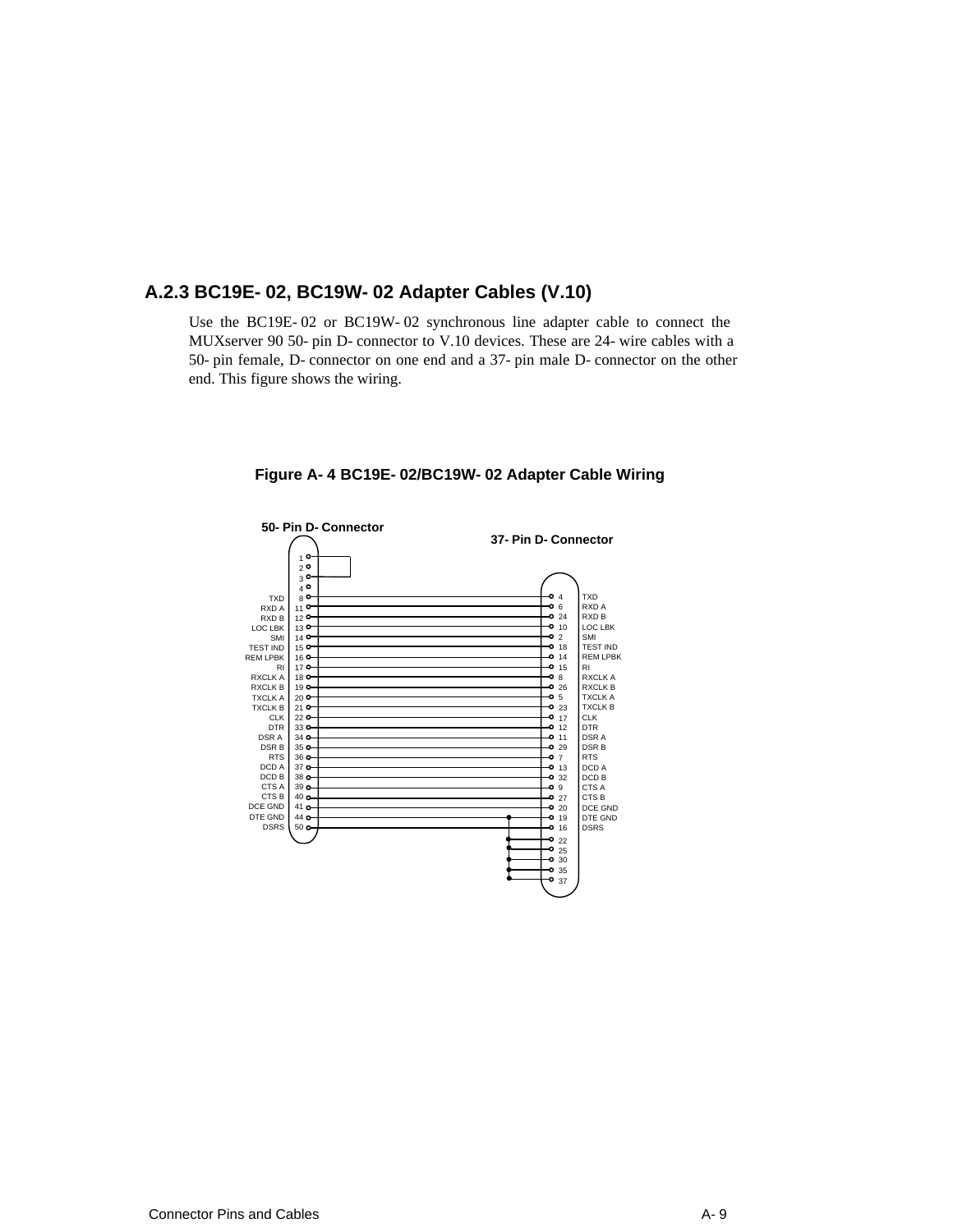## **A.2.4 BC19F-02, BC19X-02 Adapter Cables (V.35)**

Use the BC19F-02 or BC19X-02 synchronous line adapter cable to connect the MUXserver 90 50-pin D-connector to V.35 devices. These are 16-wire cables with a 50-pin female, D-connector on one end and a 34-pin rectangular male connector on the other end. This figure shows the wiring diagram.



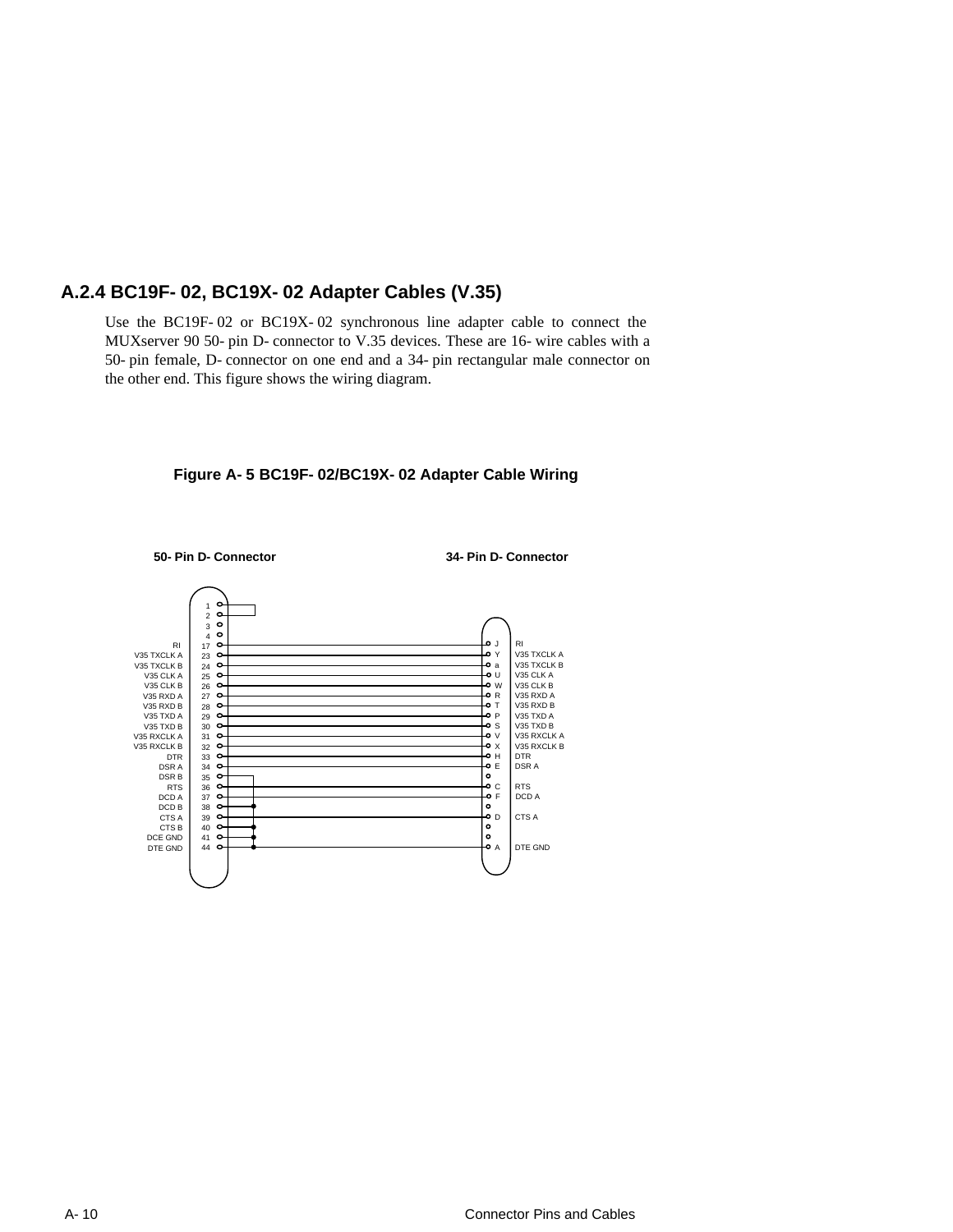### **A.2.5 BC23V-02, BC19V-02, BC19D-02 Adapter Cables (V.24)**

Use one of these cables (see below) to connect the MUXserver 90 50-pin D-connector to V.24 devices. These are 16-wire cables with a 50-pin female, D-connector on one end and a 25-pin male D-connector on the other end. The figure below shows the wiring diagram.



**Figure A-6 BC23V-02, BC19V-02 & BC19D-02 Adapter Cable Wiring**

\*The SMI connection between pin 14 on the 50-pin D-connector and pin 12 on the 25-pin D-connector is not present in the BC19V-02 or the BC19D-02, but applies only to the BC23V-02. (SMI signal is not required for the MUXserver 90.)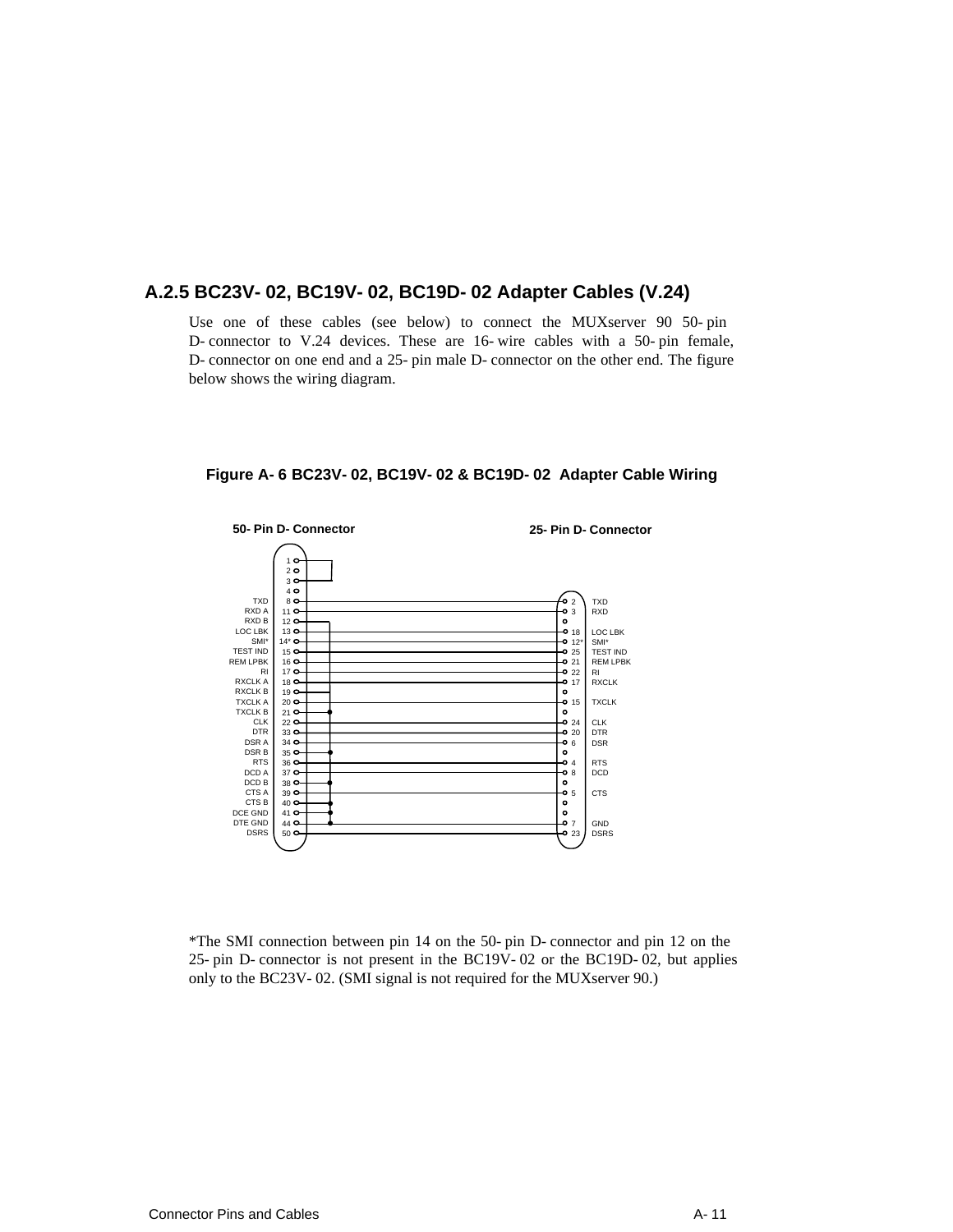## **A.2.6 BC22X-02 BT Kilostream Adapter Cable (U.K. only)**

Use the BC22X-02 BT Kilostream adapter cable to connect the MUXserver 90 50-pin D-connector to British Telecom's Kilostream service (through the BC22Z-xx extension cable and the 64k bit/sec, X.21 interface). The BC22X-02 is a 7-wire cable with a 50-pin female, D-connector on one end and a 15-pin male D-connector on the other end. The figure below shows the wiring diagram.



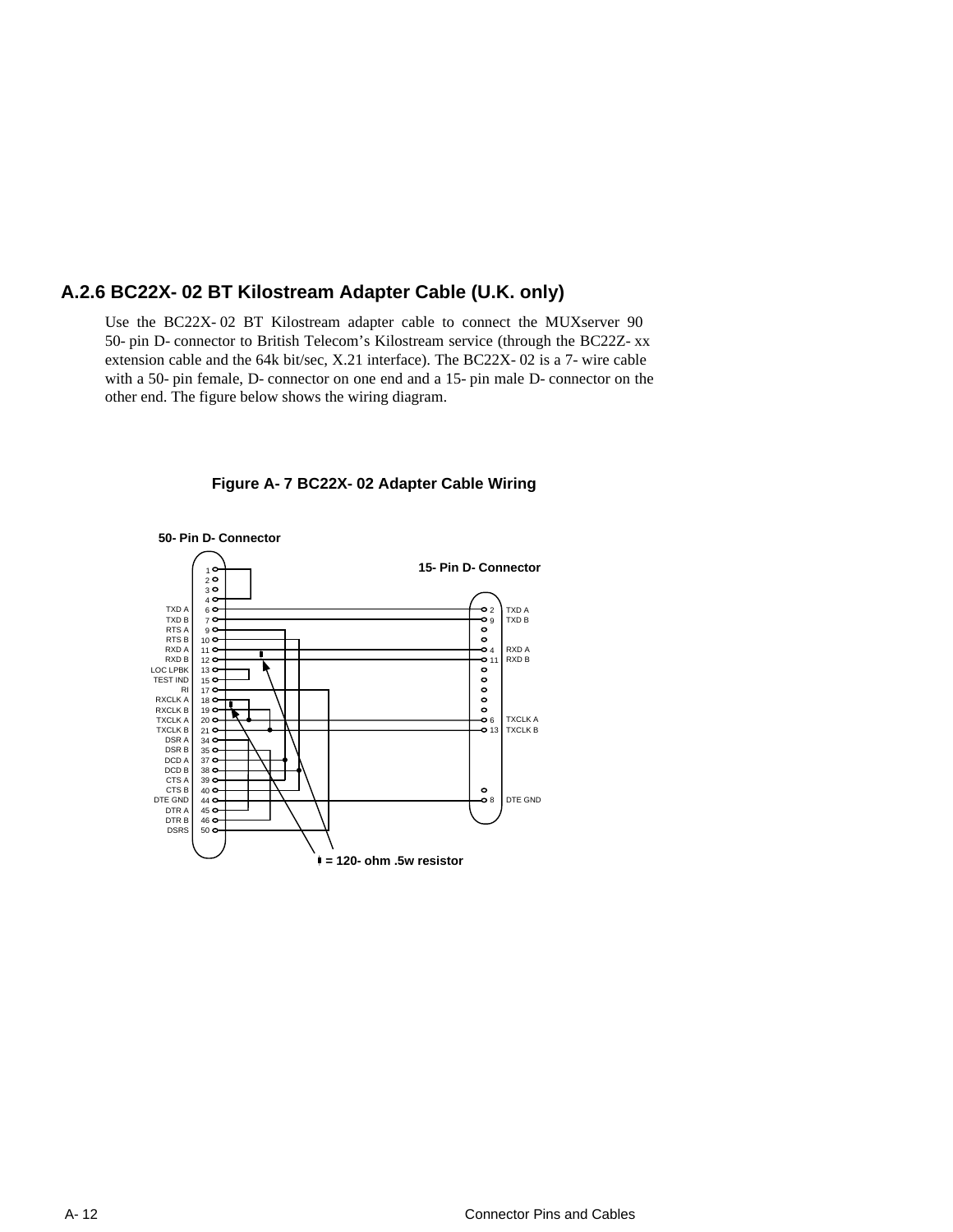## **A.2.7 BC19C-02 Adapter Cable (X.21 leased lines)**

Use the BC19C-02 adapter cable to connect the MUXserver 90 50-pin D-connector to X.21 leased lines. The BC19C-02 is a 7-wire cable with a 50-pin female, D-connector on one end and a 15-pin male D-connector on the other end. The figure below shows the wiring diagram.



**Figure A-8 BC19C-02 Adapter Cable Wiring**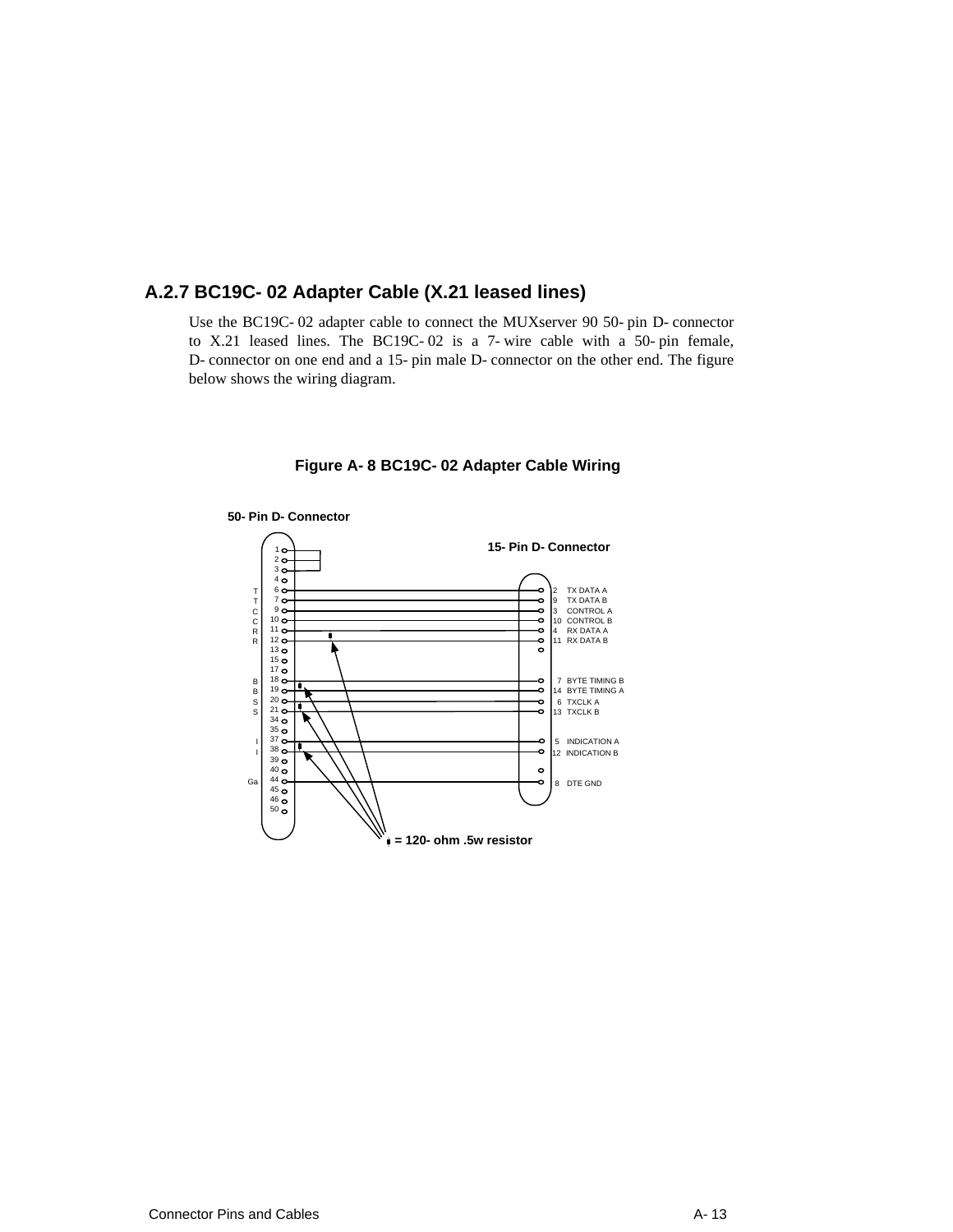### **A.2.8 BC19Y-10 Null Modem Cable**

Use the BC19Y-10 Null Modem cable to connect the MUXserver 90 50-pin D-connector to the DECmux 300 50-pin D-connector. This figure shows the wiring diagram.



**Figure A-9 BC19Y-10 Null Modem Cable Wiring**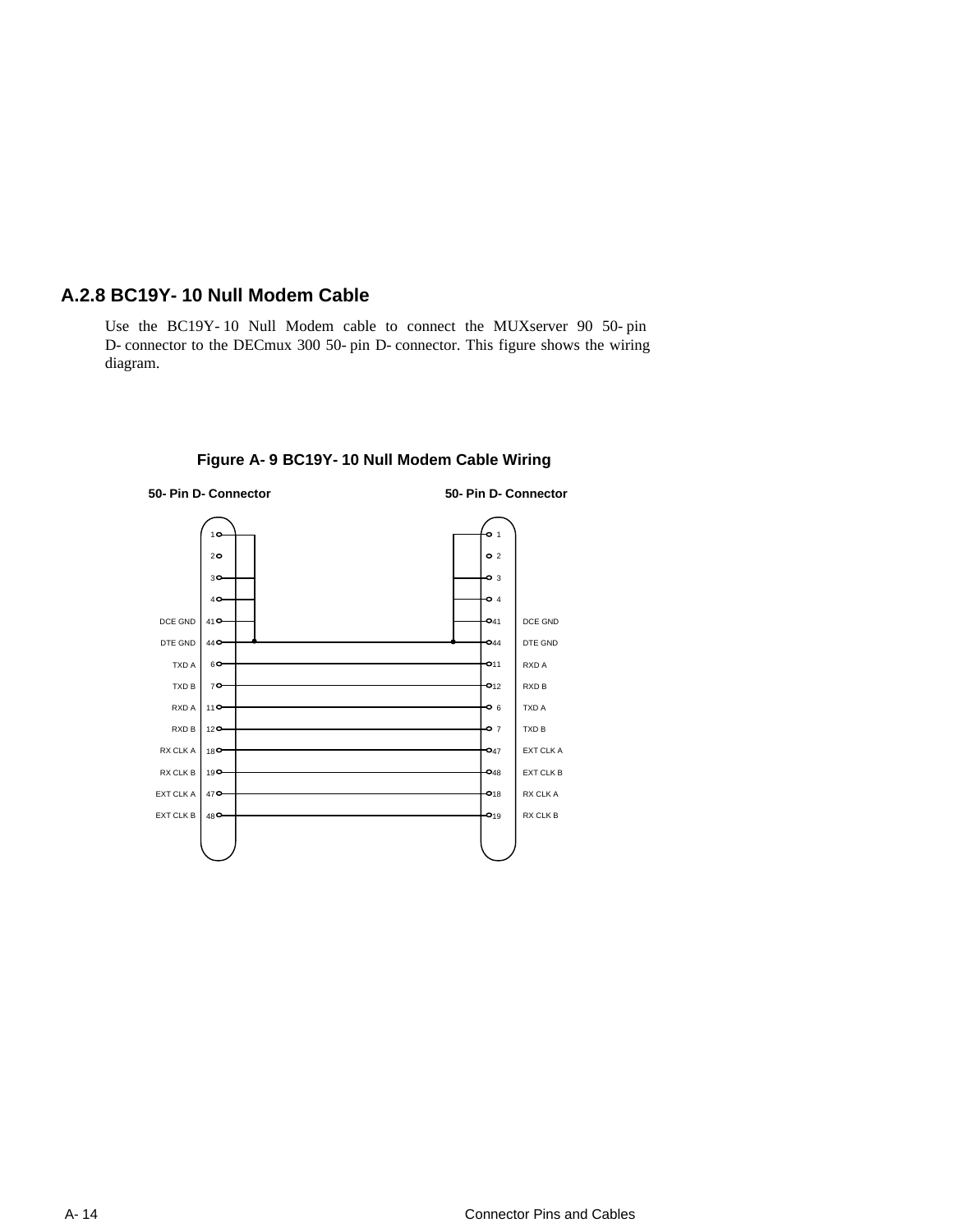## **A.2.9 H3199 Universal, 50-pin Loopback Connector**

Use the H3199 universal, 50-pin loopback connector to test the 50-pin D-connector driver and receiver circuits. The figure below shows the wiring diagram.

#### **Figure A-10 H3199 Universal Loopback Connector Wiring**



**50-Pin D-Connector**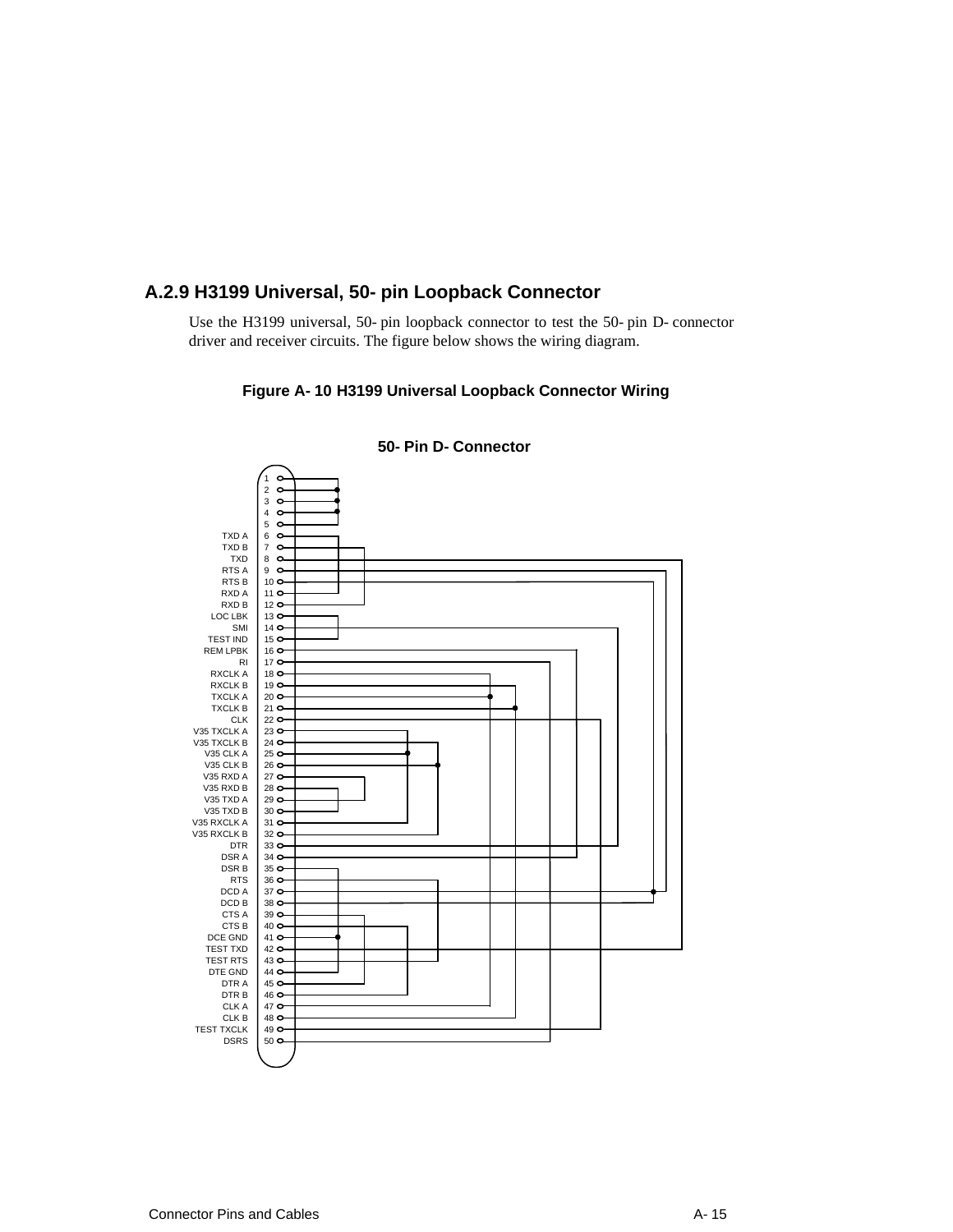# **A.2.10 H3198 37-pin Loopback Connector**

Use the H3198, 37-pin loopback connector to test:

- V.36 and V.10 interfaces on the 50-pin D-connector
- V.36 and V.10 adapter cables.

This figure shows the wiring diagram for the H3198 loopback connector.

#### **Figure A-11 H3198 37-pin Loopback Connector Wiring**

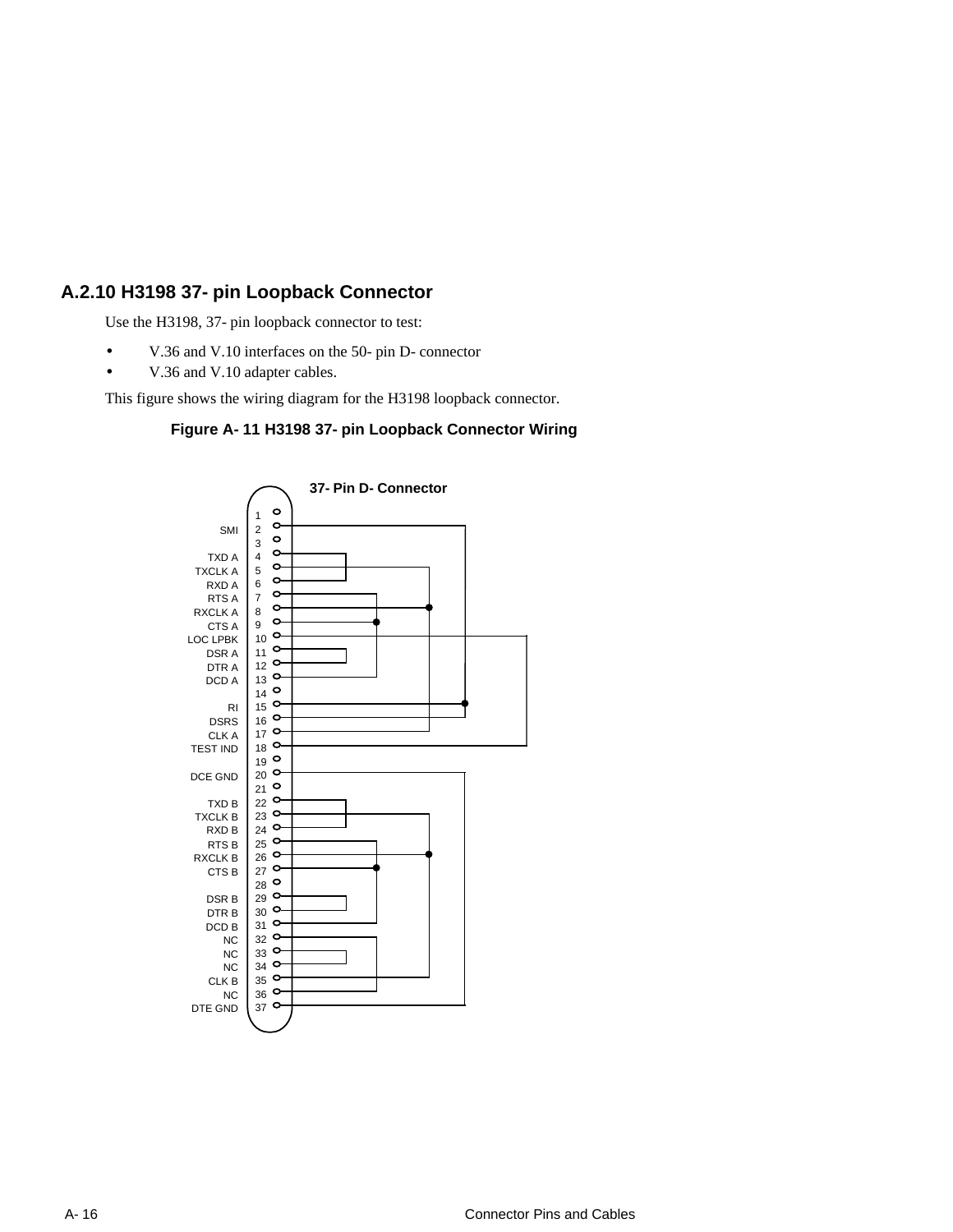### **A.2.11 H3250 34-pin Loopback Connector**

Use the H3250 34-pin loopback connector to test the V.35 interface on the 50-pin D-connector and the BC19F-02 adapter cable. This figure shows the wiring diagram.

#### **Figure A-12 H3250 34-pin Loopback Connector Wiring**



**34-Pin D-Connector**

### **A.2.12 BC16E-xx 6-Conductor DEC Office Cable**

Use the BC16E cable to connect a terminal to the console port. The BC16E is an unshielded 6-conductor flat cable. This cable is terminated at both ends with an MMP. Figure A-13 shows the Wiring Diagram for BC16E-xx Cable

#### **Figure A-13 BC16E-xx Cable Wiring**



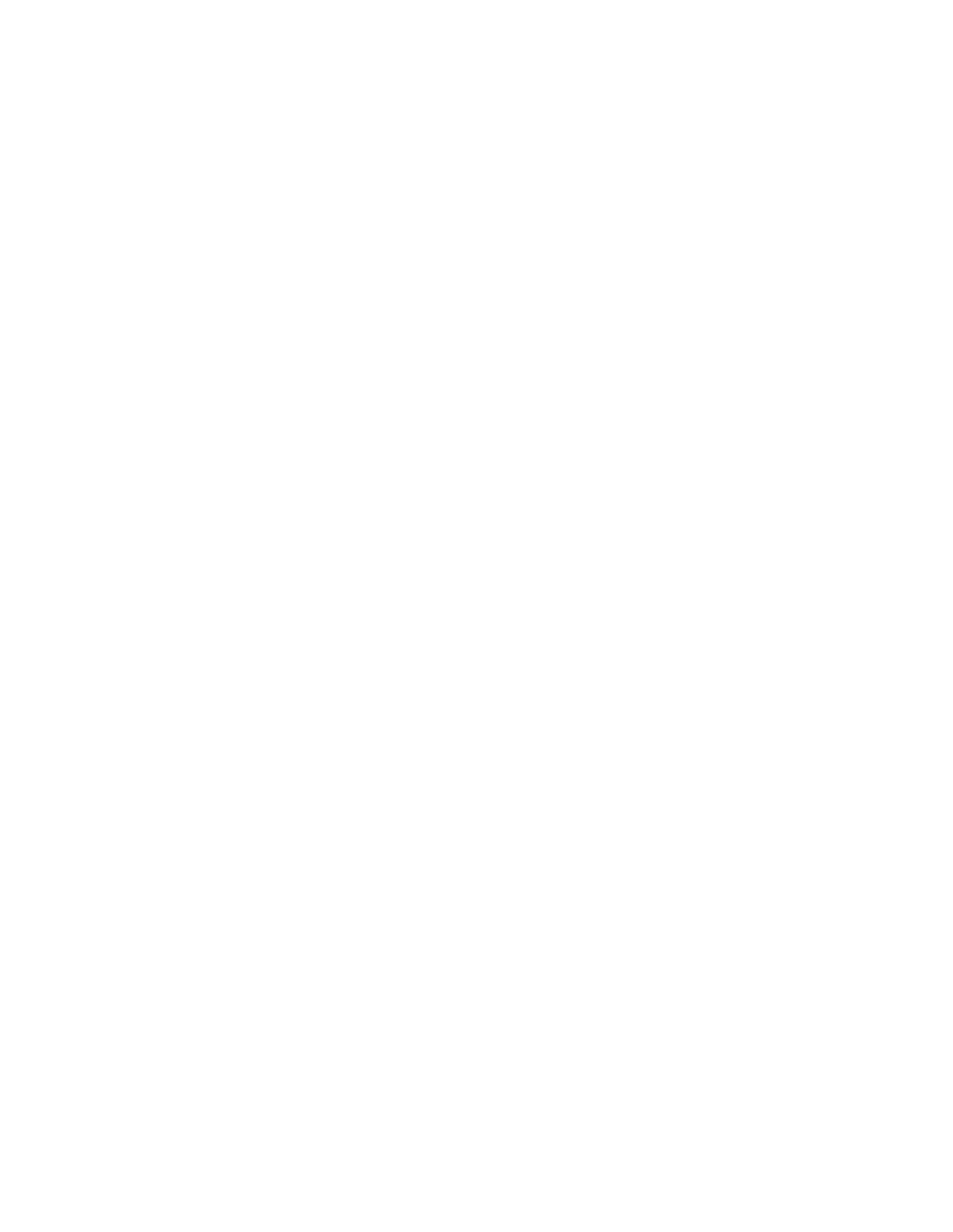# **How to Order the MUXserver 90**

This Appendix lists order codes for the MUXserver 90, including optional items and cables. See your Digital Sales Representative to purchase equipment.

For a listing of software options, see the *MUXserver 320/380/90 Software Product Description, AE-PESGA-TE.* 

# **B.1 Models and Variants**

There is only one model of the MUXserver 90, but this model has several variants, depending on whether the unit is intended for:

- insertion into the DEChub 90 backplane,
- stand-alone installation, or
- installation in either mode in a particular country or group of countries.

The variants of the MUXserver 90 are:

- DSRZF-ME for insertion into a DEChub 90 backplane installed in any European country
- DSRZF-MA for insertion into a DEChub 90 backplane in non-European countries.
- DSRZF- $**$  for stand-alone configurations, where  $**$  refers to the unique country code that specifies the type of external power supply and cord shipped with the MUXserver 90.

(For example, DSRZF-AE refers to a stand-alone version for the U.K. and Eire, and DSRZF-AI refers to a version for Italy.)

A detailed list of the stand-alone version codes is provided in Table B-1, page B-2.

#### **B.1.1 MUXserver 90 for installation in DEChub 90 Backplane**

As a minimum, the MUXserver 90 hardware shipment consists of :

- MUXserver 90 (without a back cover)
- *MUXserver 90 Hardware Installation Manual (*this document*)*
- MUXserver Network Identification Card
- Software Licence.

The order number for this option is DSRZF-ME for European countries, and DSRZF-MA for all other countries.

**B**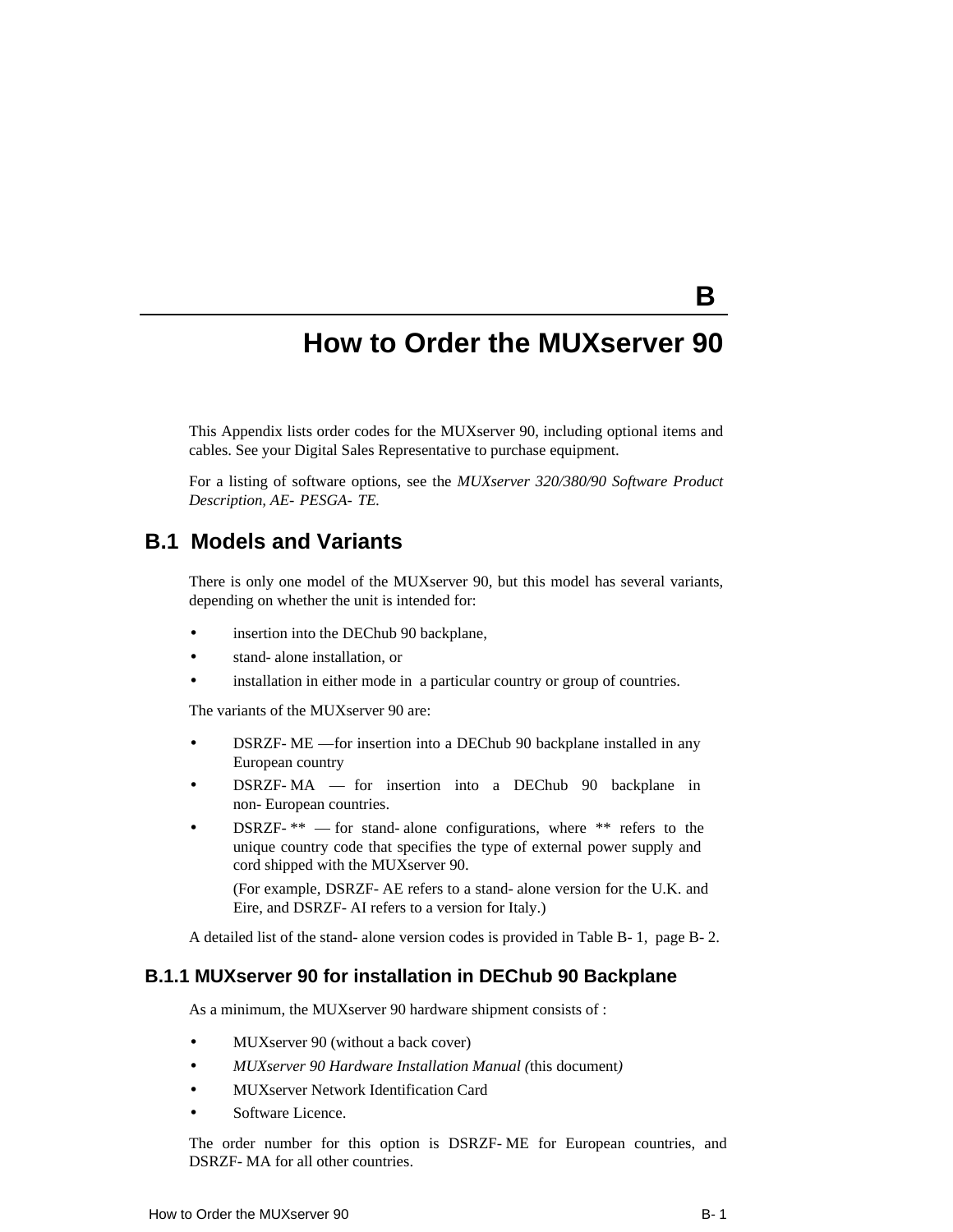# **B.1.2 MUXserver 90 for Stand-Alone Use**

When ordering a MUXserver 90 for stand-alone use, you should expect to receive the following in your hardware shipment:

- MUXserver 90, including snap- on back cover
- *MUXserver 90 Hardware Installation Manual* (this document)
- MUXserver Network Identification Card
- Software Licence
- External power supply
- Power cord appropriate to the country or countries covered by the order code. (Not required or supplied in U.S., Canada or Japan.)

Table B-1 below gives the order codes for this shipment.

#### **Table B-1 Country Codes — Stand-alone MUXserver 90**

| Country                                                                       | <b>Order Code</b> |
|-------------------------------------------------------------------------------|-------------------|
| United States, Canada, Japan                                                  | DSRZF- AA         |
| Finland, Belgium, France, Germany, Holland,<br>Norway, Sweden, Spain, Austria | <b>DSRZF-AX</b>   |
| Italy                                                                         | DSRZF- AI         |
| Israel                                                                        | <b>DSRZF-AT</b>   |
| Australia, New Zealand                                                        | DSRZF-AZ          |
| Switzerland                                                                   | DSRZF- AK         |
| United Kingdom, Eire                                                          | <b>DSRZF-AE</b>   |
| India, South Africa                                                           | <b>DSRZF-BJ</b>   |
| Denmark                                                                       | DSRZF- AD         |

# **B.2 MUXserver 90 Accessories**

Table B-2 below describes the MUXserver accessories and gives their order codes. Generally, you would only order these accessories when switching from a DEChub 90 backplane configuration to a stand-alone configuration.

#### **Table B-2 Accessory Codes**

| <b>Description</b>                                                                                                                                                                               | <b>Order Code</b>     |
|--------------------------------------------------------------------------------------------------------------------------------------------------------------------------------------------------|-----------------------|
| Back cover —used for stand- alone installations only                                                                                                                                             | H <sub>3042</sub> -AA |
| External power supply —used for stand- alone<br>installations only. There are two versions:<br>* 120V power supply with integral power connector<br>* 120V-240V power supply with IEC connection | H7082-AA<br>H7082-AB  |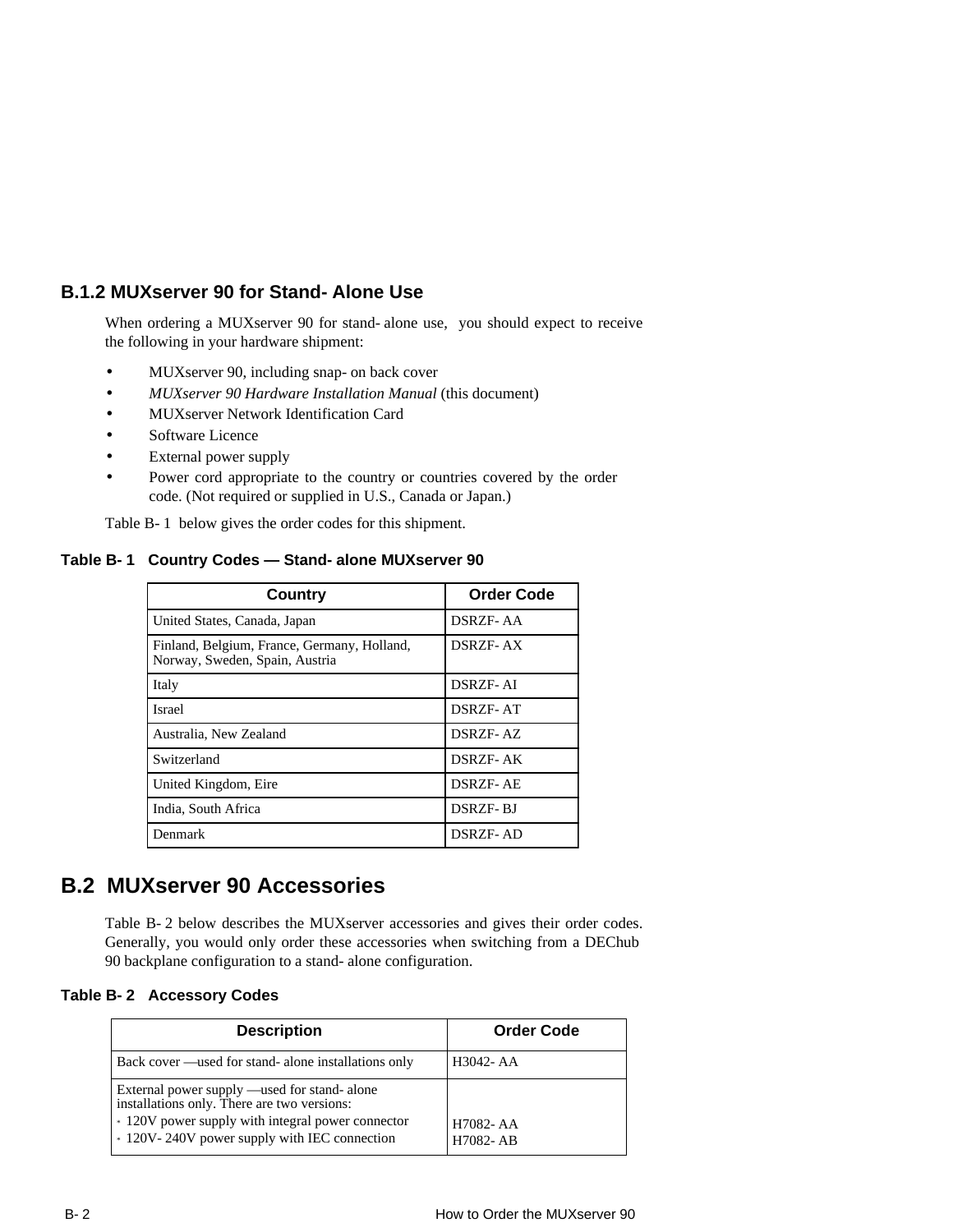# **B.3 MUXserver 90 Device Cables and Adapters**

Refer to Table A-4 on page A-7 for details of the cables and adapters available to connect devices (modems and locally-stationed DECmux units) to the MUXserver 90.

# **B.4 MUXserver 90 Field Replacement Unit (FRU)**

Use the following order code to order a replacement unit if the MUXserver is found to be defective:

- DSRZF-M (for all DSRZF-MA and DSRZF-AA units)
- DSRZF-E (for all European units)

The replacement unit (FRU) consists of a single MUXserver 90. It does not include a Hardware Installation Manual, rear cover, loopback connectors, external power supply or any 50-pin connection cable. For information about ordering accessories, refer to Section B.2.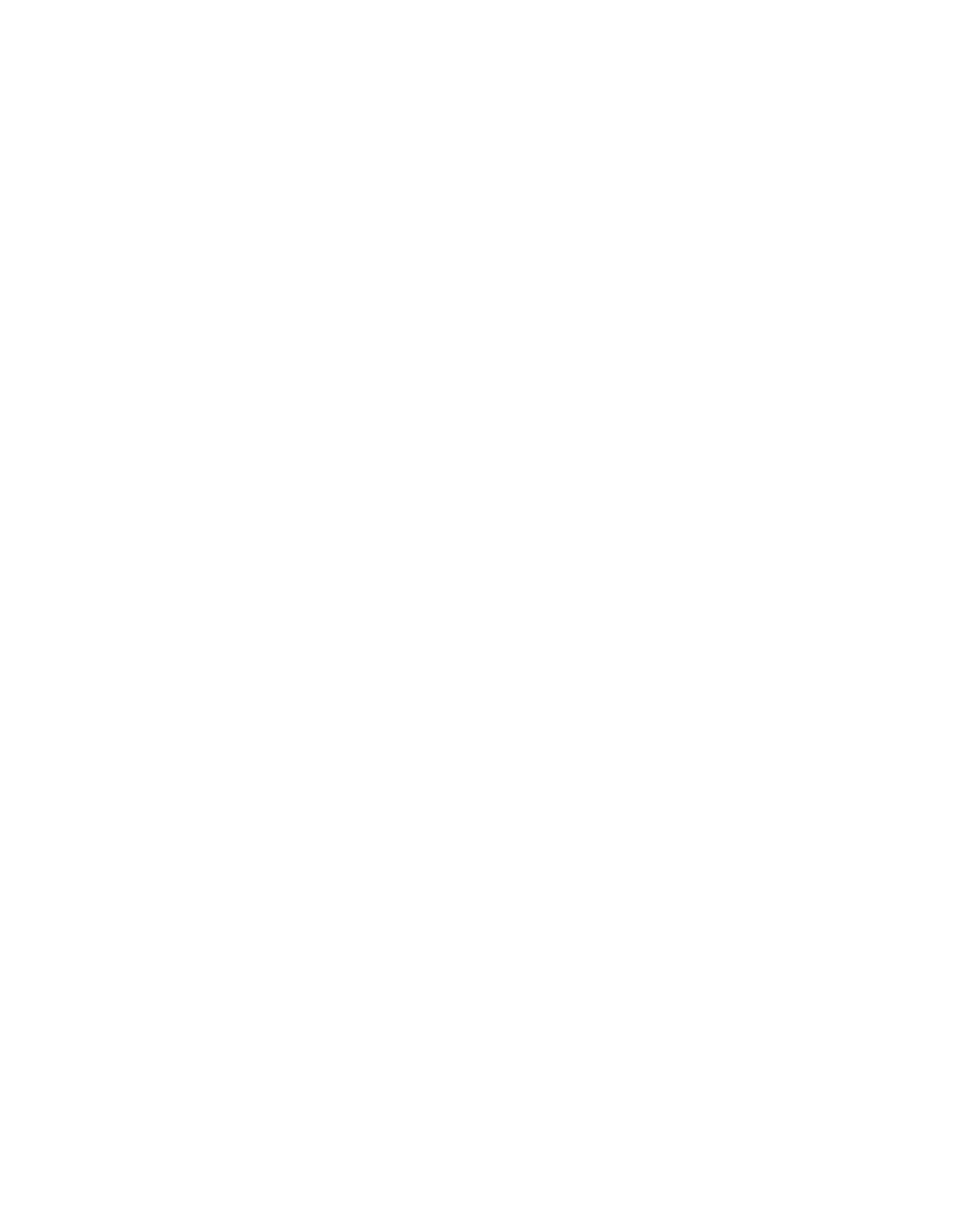# **U.K. Required Information**

**C** 

This appendix provides important information required for all installations in the United Kingdom (U.K.). If you are installing the MUXserver 90 in the U.K., you must refer to this appendix before starting the installation.

The following installation information is included below:

- Safety statement
- Service categories
- Cable information
- Module isolation
- Equipment between the approved module and a digital circuit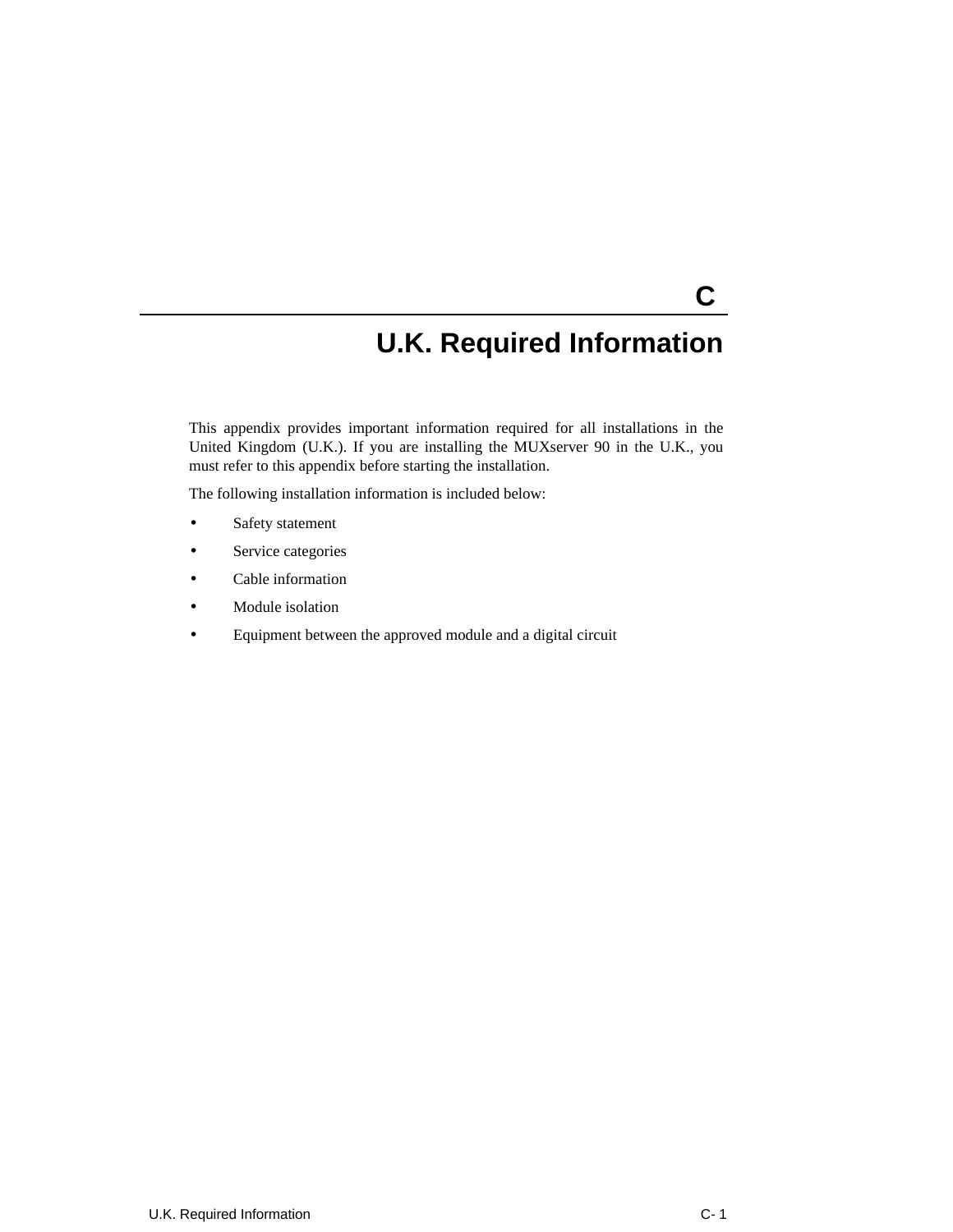# **C.1 Safety Statement**

Figure C-1 below shows the electrical interconnection points for the MUXserver 90. Interconnections marked "X" are S.E.L.V. connections. The interconnection marked "Y" is a T.N.V. connection to the communications network.





### **C.1.1 Connection of Power Supply**

For stand-alone installations only, this apparatus is intended for use when powered by the H7082-AB external power supply unit. The MUXserver 90 is also fully compatible with DEChub 90 backplane, which provides power to the MUXserver when so installed. Other usage will invalidate any approval given to this apparatus if as a result it ceases to comply with the edition of EN41003 to which it was approved.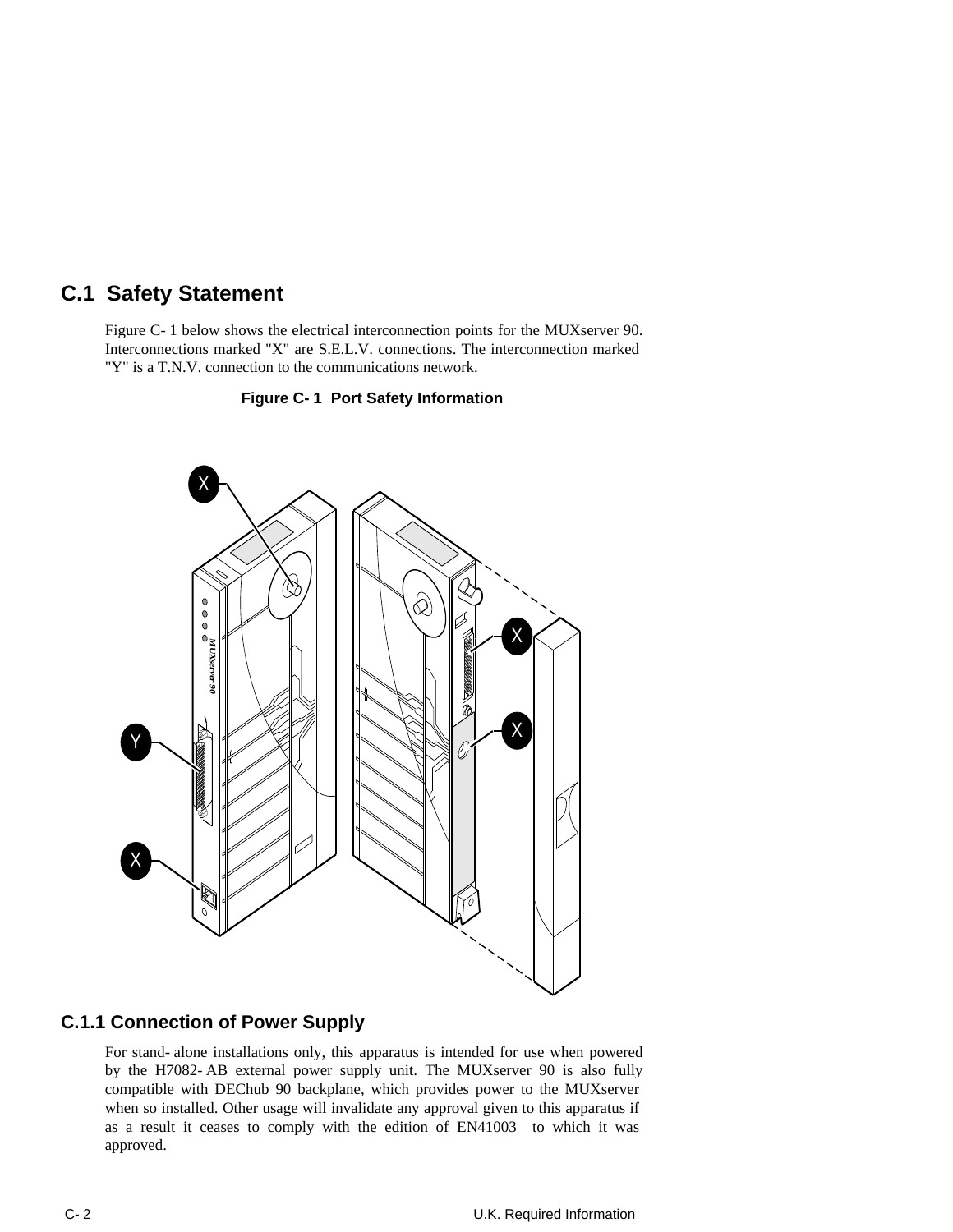# **C.2 Service Categories**

Table C-1 provides information about the service categories supported by the MUXserver 90.

| <b>Service</b><br>Cate-<br>gory                                                                                                                                                                                 | Interface<br><b>Type</b>     | Data<br>Rate                                                                   | <b>Public</b><br><b>Telecommunications</b><br><b>Operators</b> |                   |                   | <b>Service Requirements</b> |                                                                                   |
|-----------------------------------------------------------------------------------------------------------------------------------------------------------------------------------------------------------------|------------------------------|--------------------------------------------------------------------------------|----------------------------------------------------------------|-------------------|-------------------|-----------------------------|-----------------------------------------------------------------------------------|
|                                                                                                                                                                                                                 |                              |                                                                                | <b>BT</b>                                                      | Hull              | <b>MCL</b>        | <b>Physical</b>             | <b>Electrical</b>                                                                 |
| $\mathbf{1}$                                                                                                                                                                                                    | <b>CCITT</b>                 | 2.4 kbps                                                                       | Yes                                                            | Yes               | Yes               | <b>ISO 2110</b>             | V.24/V.28<br>Cables: $2$<br><b>BC19V-02</b><br><b>BC19D-02</b><br><b>BC22F-25</b> |
|                                                                                                                                                                                                                 | Recommendation<br>$X.21$ bis | 4.8 kbps                                                                       | Yes                                                            | Yes               | Yes               | BS 6623<br>part 1,          |                                                                                   |
|                                                                                                                                                                                                                 |                              | 9.6 kbps                                                                       | Yes                                                            | Yes               | <b>Yes</b>        | 1985                        |                                                                                   |
|                                                                                                                                                                                                                 |                              | $19.2$ kbps                                                                    | N <sub>0</sub>                                                 | N <sub>0</sub>    | Yes               |                             |                                                                                   |
| 2                                                                                                                                                                                                               | <b>CCITT</b>                 | 48 kbps                                                                        | Yes                                                            | Yes               | Yes               | ISO 2593                    | V.35<br>Cables: $2$<br><b>BC19X-02</b><br><b>BC19F-02</b><br><b>BC19L-25</b>      |
|                                                                                                                                                                                                                 | Recommendation<br>$X.21$ bis | 56 kbps                                                                        | Yes                                                            | N <sub>0</sub>    | Yes               | BS 6623<br>part 4,          |                                                                                   |
|                                                                                                                                                                                                                 |                              | 64 kbps                                                                        | N <sub>0</sub>                                                 | N <sub>0</sub>    | Yes               | 1986                        |                                                                                   |
| ${}^{1}BT =$ British Telecommunications plc.<br>$Hull =$ Kingston Communications (Hull) plc.<br>MCL = Mercury Communications Limited<br>$2$ The total length of cable used must not exceed 27 feet, comprising: |                              |                                                                                |                                                                |                   |                   |                             |                                                                                   |
| Cat <sub>1</sub>                                                                                                                                                                                                | V.24                         | 2ft for adapter                                                                |                                                                | <b>BC22F-25</b>   | BC19D-02/BC19V-02 |                             |                                                                                   |
| Cat 2                                                                                                                                                                                                           | V.35                         | 25ft fpr extension<br>2ft for adapter<br>25ft for extension<br><b>BC19D-25</b> |                                                                | BC19F-02/BC19X-02 |                   |                             |                                                                                   |
| Where two adapter cables are shown, they are electrically identical. The only difference is the angle at<br>which the cable is projected off the 50- way connector.                                             |                              |                                                                                |                                                                |                   |                   |                             |                                                                                   |

### **Table C-1 Service Categories**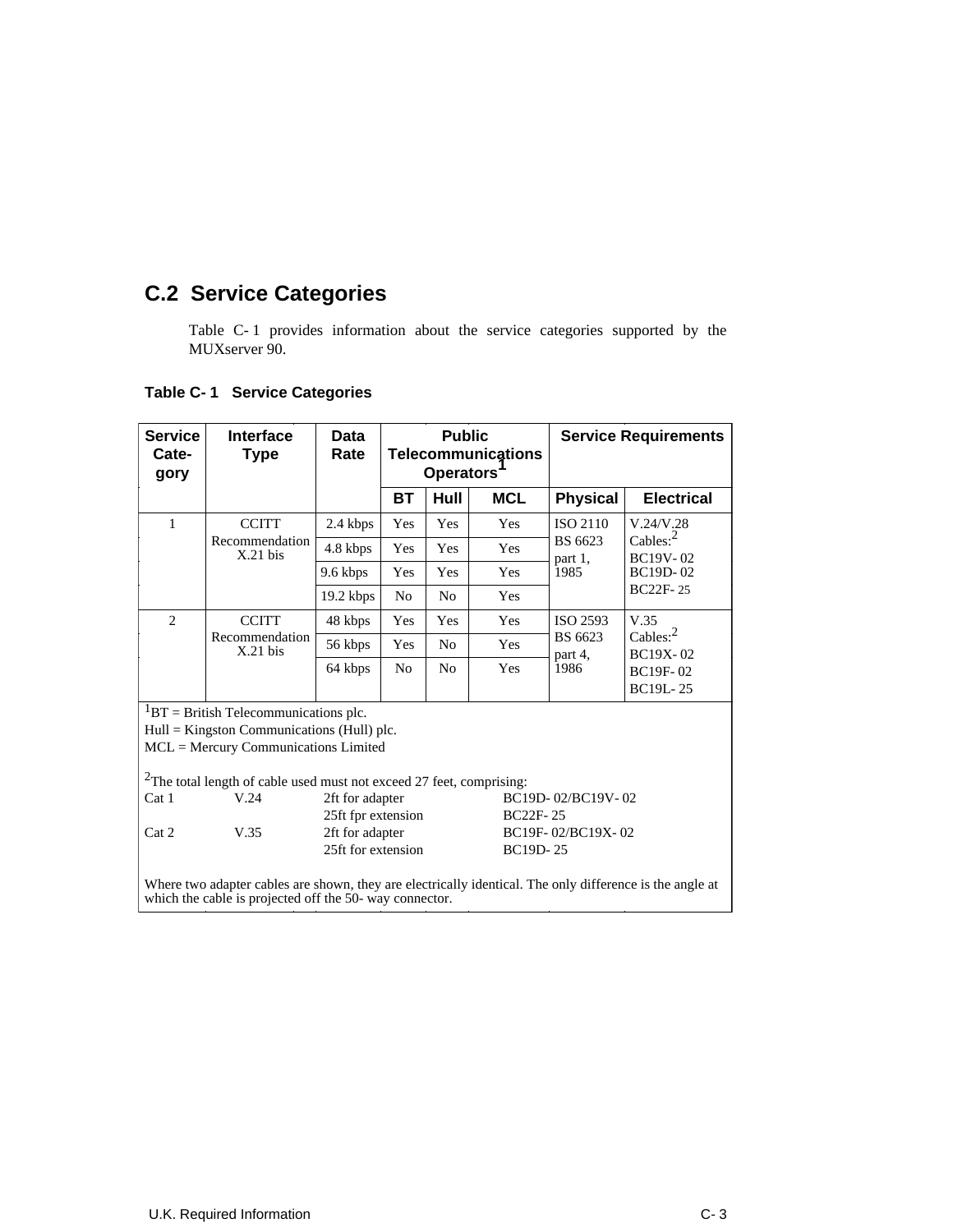# **C.3 Cables**

Cables are not included with the MUXserver 90. Any MUXserver 90 installed in the United Kingdom must use only cables which meet OFTEL's General Approval NS/G/1235/100009 and any other special requirements.

## **C.3.1 Cables Supported**

Digital supports all of the following cables. The approved module may not use all of these cables, so check the instructions for use to determine which interface types are supported (see Table A-4 on page A-7).

|  | Table C-2 Cables Supported by the Approved Module |
|--|---------------------------------------------------|
|--|---------------------------------------------------|

| <b>Interface</b> | <b>Cable Type</b> | <b>Name</b>     | <b>Moulding</b> | <b>Pins</b> |
|------------------|-------------------|-----------------|-----------------|-------------|
| V.36             | adapter           | <b>BC19B-02</b> | 45 degree       | 50-37       |
| V.36             | extension         | $BC55D-xx$      |                 |             |
| V.24             | adapter           | <b>BC19D-02</b> | 45 degree       | $50 - 25$   |
| V.24             | adapter           | BC19V-02        | straight        | $50 - 25$   |
| V.24             | adapter           | <b>BC23V-02</b> | straight        | $50 - 25$   |
| V.24             | extension         | $BC22F - xx$    |                 |             |
| V.10             | adapter           | <b>BC19E-02</b> | 45 degree       | $50 - 37$   |
| V.10             | adapter           | BC19W-02        | straight        | 50-37       |
| V.35             | adapter           | <b>BC19F-02</b> | 45 degree       | $50 - 34$   |
| V.35             | adapter           | <b>BC19X-02</b> | straight        | $50 - 34$   |
| V.35             | extension         | $BC19L-xx$      |                 |             |
| X.21             | adapter           | <b>BC19C-02</b> | 45 degree       | $50 - 15$   |
| X.21             | extension         | $BC22Z-xx$      |                 |             |
| Kilostream       | adapter           | <b>BC22X-02</b> |                 | $50 - 15$   |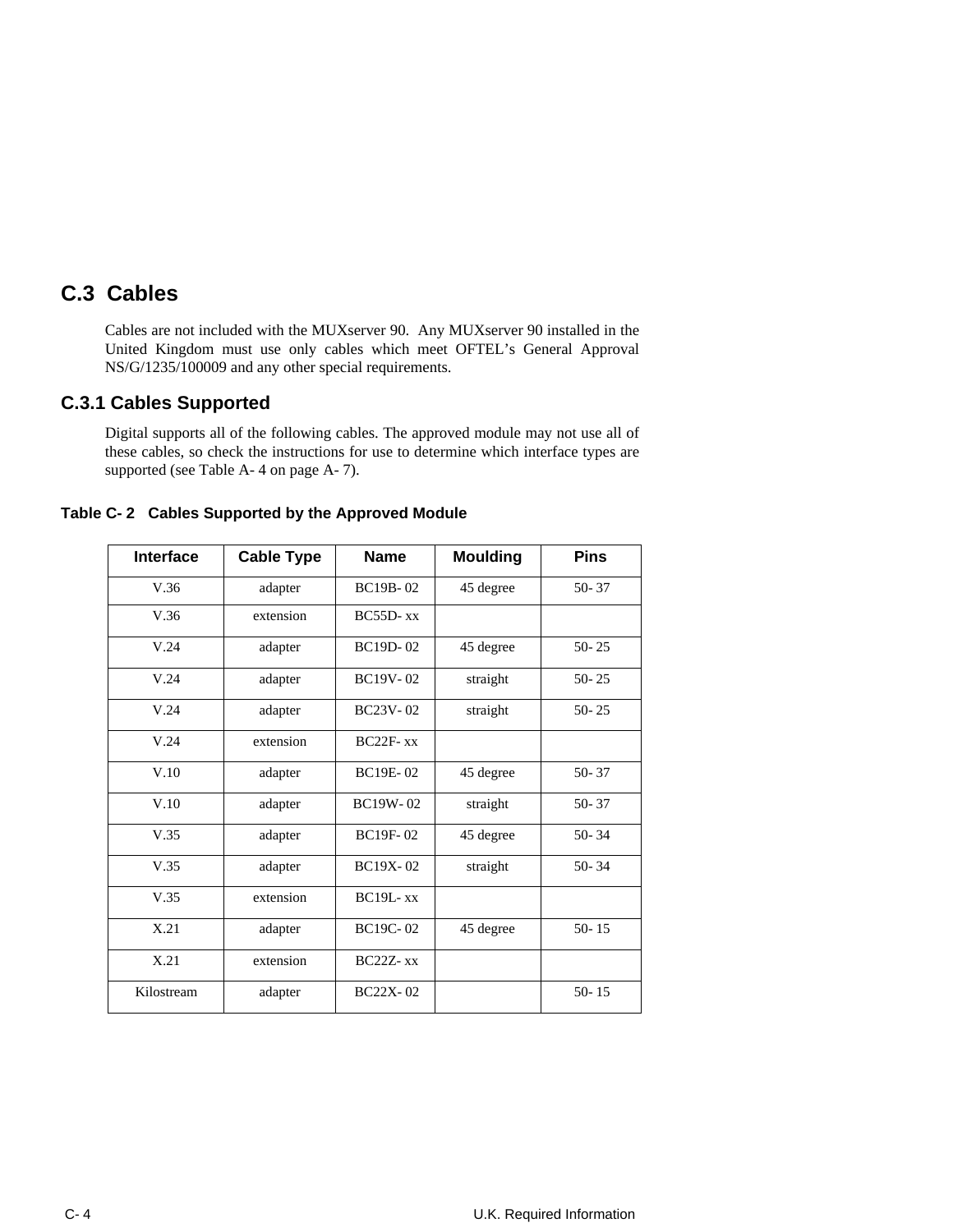# **C.4 Module Isolation**

Except at the connector that plugs into the host, clearance and creepage distances of Xmm and Ymm as listed in Table C-3 below must be maintained between the approved module and other parts of the host, including expansion cards.

*Clearance* is the shortest distance in air between two points.

*Creepage* is the shortest distance along a continuous surface between those same two points.

#### **Table C-3 Clearance and Creepage Distances**

| <b>Clearance Xmm</b>                                                          | <b>Creepage Ymm</b> | <b>Vrms or Vdc</b> |  |
|-------------------------------------------------------------------------------|---------------------|--------------------|--|
| 2.0                                                                           | 2.4(3.8)            | Up to $50$         |  |
| 2.6                                                                           | 3.0(4.8)            | Up to $125$        |  |
| 4.0                                                                           | 5.0(8.0)            | Up to $250$        |  |
| 4.0                                                                           | 6.4(10.0)           | Up to $300$        |  |
| NOTE: The distances shown in parentheses apply in an uncontrolled environment |                     |                    |  |

where heat, humidity and temperature may fluctuate.

# **C.5 Equipment Between the Approved Module and a Digital Circuit**

If any other equipment, including cables or wiring, is to be connected between the approved module and the point of connection to any particular digital circuit, that equipment must conform as follows:

- The overall transmission characteristics of all other equipment must not have any material effect on the electrical conditions between the equipment and the digital circuit.
- All other equipment must comprise only the following:
	- Approved equipment, which may be subject to limitations on its use, for the purpose of connection between it and a particular digital circuit.
	- Cable or wiring that complies with a code of practice for the installation of equipment covered by this standard or other requirements that may be applicable.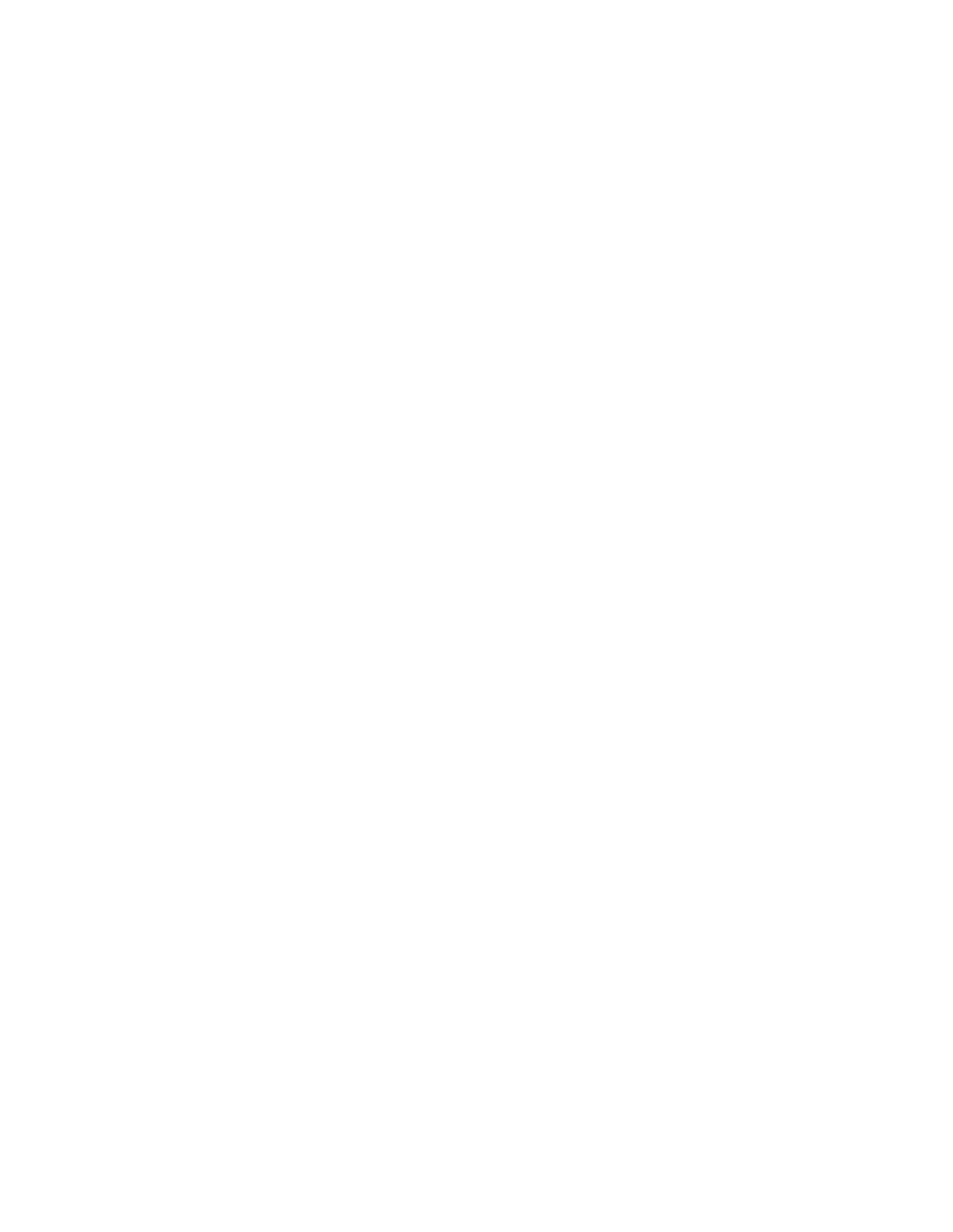# **Glossary**

This glossary defines terms used in the *MUXserver 90 Hardware Installation Manual*.

#### **Asynchronous**

A descriptive tag for a communication method in which event control is performed without reference to a timing signal. See also *Synchronous*.

#### **CCITT**

*Comite Consultatif International Telegraphique et Telephonique*. (International Telegraph and Telephone Consultative Committee) The international committee which sets international communications usage standards.

#### **Console Port**

A terminal port which allows the connection of a console terminal. On the MUXserver 90, all system status and error messages are logged on the supervisor port.

#### **DEC423**

DEC423 is an interface standard developed by Digital Equipment Corporation. It is electrically compatible with EIA Standard EIA-423-A.

#### **DECconnect**

A proprietary office networking and communication system. It is based on active networking equipment installed in a *Satellite Equipment Room* connected by radiating cables to wall faceplates in each office. It can include:

- Standard and ThinWire Ethernet connections
- DEC423 terminal wiring,
- Twisted pair telephone connections, and
- Coaxial cable video connections

#### **EIA**

Electrical Industries Association. A US standards organisation which specializes in electrical and functional characteristics of interface equipment. The letters "EIA" are used as a prefix in numbering its formal standards. (Hence "EIA-232-D" etc.)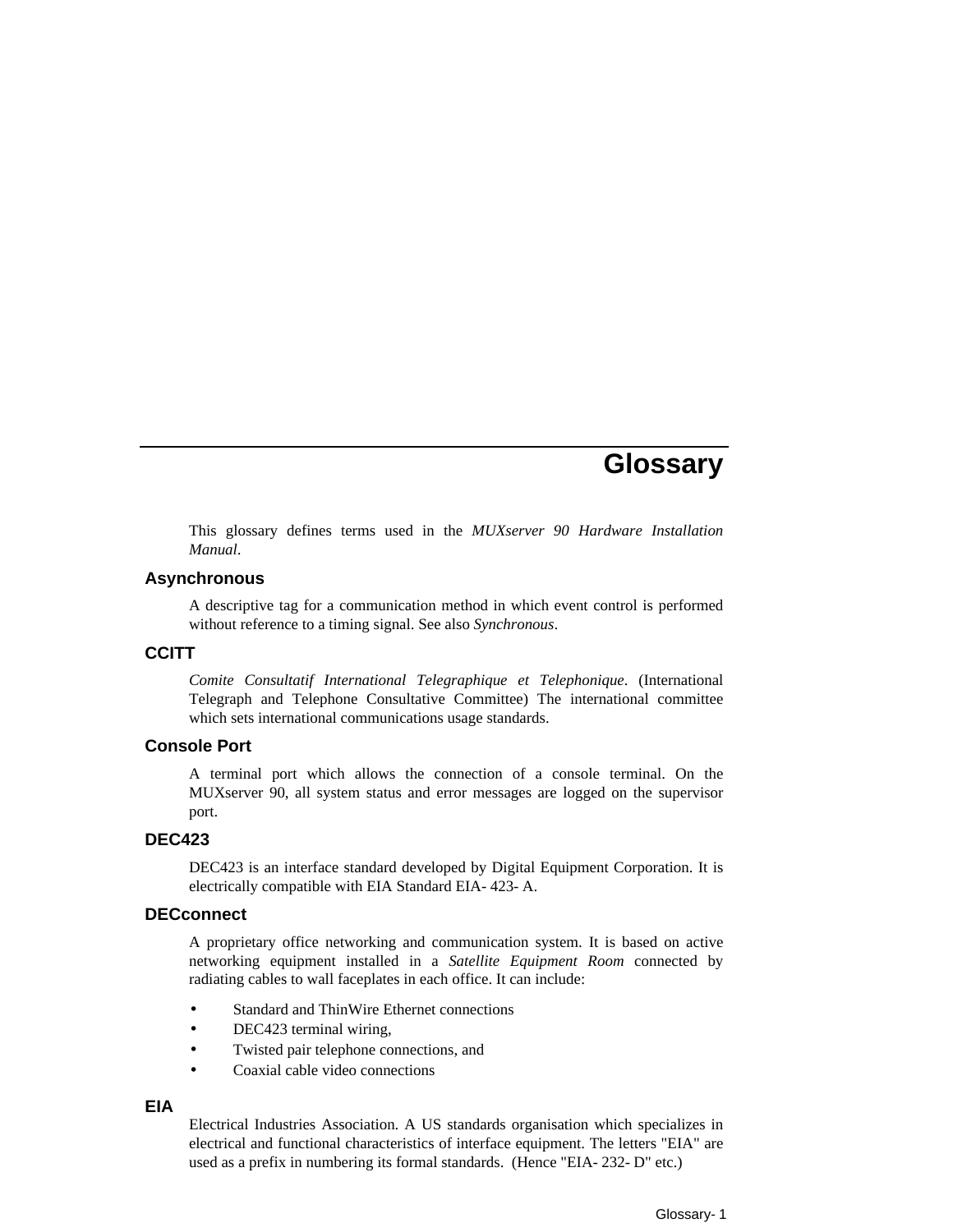#### **EIA--232-D**

EIA Registered Standards No. 232-D. This defines the connectors, cables and electrical characteristics for a serial communications interface between a computer and a modem. It is also widely applied to interfaces between computers and other terminal equipment.

#### **EEPROM**

Electrically-Erasable Programmable Read-Only Memory. This is memory which can be read from and written to but does not not lose its information when power is removed.

#### **Ethernet**

A Xerox trade mark for a type of local area network based on carrier-sense multiple access/collision detection (CSMA/CD).

#### **Ethernet Transceiver**

A device which attaches to a standard Ethernet coaxial cable.

#### **FCC**

Federal Communication Commission of the USA.

#### **Host**

A primary or controlling computer on a multiple computer network.

#### **IEEE**

Institute of Electrical and Electronics Engineers.

#### **IEC**

International Electrotechnical Commission.

#### **LAN**

Local Area Network.

#### **LED**

Light Emitting Diode.

#### **Link**

A communication path between two stations in a MUXserver network which provides *statistical multiplexing* over a synchronous communication channel.

#### **Load host**

A *host* which can be used to load software into the MUXserver via the *LAN*.

#### **MMJ**

Modified Modular Jack.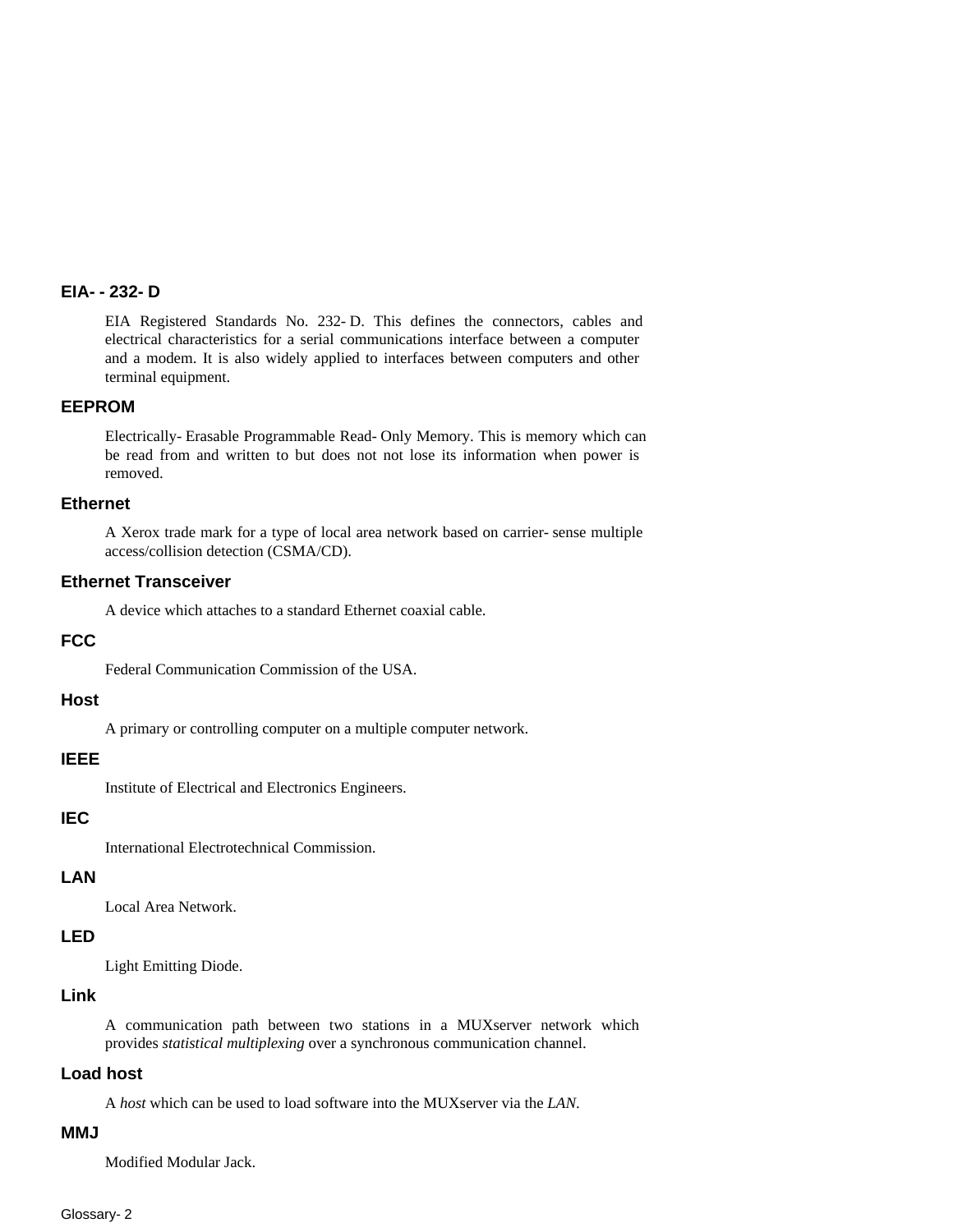#### **MMP**

Modified Modular Plug.

#### **Modem**

A word derived from the contraction of MOdulator DEModulator, used to describe equipment which interfaces a digital device to an analog data stream.

#### **Node**

An intelligent device on a network.

#### **Port**

An endpoint on the MUXserver network for user communications.

### **RS-232-C**

An *EIA* standard replaced by *EIA-232-D*.

#### **S.E.L.V**

Safe Extra Low Voltage

#### **Satellite Equipment Room**

A centralised equipment area which is part of the DECconnect communications system.

#### **Server**

A hardware and/or software device which provides many users with access to a system.

#### **Statistical Multiplexing**

A multiplexing method in which each channel is allocated a variable portion of available transmission time depending on the amount of data it has to transmit. This results in optimum use of the available data transmission rate.

#### **Synchronous**

Pertaining to a communication method in which data bits are synchronised with a timing signal. See also *Asynchronous*.

#### **T.N.V.**

Telecommunications Network Voltage

#### **Terminal**

The generic name for computer peripheral devices that have keyboards and video screens or printers.

#### **Terminal Server**

An active device, such as a MUXserver network, used to attach peripheral devices to a host system through a network.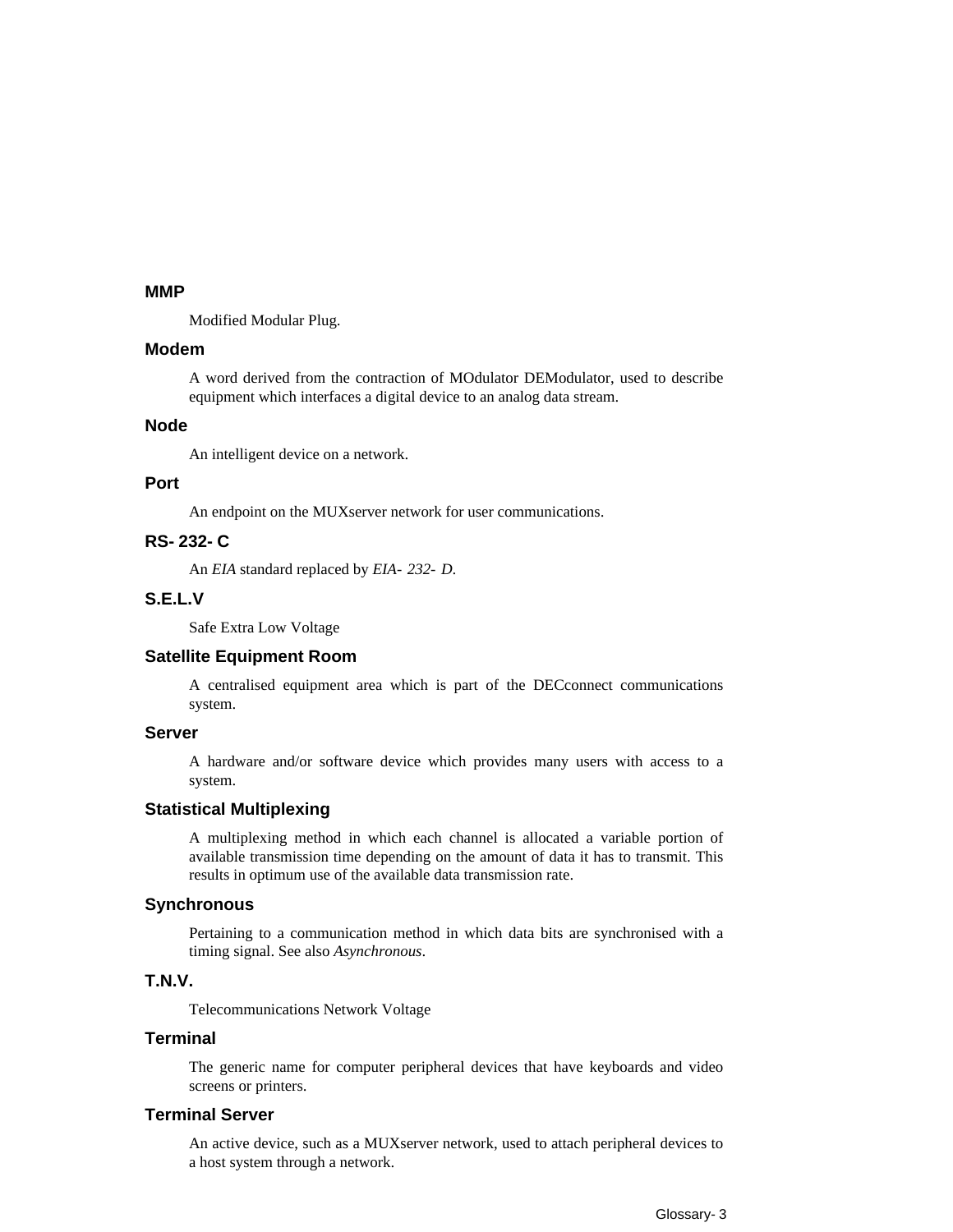#### **ThinWire**

A Digital Equipment Corporation trade mark used to describe its IEEE 802.3 compliant Ethernet products used for local distribution of data communications.

#### **ThinWire Ethernet**

An IEEE 802.3 compliant Ethernet network composed of thin Ethernet cable as opposed to standard Ethernet cable.

#### **ThinWire Segment**

A length of coaxial cable made up of one or more cable sections connected together with BNC barrel connectors and BNC T-connectors.

#### **V.24**

A *CCITT* standard which defines interface circuites. In this document, refers to use with unbalanced lines  $(V.28)$  and with a 25-pin D connector, and includes a reference to *EIA-232-D*.

#### **V.36**

A *CCITT* standard which defines an interface using balanced lines and a 37-pin D connector. In this document, refers to use with lines conforming to V.11, and includes a reference to EIA-449 with lines conforming to EIA-422-A.

#### **V.10**

A CCITT standard which defines electrical characteristics for an unbalanced line interface. In this document, refers to use with V.36 interface circuits and a 37-pin D connector, and includes reference to EIA-449 with lines conforming to EIA-423-A.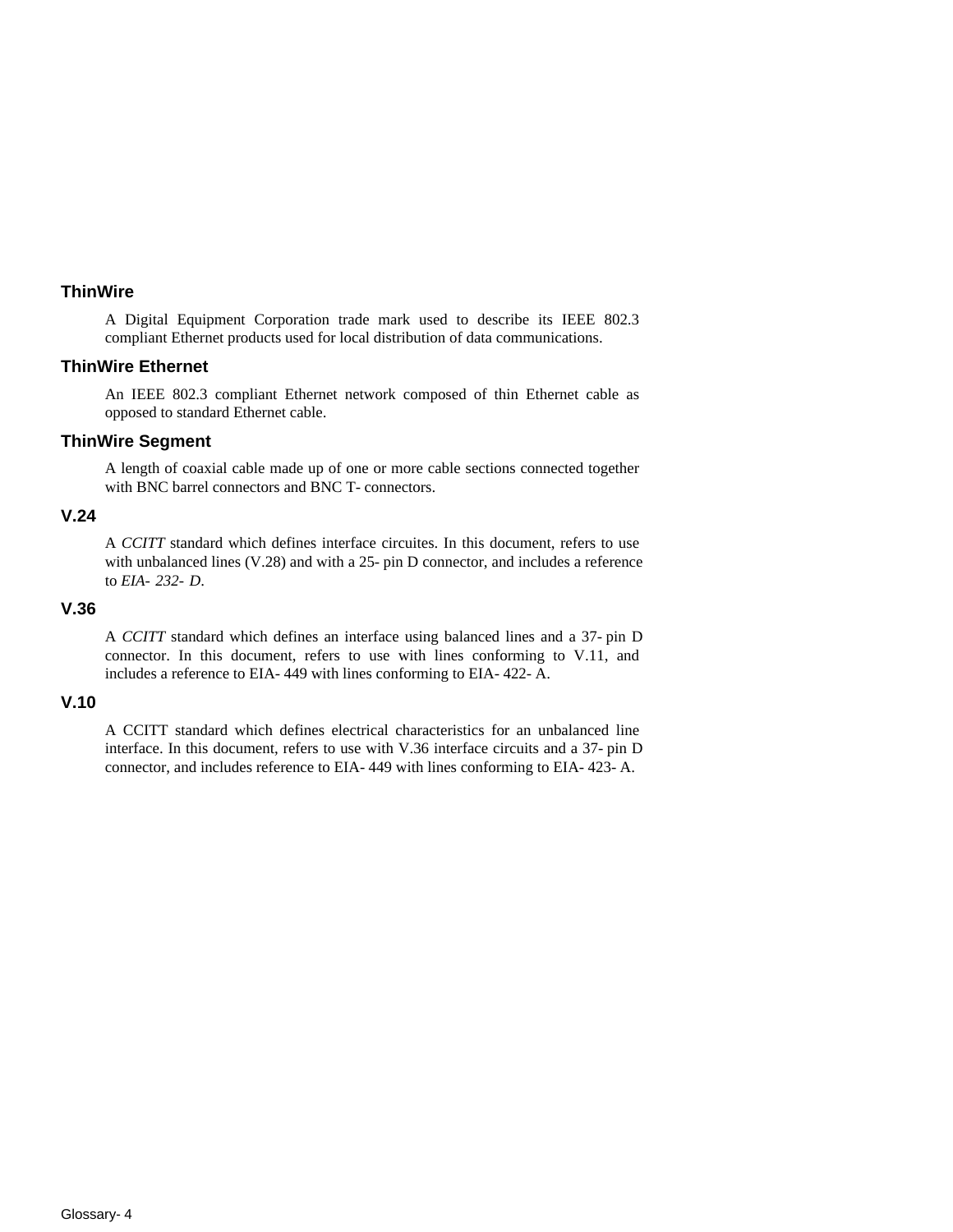# **A**

accessories, B-2 accessory codes, B-2 adapter cables, A-1 adapter cable for extension cable, 7-5 airspace required, 4-2

## **B**

backplane insertion into, 5-5 backplane connector position shown, 1-7 backplane installation, 5-5 back cover removal of, 5-1 BC16E-xx office cable pin connections, A-17 BC19B-02 pin connections, A-8 BC19C-02 pin connections, A-13, A-14 BC19D-02 pin connections, A-11 BC19E-02 pin connections, A-9 BC19F-02 pin connections, A-10 BC19U-02 pin connections, A-8 BC19V-02 pin connections, A-8, A-11 BC19W-02 pin connections, A-9 BC19X-02 pin connections, A-10 BC22X-02 pin connections, A-12 BC23V-02 pin connections, A-11 BNC connector, A-1 to ThinWire Ethernet, 5-3 BT Kilostream Adapter cable pin connections, A-12. *See also* See BC22X-02 pin connections

# **Index**

**C**

cables ordered separately, 3-1 cables and loopback connector types, A-6 cables supported, C-4 cable length maxiumum, MUXserver to devices, 4-3 table for maximums, 4-3 cable structures, A-6 cabling requirements, 4-3 clearance and creepage table, C-5 completing installation, 9-1 connections to the MUXserver, 7-1 connectors, 1-4 external, 1-4 connector pins and cables, A-1 console port connecting to, 7-1 console port configuration, 7-1 console port connector, 1-4 diagnostic and error messages, 8-2 pin descriptions for, A-5 pin-numbering on, A-5 position shown, 1-7 controls, 1-4 country codes for standalone models, 3-1 country codes for stand-alone MUXservers, B-2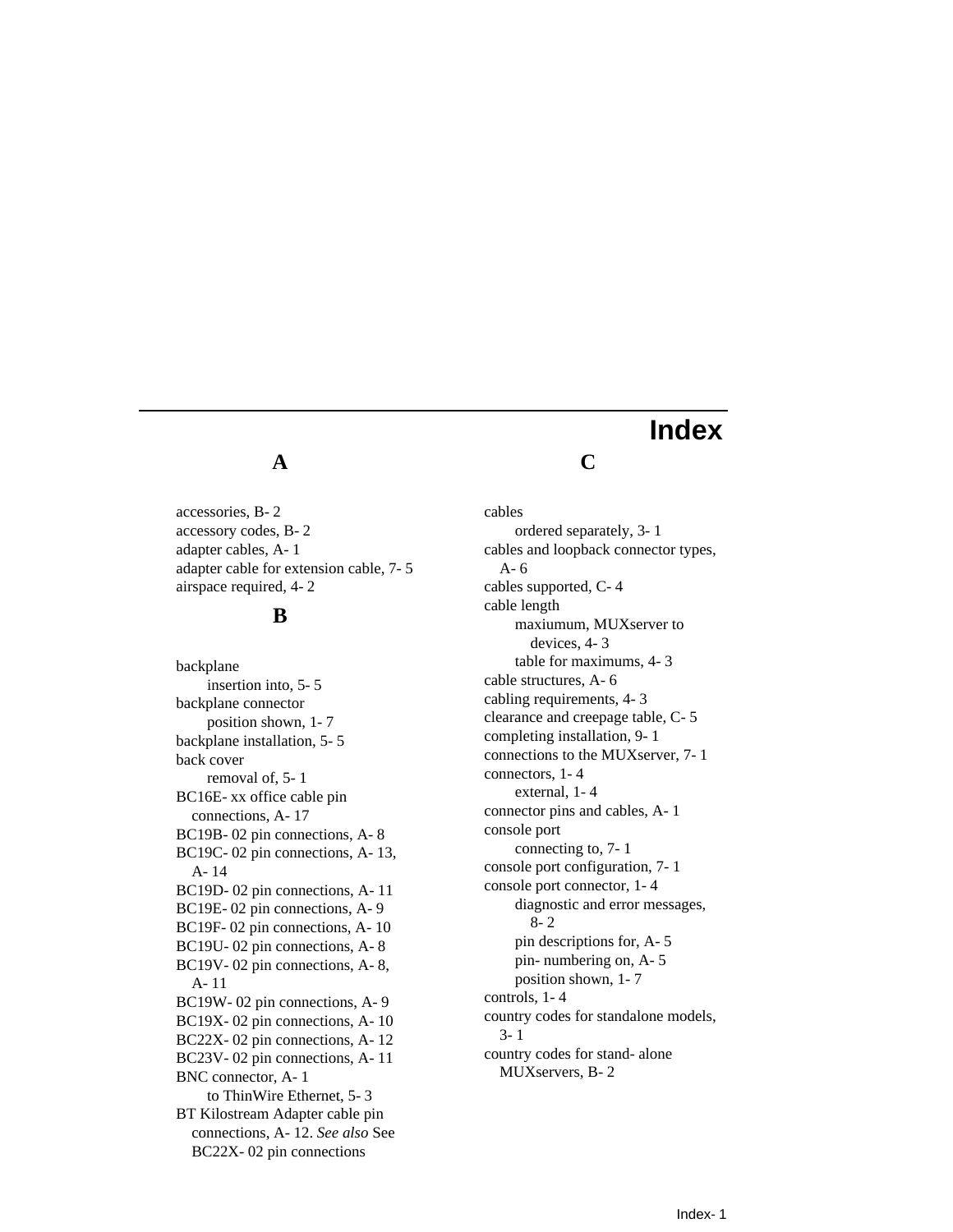# **D**

daisy-chain connection limit of 3 DECMUX 300s in, 1-2 damaged or missing items, 3-1 DEChub site requirements, 4-4 DEChub backplane insertion, 5-5 DEChub power pack, 1-2 DEChub 90 backplane, 1-5 connection via, 1-5 DEChub 90 module MUXserver as, 1-1 desktop installation, 5-1 diagnostic operations, 8-1 diagnostic options, 1-4 diagnostic routines on power-up, 6-1 diagnostic terminal on console port, 1-4 dimensions of MUXserver, 4-2 down-line load operational software, 6-1 Dump button, 1-7. *See also* see Reset button

### **E**

environmental conditions, 4-2 requirements for MUXserver, 4-2 error messages directed to console port, 1-4 Ethernet connection via ThinWire, 5-3 Ethernet connector, A-1

#### **F**

features of MUXserver, 1-1 field replacement unit, B-3 floor clearance required, 4-2

# **H**

hazardous voltages warning, xiii hot-swapping in backplane connection, 5-5 H3198 loopback pin connections, A-16 H3199 Universal loopback pin connections, A-15 H3250 loopback pin connections, A-17

# **I**

indicators, 1-4 installation options, 1-2 installation pre-conditions, 4-1 Intended Readers, ix interface standards, 7-4 INTERNET host access, 1-2 Introduction, 1-1

# **L**

labelled controls, 1-6 details of, 1-7 labels positions shown, 1-7 LAN connection, 5-3 ThinWire, 5-3 LAT access, 1-2 LEDs interpretation of states, 6-2 network ok indicator, 1-7 power indicator, 1-7 provide status information, 1-4 software ok indicator, 1-7 system ok indicator, 1-7 LED Table, 6-2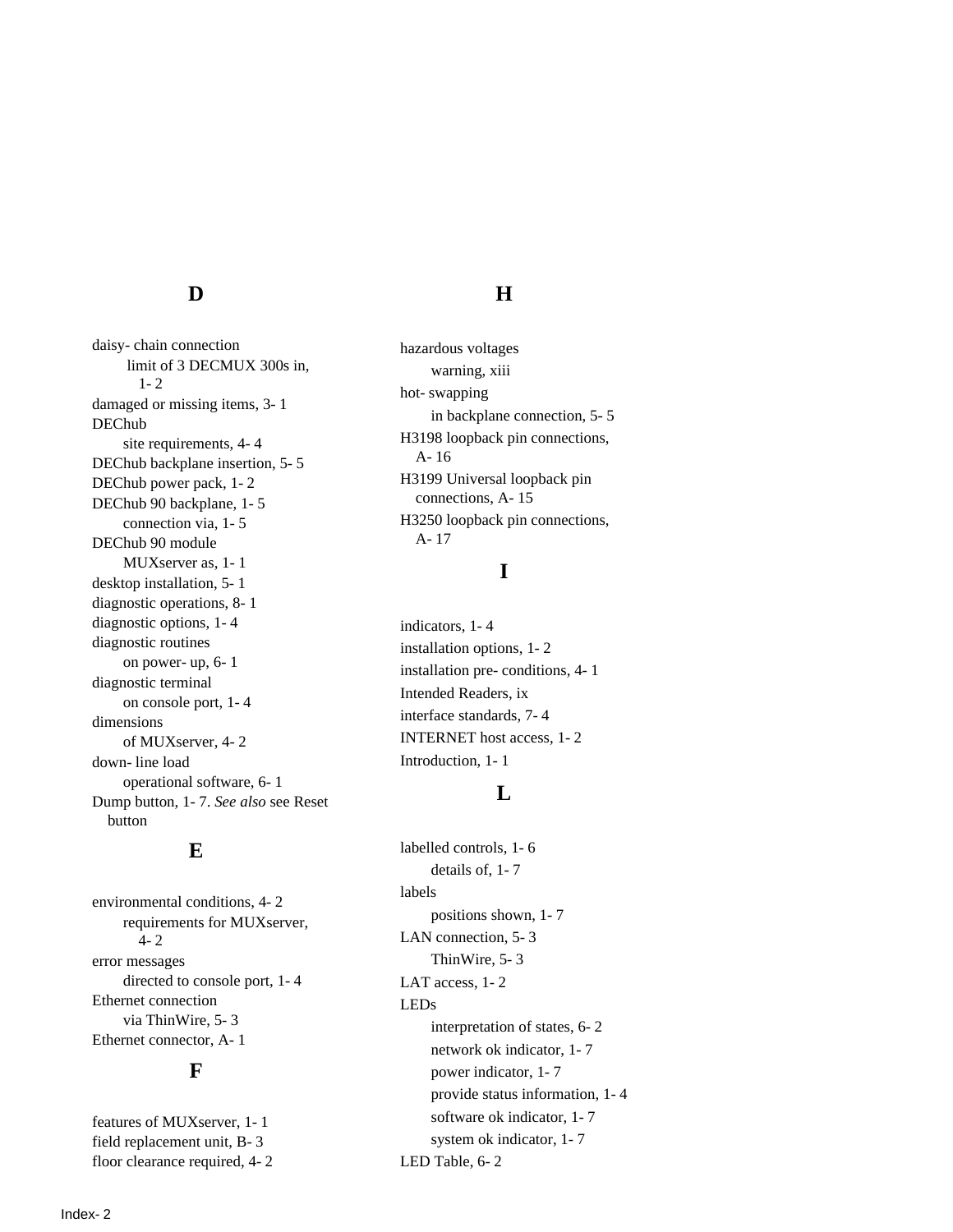### **M**

management options, 1-4 manual purpose of, ix structure, ix maximum stations between terminators, 4-4 MMP pin connections, A-17 models and variants of MUXserver, B-1 modified modular jack pin connections, A-17 modified modular plug (MMP), 7-1 module isolation, C-5 MOP and SNMP, 1-1 mounting holes back cover, 5-1 MUXserver Network connects remote terminals connects to LAN asynchronous port devices, 1-2 overview of, 1-2 MUXserver 90 Network example, 1-2

#### **N**

network connector position shown, 1-7 network OK indicator function description, 1-7 network OK LED, 6-1

# **O**

operating software downloaded from load host, 1-4 ordering the MUXserver, B-1

### **P**

positioning and connecting, 5-1 physical position, desktop

installation, 5-1 physical position, stand-alone unit, 5-1 physical position, wall-mount installation, 5-1 power connector position shown, 1-7 power indicator, 1-7 function description, 1-7 power jack for power pack connection, 1-5 power LED, 6-1 power supply in shipment for standalone, 3-1 power-on self-test, 6-1 LED displays during, 6-1 pre-conditions for installation, 4-1

#### **R**

rear cover in shipment for standalone, 3-1 Remote Terminal Server MUXserver operates as, 1-1 Reset button function description, 1-7 position shown, 1-7 Reset push-button, 1-4 operates as dump command, 1-4 resets default values, 1-4

### **S**

safety warning for U.K., C-2 self-test, 6-1 commences on power-up, 5-4 evaluation of, 6-2 failure, 6-2 on insertion in backplane, 5-5 successful, 6-2 shipment list, 3-1 site preparation, verification, 4-1 SNMP and MOP, 1-1 software installation, 4-1 software load failure, 6-2 software OK indicator